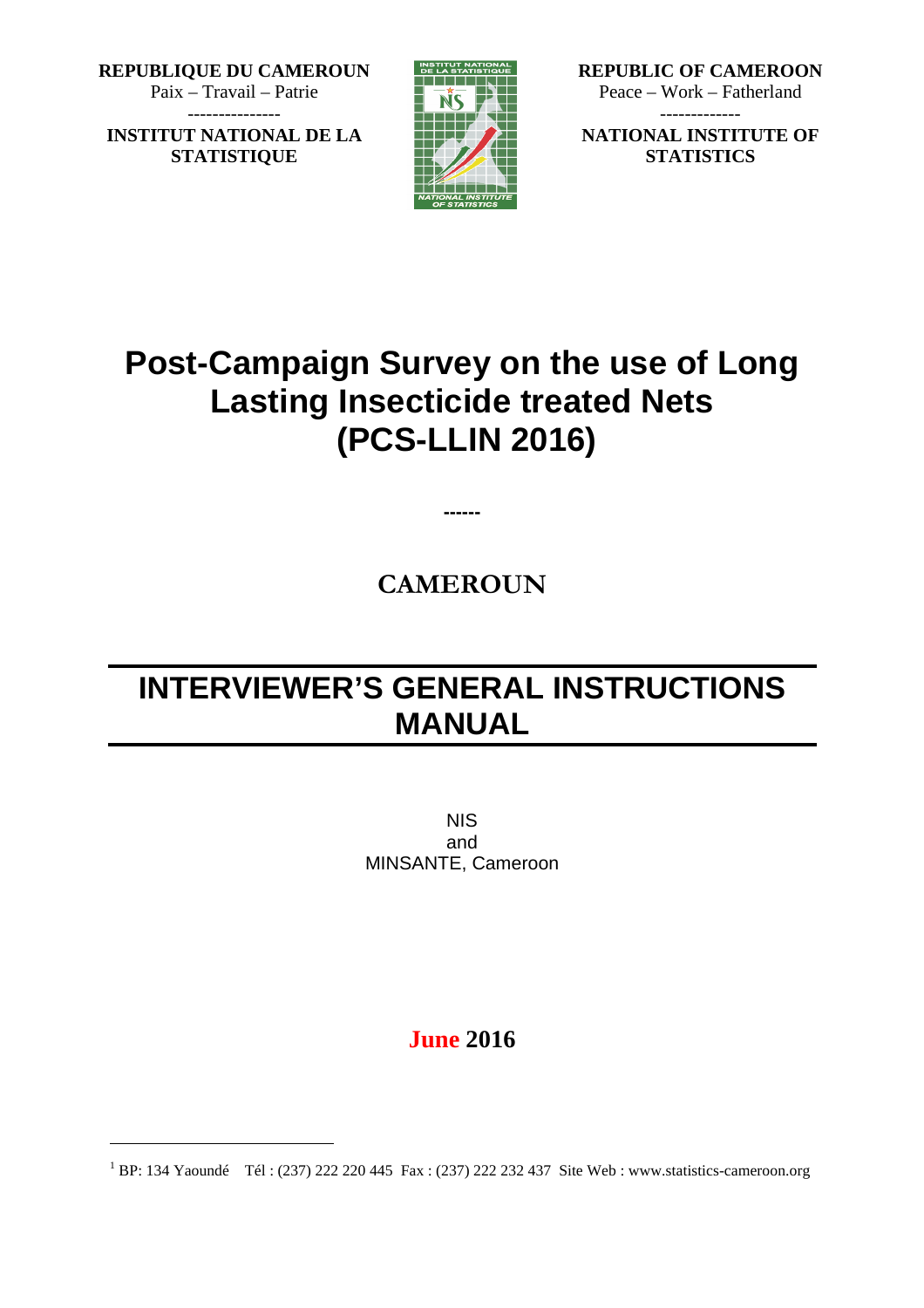# **TABLE OF CONTENTS**

|                                                                                              | Page |
|----------------------------------------------------------------------------------------------|------|
|                                                                                              |      |
| А.                                                                                           |      |
|                                                                                              |      |
|                                                                                              |      |
|                                                                                              |      |
|                                                                                              |      |
|                                                                                              |      |
|                                                                                              |      |
|                                                                                              |      |
|                                                                                              |      |
|                                                                                              |      |
| 1.                                                                                           |      |
| 2.                                                                                           |      |
| 3.                                                                                           |      |
| Lay emphasis on the confidential character of responses, if necessary 12<br>$\overline{4}$ . |      |
| 5.                                                                                           |      |
| 6.                                                                                           |      |
|                                                                                              |      |
|                                                                                              |      |
| 1.                                                                                           |      |
| 2.                                                                                           |      |
| 3.                                                                                           |      |
| 5.                                                                                           |      |
| Ne précipitez pas l'interview Do not precipitate the interview 14<br>6.                      |      |
|                                                                                              |      |
|                                                                                              |      |
|                                                                                              |      |
| А.                                                                                           |      |
| Household survey: Attribution of the interviewer's assignment sheets  15<br>1.               |      |
| 2.                                                                                           |      |
| 3.                                                                                           |      |
| $\overline{4}$ .                                                                             |      |
|                                                                                              |      |
| Methods to get in contact with households and eligible persons in section 06 17<br>В.        |      |
| 1.                                                                                           |      |
| 2.                                                                                           |      |
| 3.                                                                                           |      |
| $\overline{4}$ .                                                                             |      |
| C.                                                                                           |      |
| D.                                                                                           |      |
| Ε.                                                                                           |      |
|                                                                                              |      |
| F.                                                                                           |      |
| IV. GENERAL INSTRUCTIONS FOR COMPLETING THE QUESTIONNAIRES 21                                |      |
|                                                                                              |      |
|                                                                                              |      |
| 1.                                                                                           |      |
| 2.                                                                                           |      |
|                                                                                              |      |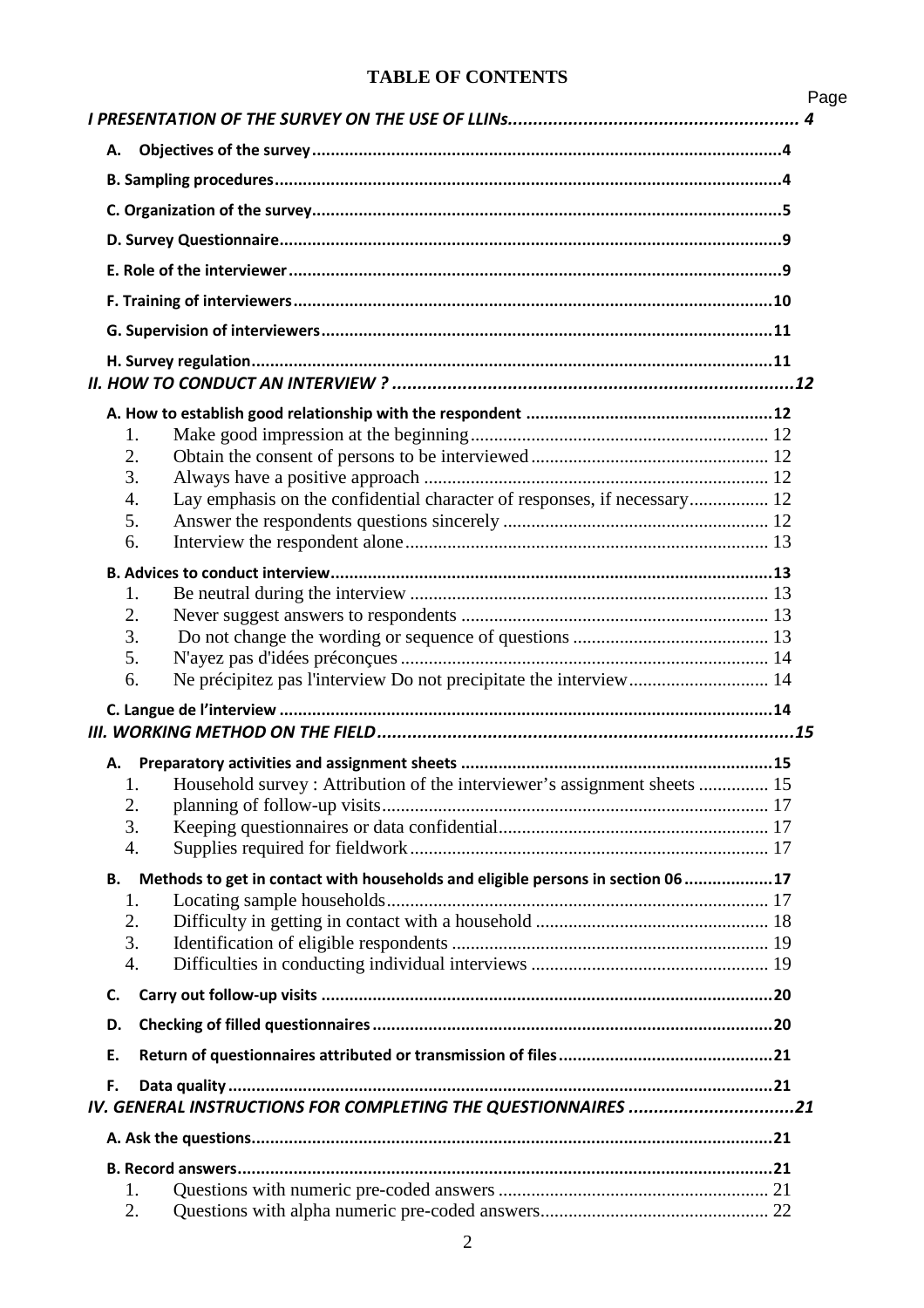| 3.          |                                                                                                |  |
|-------------|------------------------------------------------------------------------------------------------|--|
| 4.          |                                                                                                |  |
|             |                                                                                                |  |
|             |                                                                                                |  |
| 1.          |                                                                                                |  |
| $2^{\circ}$ |                                                                                                |  |
|             |                                                                                                |  |
|             |                                                                                                |  |
|             |                                                                                                |  |
|             | If the answer is yes, the age is (2016 -1965 = 51) or you read 1965 in column 2 (birthday      |  |
|             | already celebrated in 2016) and write down the corresponding age which is in column 3 (present |  |
|             |                                                                                                |  |
|             | If the answer is no, his age is (2016 - 1965 - 1 = 50) or you read 1965 in column 1 (not yet   |  |
|             | celebrated your birthday in 2016) write down the corresponding age which is in column three    |  |
|             |                                                                                                |  |
|             |                                                                                                |  |
|             |                                                                                                |  |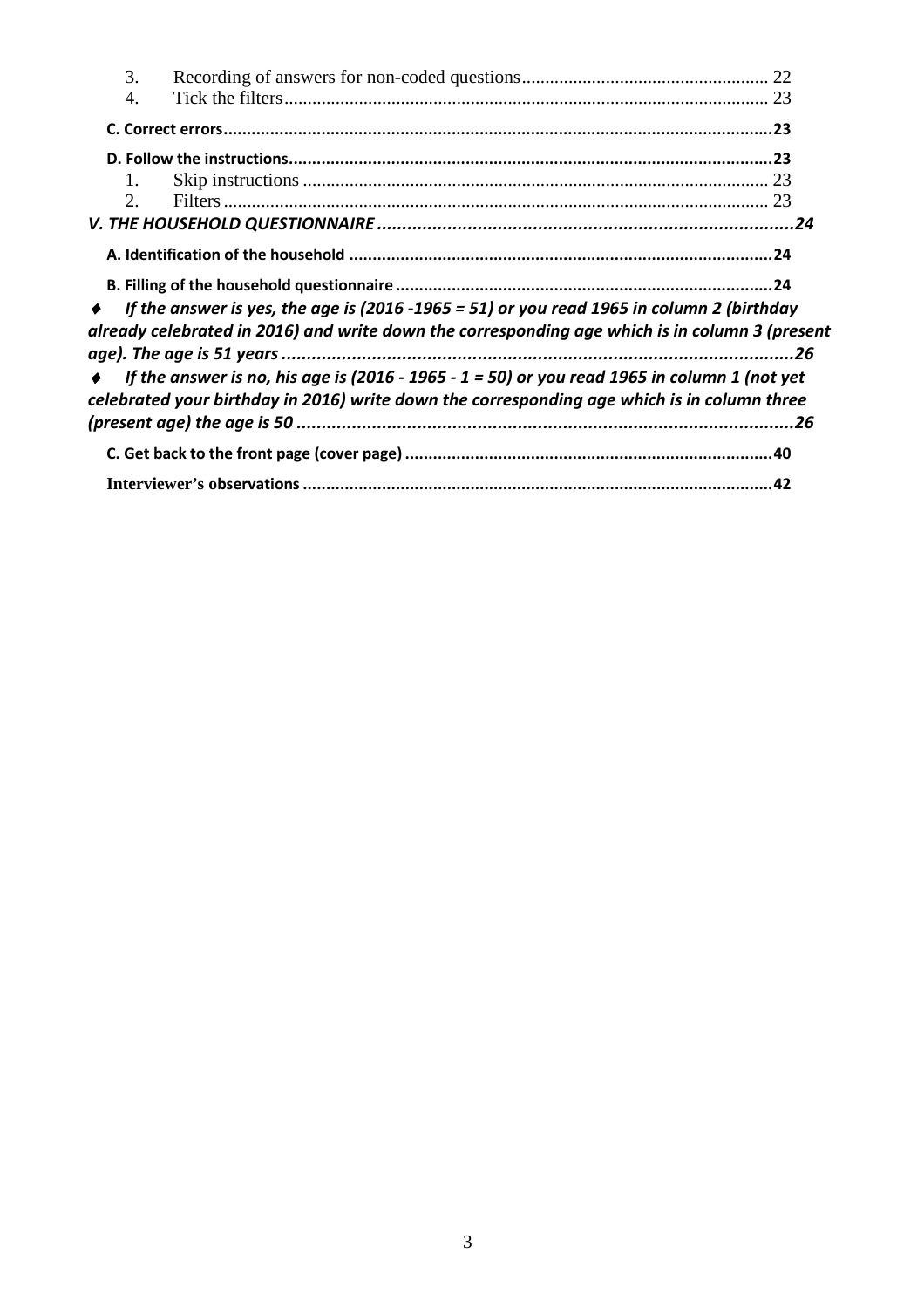# **I PRESENTATION OF THE SURVEY ON THE USE OF LLINs**

The Government with the support of technical and financial partners is making significant efforts to finance the fight against malaria. Specifically, Cameroon got financing agreement from the Global Fund for the Fight against AIDS, Tuberculosis and Malaria to implement the WRC-M-MOH project entitled "*Achieving and maintaining universal coverage of malaria interventions for sustainable impact, 2015-2017*". This project aims among others, to achieve universal coverage of populations in Long Lasting Insecticide Treated Nets (LLINs) to significantly reduce morbidity and mortality due to malaria.

It is in this context that Cameroon is carrying out once more, the free distribution of more than 12.3 million LLINs between 2015 and 2016, after the 8 115 879, distributed throughout the national territory during the 2011 campaign. This distribution is done in three phases. The first phase targeted the East, North-West, South and South-West regions (July to November 2015). The second targeted the Adamawa, Far-North and North regions (November 2015 to January 2016), and the third targets the Centre, Littoral and West regions (currently going on).

The scope of the survey is the Cameroon national territory. The target population of the survey includes the entire population, children under 5 years and pregnant women usually living in Cameroon and in ordinary households. By ordinary household, we mean a person or a group of persons related or not, living under the same roof (house, compound, etc.) and generally taking their meals together, pooling all or part of their income together to meet their needs, and recognizing the authority of a person among them as household head. Are therefore excluded, collective households such as prisons, barracks, boarding schools, convents, etc. Individuals who are explicitly excluded from the survey are those who, at the time of the survey are:

- non-citizens visiting Cameroon for a few weeks (e.g tourists in the country to vist friends/relatives, etc.) ;
- citizens in the military who declare that their usual place of residence is a military base;
- citizens who live in specialized establishments, including those residing in hospitals, prisons, old people's homes and other similar establishments, which will not be sampled in the survey.

# *A. Objectives of the survey*

Post-Campaign Surveys on the distribution of Long Lasting Insecticide Treated Nets (PCS-LLIN) also falls within the framework of the governmental monitoring of ministerial roadmaps, prescribed by the Head of State. They have as main objectives the collection of information on the effects of different communication strategies, meant to increase the use of LLINs, evaluate the LLIN utilization rate after the campaign within the general population, among children under five years and pregnant women.

Specifically, Post-Campaign Surveys on the distribution of LLINSs after each phase, aim at :

- collect information to evaluate the possession of LLINs;
- collect information to evaluate the use of LLINs ;
- measure geographical differences of malaria combat indicators ;
- collect information to assess the LLIN distribution campaign;
- create an international database useful to researchers working in the area of malaria.

# *B. Sampling procedures*

The PCS-LLIN 2016 sample is a 2 stage, stratified area sample. The primary sampling unit is the EA as defined by GPHC 2005. Each region is divided into urban and rural parts to form the sampling strata. Yaoundé and Douala as specific domains only have the urban area. A total of 22 sampling strata were identified. The sample will be selected independently in each stratum with a specific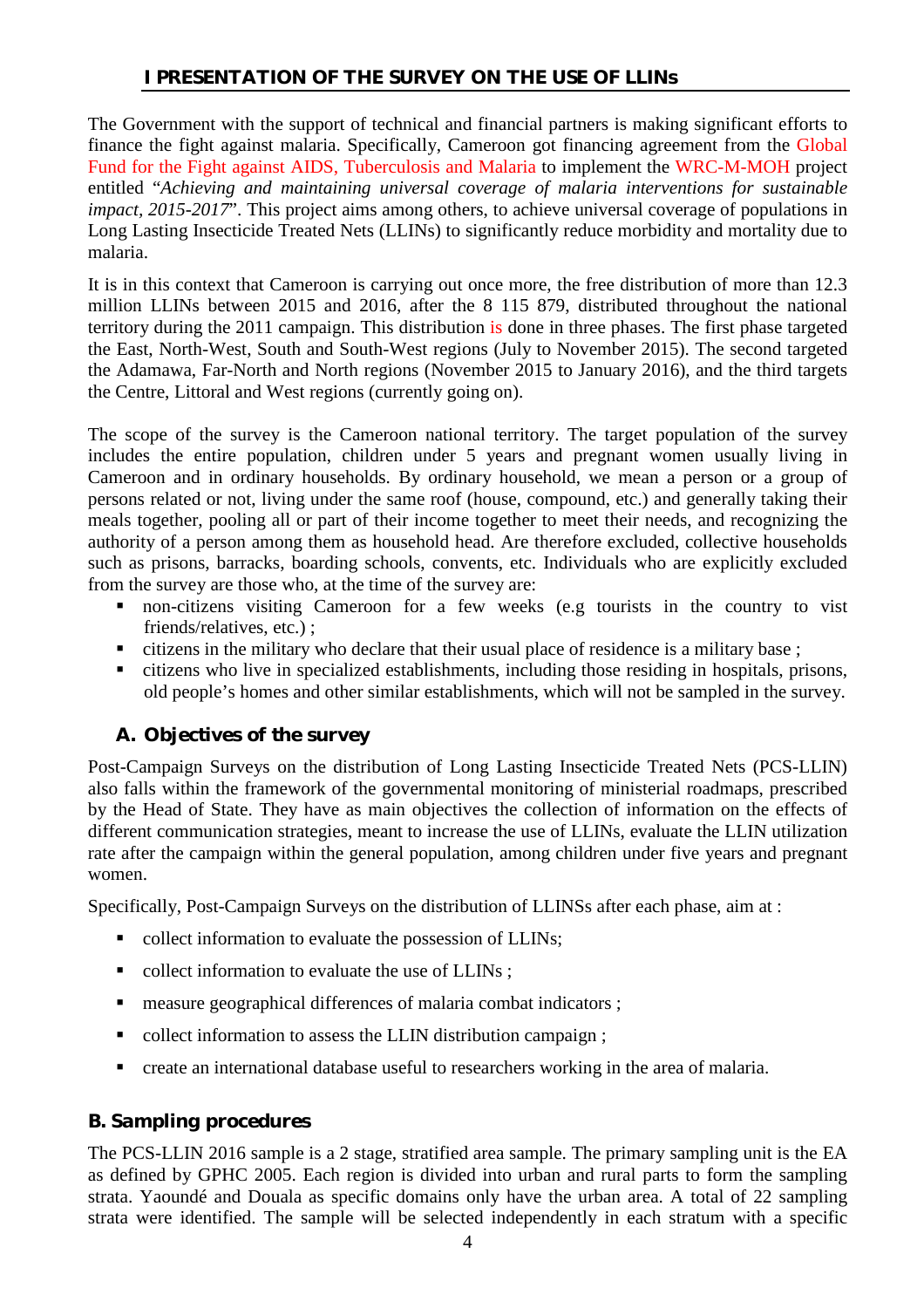allocation given in table 2.1 that follows.

At the first stage, 361 EA will be selected with probability proportional to size; the size being the number of households identified in the EA during the 2005 GPHC. Prior to the selection of EAs at the first stage, the frame will be sorted by division, sub division health district, and the EA number. This operation will introduce an implicit stratification at the level of all administrative and medical units below the domain, with a proportional allocation of sample sizes as well as enable to have a better sample representation at the domain level.

After the selection of the primary units and before the main survey, enumeration of households and an update of the map will be carried out in each selected EA. This operation will help to provide a complete list of occupied households in each selected EA, and will serve as sampling frame for the selection of households at the second stage. Before enumeration of households, larger EAs with more than 250 households will be split into segments, of which, one will be retained in the sample. This last step is not considered as a stage, since segmentation is intended only to limit the enumeration work within the EA.

The sample distribution given in Table 1 below represents a power adjusted allocation between domains, since proportional allocation cannot guarantee a minimum size required (atleast 500 households) for small domains such as, the East, South and Littoral. While in larger domains such as Douala and Yaoundé, the sample size may not necessarily be large. The sample allocated to each domain is then distributed proportionally for the different area of residence concerned. Among the 361 EAs selected, 203 are located in the urban area and 158 in the rural area. The number of households to be interviewed by cluster is set at 20 in the urban area and 25 in the rural area.

Among the 8010 households selected, 4060 will be in the urban area and 3950 in the rural area. We expect to successfully interview 36,846 persons, 7734 children under 5 years, and 507 pregnant women.

The distribution of the sample retained, represents an oversampling in small domains and undersampling in large domains. But the oversampling and undersampling doesn't generate sampling bias, since they will be corrected with the use of the survey weights in all data analyzes of the PCS-LLINs 2016.

| Table 1: Allocation of sample clusters and sample households by domain and by area of residence |                             |                |                      |       |          |       |
|-------------------------------------------------------------------------------------------------|-----------------------------|----------------|----------------------|-------|----------|-------|
|                                                                                                 | <b>Number of households</b> |                | <b>Number of EAs</b> |       |          |       |
| Region                                                                                          | Urban                       | Rural          | Total                | Urban | Rural    | Total |
| Adamawa                                                                                         | 220                         | 350            | 570                  | 11    | 14       | 25    |
| Centre*                                                                                         | 220                         | 425            | 645                  | 11    | 17       | 28    |
| Douala                                                                                          | 800                         | $\overline{0}$ | 800                  | 40    | $\Omega$ | 40    |
| East                                                                                            | 200                         | 350            | 550                  | 10    | 14       | 24    |
| Far-North                                                                                       | 200                         | 650            | 850                  | 10    | 26       | 36    |
| Littoral*                                                                                       | 360                         | 150            | 510                  | 18    | 6        | 24    |
| North                                                                                           | 200                         | 475            | 675                  | 10    | 19       | 29    |
| North-West                                                                                      | 280                         | 425            | 705                  | 14    | 17       | 31    |
| West                                                                                            | 300                         | 425            | 725                  | 15    | 17       | 32    |
| South                                                                                           | 180                         | 350            | 530                  | 9     | 14       | 23    |
| South-West                                                                                      | 320                         | 350            | 670                  | 16    | 14       | 30    |
| Yaounde                                                                                         | 780                         | $\Omega$       | 780                  | 39    | $\Omega$ | 39    |
| Total                                                                                           | 4060                        | 3950           | 8010                 | 203   | 158      | 361   |

#### *C. Organization of the survey*

The survey on the use of LLINs is an important survey implemented by the National Institute of Statistics (NIS), assisted by the Ministry of Public Health (MINSANTE), through the National Malaria Control Programme (NMCP). The NIS is responsible of operational issues, including the planning and running of field operations, data processing and organization of report writing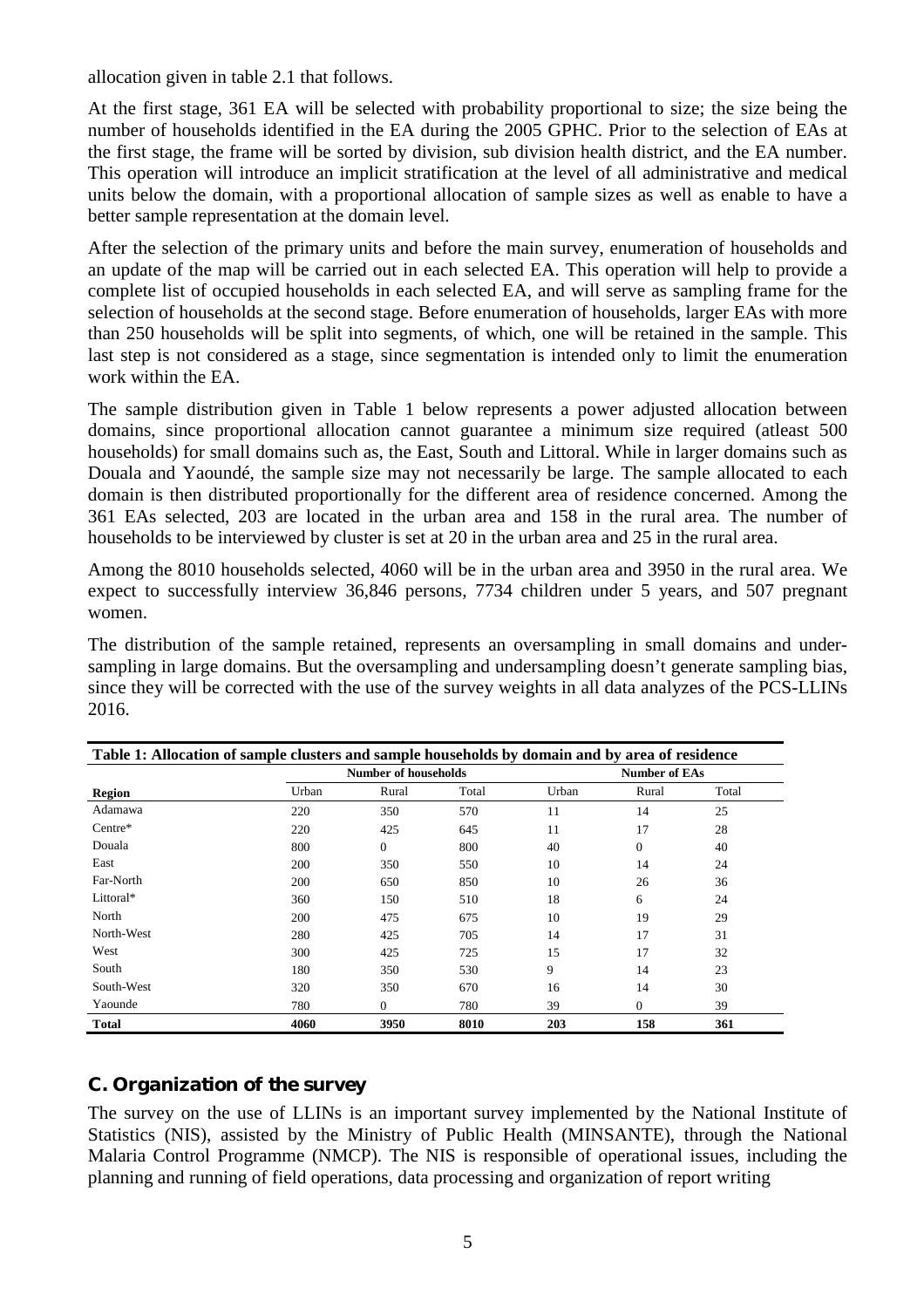#### **Organization of data entry**

Data collection will be done with the use of tablets/computers or personal digital assistant. This option excludes the use of data entry agents. Data will be keyed directly on electronic support preinstalled in tablets.

#### **Data quality monitoring plan**

As data will be transferred gradually, quality tables by supervisor and by team (and if necessary by interviewer) will be generated by data processing supervisors, in order to appreciate the reliability of information and compare the performances of the various teams and interviewers. Moreover, consistency computer programmes will be executed for secondary data editing and cleaning. The feedback on the inconsistencies and data quality will be made to field supervisors, who in return, will communicate them to the interviewers.

#### **Data analysis and report writing**

The production of the report will cover the entire duration of the survey process. The components of the report will be compiled after each major step. The adoption of the report's structure aims at spending more time in the choice of tables, in the elaboration of indicators, explanations, etc

A sub-group responsible for compiling the elements of the main report will be set up. At each major step, the subgroup will produce the corresponding section of the report

The sections on the presentation and analysis of results will follow the logical organization retained at the time of validation of the tabulation plan. Following key trends that will arise from the primary results, we will determine the basic characteristics and their grouping into geographical areas (regions/districts), area of residence (urban/rural), level of education (reference classes), sex (male/female), material affluence (wealth quintiles), religion of the household head, etc

Report writing will be done in close collaboration with the NMCP officials who have a greater mastery of sectoral realities and challenges of each of the themes covered by the PCS-LLIN 2016. Experts in various fields will equally be consulted and invited to examine the tables in order to identify key messages. All unusual observations will be treated in the report with the strict respect of the technical specifications and terminologies.

#### **Archiving and dissemination**

As indicated in the previous section, the archiving of information resulting from the PCS- LLIN 2016 will start as soon as the process is launched. This approach aims at identifying innovative practices, that could be gathered, documented and serve as contribution to improve future surveys.

A detailed dissemination plan will be elaborated. This plan will indicate the details on the data provision process to different audience (local, national, regional and worldwide) users.

#### **Ethical consideration**

An ethical clearance for the survey will be available from the National Ethics Committee and all respondents will give informed consent.

The consent shall be obtained from all persons to be interviewed before the interviews. The interviewer will read the consent form to the respondent, and will ask if he/she agrees to participate in the interview. In any case, the National Ethics Committee requires the form to include a brief description of the survey, the data collection process, the possible prejudice it would cause to participants, expected advantages and the voluntary character for the participation to all the stages of the interview.

#### **Pilot survey**

Two clusters, of which, one in the rural area and the other in the urban area will be established for this survey. They will be interviewed by a team of 10 interviewers, 6 supervisors and 2 drivers. These 100 households for 10 interviewers with a workload of 5 households per interviewer per day, allow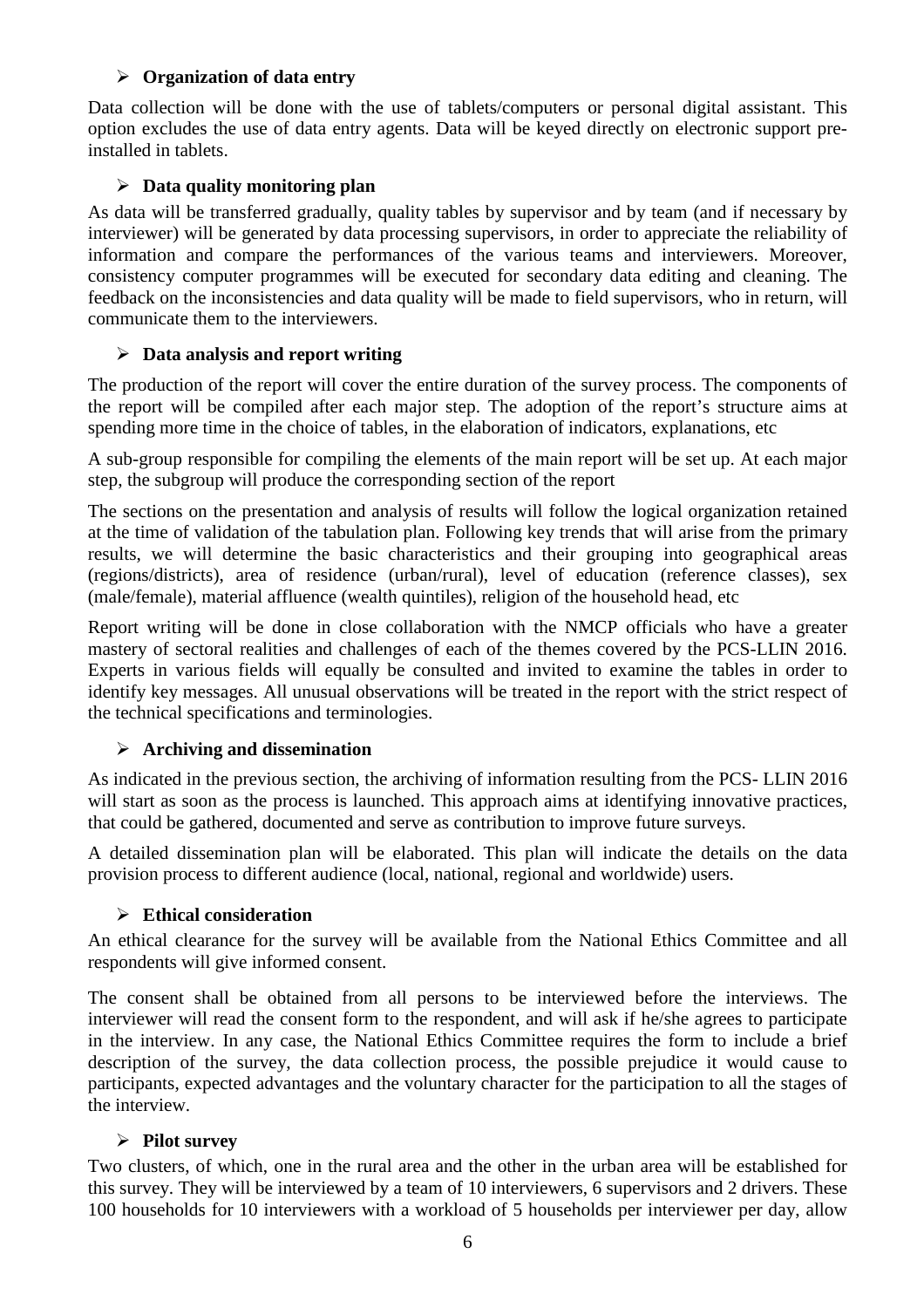us to obtain a period of 2 days for the data collection proper. Before then, interviewers must have completed 3 days intensive training in the use of data collection equipment and operational procedures.

### **Survey (8 010 households)**

The survey will be conducted in three phases: the first phase will cover the regions of the East, North-West, South and South-West; the second phase those of Littoral, Adamawa, Far-North and North and the third phase will cover the Central and West.

#### **a) First phase : 2 455 households (of which 550 in the East, 705 in the North-West, 530 in the South and 670 in the South-West)**

### **Cartography for the first phase of the survey**

Before the data collection proper, a cartographic team will conduct the enumeration of all households in 108 enumeration areas. Assuming that it takes two days per cluster, it would take about 16 cartographers for a period of 30 days to enumerate the households. Prior to this, they will have undergone two days training. They will be placed under the control of 4 supervisors.

#### **Survey proper for the first phase**

Estimates of data collection duration are shown in the table below. They respond to the desire to optimize the balance between average time of interview, the equal distribution of the workload within the field teams and the quality of the data.

| <b>Items</b>                                                                    | <b>Estimated duration</b> |
|---------------------------------------------------------------------------------|---------------------------|
| Total number of working days required                                           | 491                       |
| Number of households interviewed per two interviews per day                     | 10                        |
| Number of household interviewed per day for all the teams deployed on the field | 100                       |
| Total number of working days for all field operations                           | 30                        |

#### **Table 2 : Estimates of data collection duration for the first phase of the survey**

Data collection on the field will mobilize a group of about 37 persons, distributed as shown in Table 3, excluding regional officials of the NIS/MINSANTE and administrative support staff. Under the above assumptions, 20 interviewers will be needed. These interviewers will be divided into 5 teams and placed under the authority of a controller. Data collection work will be controlled by 8 regional supervisors (four from the NIS and four from the NMCP) and four central supervisors (NIS and NMCP), and will benefit from the support of regional officials of the NIS/MINSANTE.

**Table 3 : Estimates of human resources needs for the first phase of the survey**

| <b>Type of personnels</b>            | <b>Estimated number</b> |
|--------------------------------------|-------------------------|
| Regional supervisors (2 per region)  |                         |
| Central supervisors (1 per region)   |                         |
| Interviewer (2 per EA)               |                         |
| Controllers (1 for two interviewers) |                         |

Recruitment of interviewers will be done by public invitation to tender for persons with at least the advanced level.

Retained agents will be trained for 4 days, of which 3 days meant for training in the hall on how to properly fill out the questionnaires and to ensure the accuracy and completeness of data. The last day will be used for field practice, whose aim is to make interviewers to have an idea on the hazards of the field, the identification of households, the difficulties they will encounter during data collection proper as well as getting prepared psychologically. The training will be done using various methods comprised of role playing, questions and answer sessions. The training will be in French, but with simulations using local languages to verify the quality of the interpretation.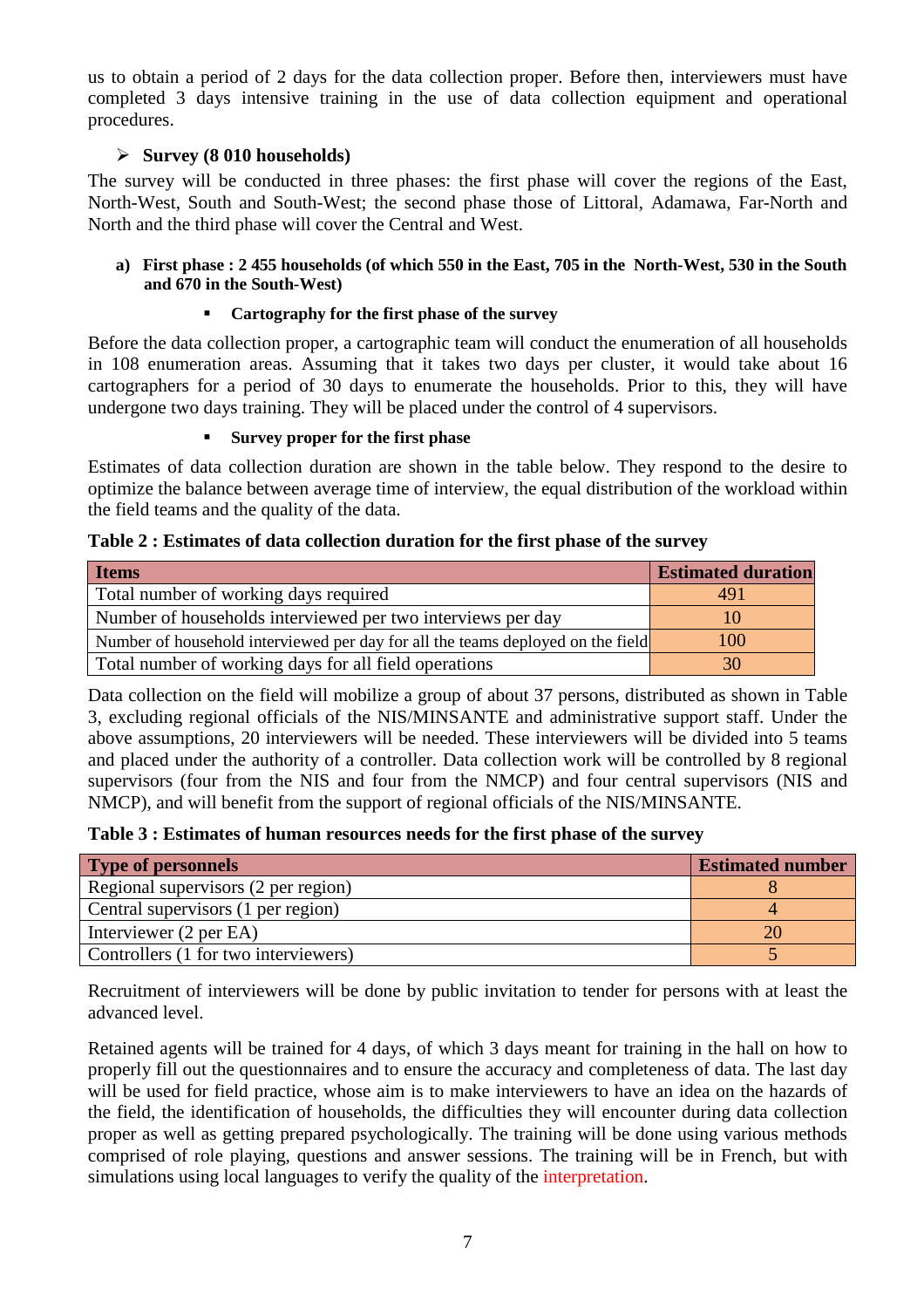#### **b) Second phase : 3 405 households (of which 1 310 in the Littoral, 570 in theAdamaoua, 850 in the Far-North and 675 in the North regions)**

#### **Cartography for the second phase of the survey**

Before the data collection proper, a cartographic team will conduct the enumeration of all households in 154 enumeration areas. Assuming that it takes two days per cluster, it would take about 26 cartographers for a period of 27 days to enumerate the households. Prior to this, they will have undergone two days training. They will be placed under the control of 4 supervisors.

#### **Survey proper for the second phase of the survey**

Estimates of data collection duration are shown in the table below. They meet the desire to optimize the balance between average time of interview, the equal distribution of the workload within the field teams and the quality of the data.

| <b>Items</b>                                                | <b>Estimated duration</b> |
|-------------------------------------------------------------|---------------------------|
| Total number of working days required                       | 870                       |
| Number of households interviewed per two interviews per day |                           |

**Table 4 : Estimates of data collection duration for the second phase of the survey**

deployed on the field the viewed per day for an the teams deployed on the field Total number of working days for all field operations 30

Number of household interviewed per day for all the teams

| Data collection on the field will mobilize a group of about 35 persons, distributed as shown in Table  |  |
|--------------------------------------------------------------------------------------------------------|--|
| 5, excluding regional officials of the NIS/MINSANTE and administrative support staff. Under the        |  |
| above assumptions, 28 interviewers will be needed. These interviewers will be divided into 7 teams     |  |
| and placed under the authority of a controller. Data collection work will be controlled by 10 regional |  |
| supervisors (five from the NIS and five from the NMCP) and 5 central supervisors (NIS and NMCP),       |  |
| and will benefit from the support of regional officials of the NIS/MINSANTE.                           |  |

| Table 5 : Estimates of human resources needs for the second phase of the survey |  |  |  |  |
|---------------------------------------------------------------------------------|--|--|--|--|
|                                                                                 |  |  |  |  |

| <b>Type of personnels</b>           | <b>Estimated number</b> |
|-------------------------------------|-------------------------|
| Regional supervisors (2 per region) |                         |
| Central supervisors (1 per region)  |                         |
| Interviewers (2 per EA)             |                         |
| Controllers (1 per 2 interviewers)  |                         |

Recruitment of interviewers will be done by public invitation to tender for persons with at least the advanced level.

Retained agents will be trained for 4 days, of which 3 days meant for training in the hall on how to properly fill out the questionnaires and to ensure the accuracy and completeness of data. The last day will be used for field practice, whose aim is to make interviewers to have an idea on the hazards of the field, the identification of households, the difficulties they will encounter during data collection proper as well as getting prepared psychologically. The training will be done using various methods comprised of role playing, questions and answer sessions. The training will be in French, but with simulations using local languages to verify the quality of the interpretation.

#### **c) Third phase : 2 150 households (of which 1 425 in the Centre and 725 in the West)**

#### **Cartography for the third phase of the survey**

Before the data collection proper, a cartographic team will conduct the enumeration of all households in 67 enumeration areas. Assuming that it takes two days per cluster, it would take about 10 cartographers for a period of 30 days to enumerate the households. Prior to this, they will have undergone two days training. They will be placed under the control of 3 supervisors

#### **Survey proper for the third phase of the survey**

Estimates of data collection duration are shown in the table below. They meet the desire to optimize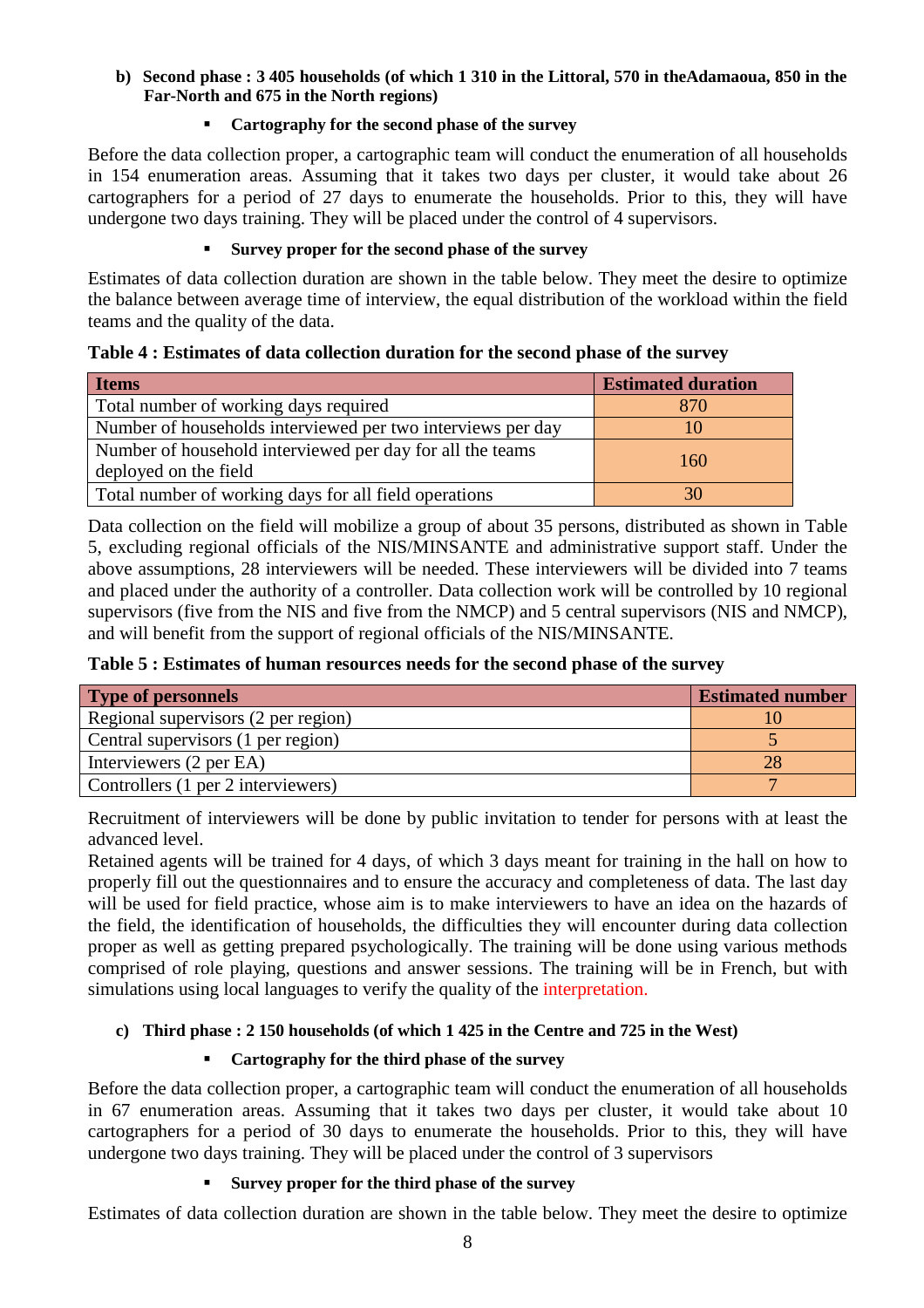the balance between average time of interview, the equal distribution of the workload within the field teams and the quality of the data

| <b>Items</b>                                                                    | <b>Estimated duration</b> |
|---------------------------------------------------------------------------------|---------------------------|
| Total number of working days required                                           | 430                       |
| Number of households interviewed per two interviews per day                     | Ю                         |
| Number of household interviewed per day for all the teams deployed on the field | 70                        |
| Total number of working days for all field operations                           | 30                        |

#### **Table 6 : Estimates of data collection duration for the third phase of the survey**

Data collection on the field will mobilize a group of about 42 persons, distributed as shown in Table 7, excluding regional officials of the NIS/MINSANTE and administrative support staff. Under the above assumptions, 24 interviewers will be needed. These interviewers will be divided into 6 teams and placed under the authority of a controller. Data collection work will be controlled by 8 regional supervisors (four from the NIS and five four from the NMCP) and 4 central supervisors (NIS and NMCP), and will benefit from the support of regional officials of the NIS/MINSANTE.

**Table 7 : Estimates of human resources needs for the second phase of the survey**

| <b>Type de personnels</b>            | <b>Estimated number</b> |
|--------------------------------------|-------------------------|
| Regional supervisors (2 per region)  |                         |
| Central supervisors (1 per region)   |                         |
| Interviewers (2 per EA)              | 14                      |
| Controllers (1 per two interviewers) |                         |

Recruitment of interviewers will be done by public invitation to tender for persons with at least the advanced level

Retained agents will be trained for 4 days, of which 3 days meant for training in the hall on how to properly fill out the questionnaires and to ensure the accuracy and completeness of data. The last day will be used for field practice, whose aim is to make interviewers to have an idea on the hazards of the field, the identification of households, the difficulties they will encounter during data collection proper as well as getting prepared psychologically. The training will be done using various methods comprised of role playing, questions and answer sessions. The training will be in French, but with simulations using local languages to verify the quality of the interpretation.

# *D. Survey Questionnaire*

In the framework of the execution of this survey, one questionnaire will be used. The modules of the survey on malaria indicators elaborated by ICF MACRO and partners will serve as reference materials for the design of the questionnaire

The household questionnaire will be used to: generate a list of all de jure members of the household (usual residents) as well as their individual characteristics (sex, age, date of birth, education, etc.), to determine the socio-economic status, to evaluate the possession of mosquito nets and from the 2015 LLIN distribution campaign and their use. The questionnaire will have five sections: 0) household identification; i) list of household members; ii) household characteristics; iii) protection against mosquitoes; iv) evaluation of the LLIN distribution campaign, v) mosquito nets use and preference vi) continuous use of mosquito nets

In addition to the questionnaire, filling questionnaires guides (manuals) will be produced. They will be used as reference documents for data collection on the field.

# *E. Role of the interviewer*

The interviewer occupies a central position in this survey because she/he collects information from respondents. Therefore, the success of this survey depends on the quality of the interviewer's work.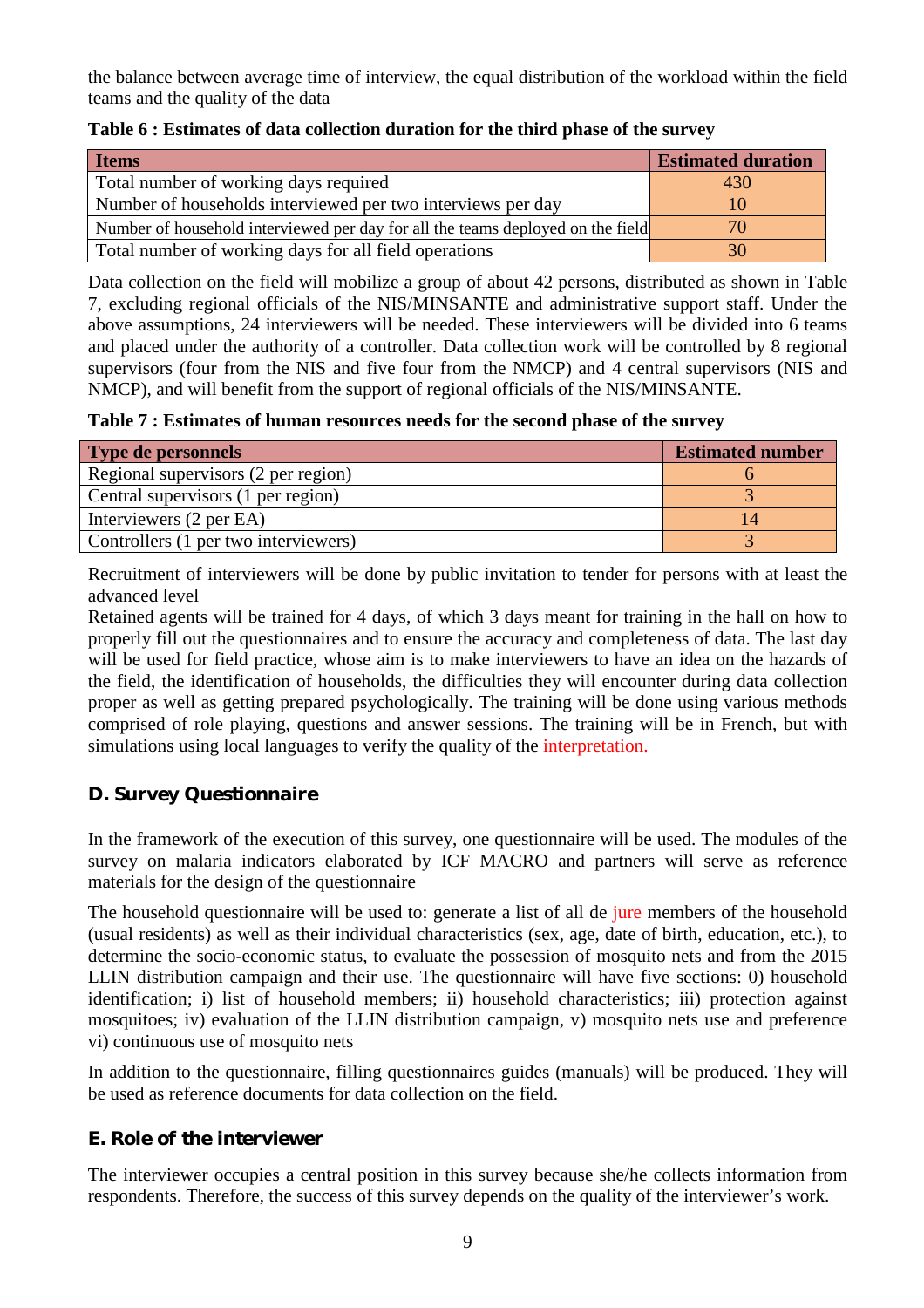In general, the responsibilities of an interviewer include the following:

- Locating the structures and households in the sample and completing the Household Questionnaire;
- Negotiating appointment and proceed with the interview of households;
- Checking completed interviews to be sure that all questions were asked and the responses neatly and legibly recorded;
- Returning to households to complete interview.

These activities will be fully described throughout this manual and during your training.

# *F. Training of interviewers*

Although some people are more adept at interviewing than others, one can become a good interviewer through experience. Your training will consist of a combination of classroom training and practical experience. Before each training session, you should study this manual carefully along with the questionnaire, writing down any questions you have. Ask questions at any time to avoid mistakes during actual interviews. Interviewers can learn a lot from each other by asking questions and talking about situations encountered in practice and actual interview situations.

Previous PCSs-LLIN were conducted in several phases: Data collection, data entry, data editing, production of indicators and report writing. Given the long duration between the end of data collection and the release of results to the public and the opportunity to reduce time limits offered by new technologies for data collection, the NIS has opted in the framework of the PCS-LLIN 2016, for Computer Assisted Personal Interviewing (CAPI)

Each interviewer shall receive the following list of materials:

- Household Questionnaire;
- Instructions manuals (PAPI manual, CAPI manual);
- A computer or a tablet.

Please ensure that you bring these materials each day during the training and to the field during fieldwork.

During the training, the questionnaire sections, questions, and instructions will be discussed in detail. You will practice the reading of the questionnaire aloud to another person several times, in order to become comfortable with the reading of questions aloud. This is an important exercise for the next phase of the training. You will also be asked to take part in role playing in which you will practice by interviewing another trainee.

Another phase of this training will be devoted to the practice of computer or tablets assisted interviews on the field, where you will actually interview household members. During the practice of interviews on the field, you will have to check and control questionnaires as you'll have to do similarly at the time you are posted on the field.

You will be given tests to see how you are progressing during your formal training period. These tests will help to evaluate your knowledge and your understanding of questionnaires and survey procedures. At the end of the training course, interviewers will be selected.

The training you receive as an interviewer does not end when the formal training period is completed. Each time a controller meets you on the field to discuss on your work, your training will continue The formal training period merely provides you with the knowledge and basic information regarding the survey, questionnaires, etc. The observation and continuous monitoring of field work complete the training. This is especially important during the first days of fieldwork. Once more, when you encounter situations that were not considered during the training, it will be helpful to discuss them with your team. Other interviewers may encounter similar problems, so you can benefit from the experiences of others.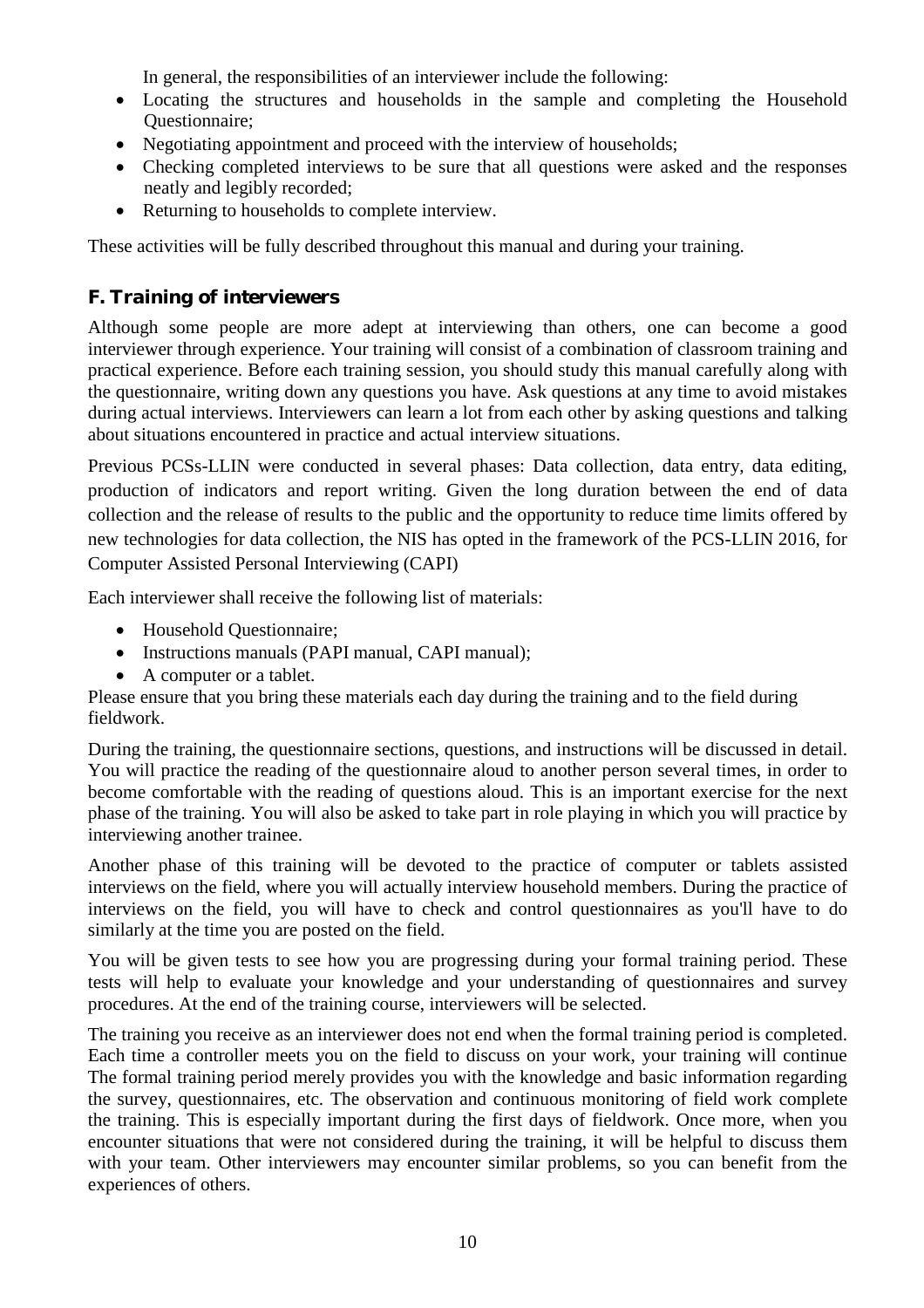# *G. Supervision of interviewers*

Training is a continuous process. Observation and supervision throughout the fieldwork constitute part of the training and data collection process. Your team leader or your supervisor will play a very important role in pursuing your training and in ensuring the quality of survey data. He/she will:

- Check randomly some of the addresses selected for interview to make sure that you have correctly identified the households and that you interviewed them. He will re-conduct the interview in those interviewed households (selected randomly) to check the veracity of information collected and the authentic nature of households;
- Review each questionnaire to be sure it is complete and consistent:
- Participate in some interviews to ensure that questions are correctly asked and the answers rightly written down and/or encoded;
- Meet with you on a daily basis to discuss on results and performances and assign you new tasks;
- Help you to solve problems in identifying selected households, to understand and master the questionnaire or help you to resolve problems you have got with difficult respondents.

# *H. Survey regulation*

The NIS can dismiss any interviewer who doesn't work at the desired level to produce high quality data, required to make the survey a success. For the workload to be equally distributed and the support shared equitably, the following survey regulations have been established and will be applied in all circumstances:

- 1. Except for illnesses cases, any person who is absent from work during part of the training or part of the fieldwork (being it for a whole day or part of a day) without prior approval from his/her supervisor may be dismissed from the survey;
- 2. The selection of the survey team members is competitive; it is based on performance, ability, and testing results during the training. Therefore, any person found offering assistance to or receiving assistance from another person during tests will be dismissed from the survey;
- 3. During the training and the period of fieldwork, you represent the NIS. Your conduct should be professional and you must be kind when you deal with the public. We must be conscious of the fact that we can only do this work with the goodwill and cooperation of the persons we interview. Therefore, any member of the team with signs of aggressiveness, rudeness or disrespect towards persons on the may be dismissed from the survey.
- 4. To ensure the success of the survey, each team must work closely together, by sharing their difficulties, by cooperating and supporting each other. We will try as much as possible to constitute teams in a manner to enhance cooperation and good will of the team. However, any team member, who, in the judgment of the projet Director, has a troublesome influence on the team may be transfered to another team or may be dismissed from the survey;
- 5. It is indispensible that the data collected during fieldwork should both be accurate and valid. To control inaccurate or invalid data, random checks will be undertaken. We can dismiss, at any time, interviewers during fieldwork if their performances do not guarantee high quality results required by this survey;
- 6. The survey data are confidential. You shouldn't discuss this with anyone, including your colleagues. Under no circumstances confidential information shoul be disclosed to third parties. Persons who do not respect these rules, and therefore the confidence of (the) respondent (s) will be dismissed.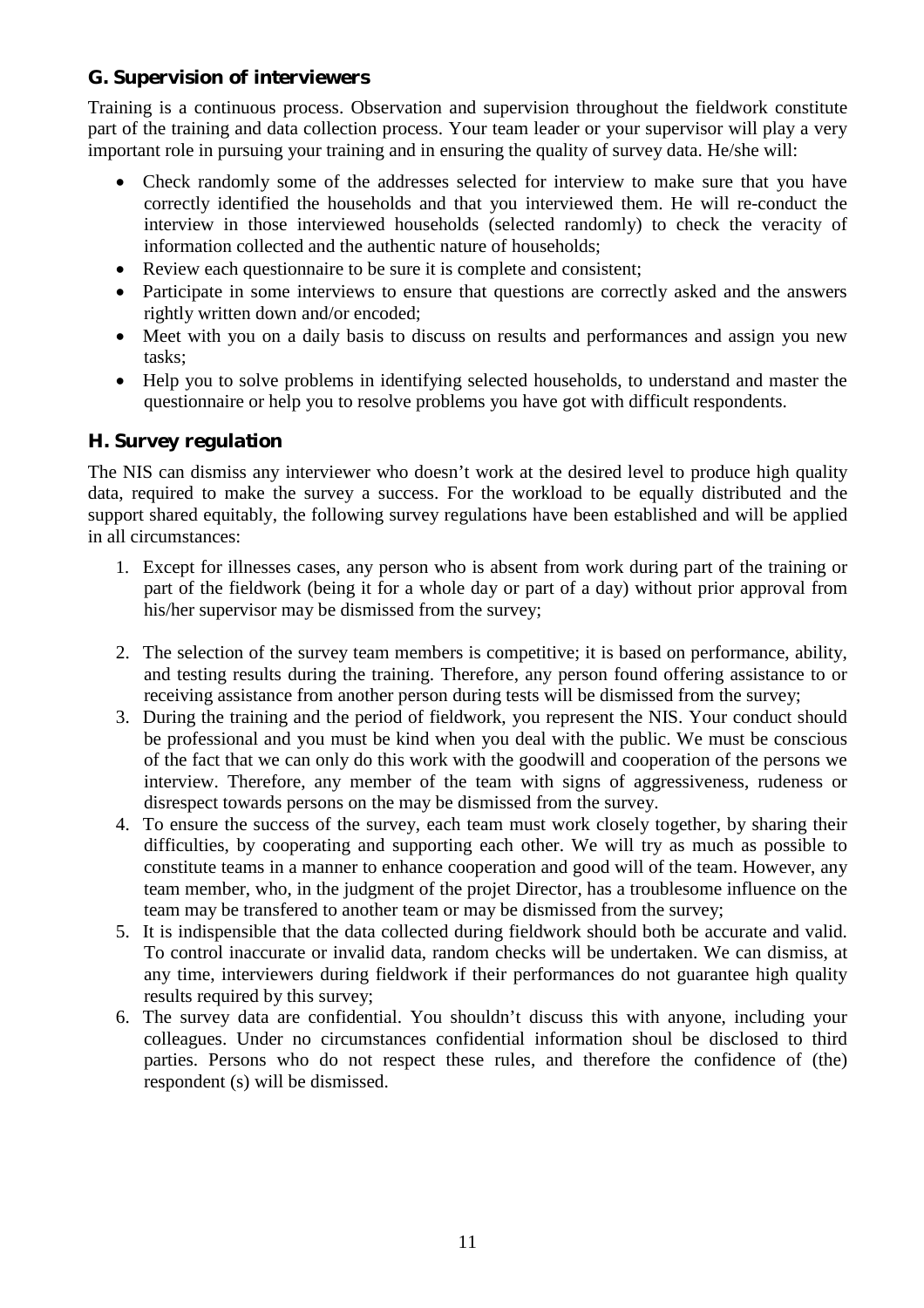# **II. HOW TO CONDUCT AN INTERVIEW ?**

Conducting interview successfully is an art and should not be treated as a mechanical process. Each interview is a new source of information, so make it interesting and pleasant. The art of interviewing develops with practice but there are certain basic principles that interviewers must follow to succeed interviews. In this section you will find a number of general guidelines on how to establish good relationship with respondents in order to succeed an interview.

# *A. How to establish good relationship with the respondent*

For each household selected, the supervisor shall designate the interviewer who will establish the first contact. Any adult person with good mental health and member of the household is qualified to respond to the household questionnaire.

The interviewer and the interviewee are strangers to each other and one of the responsibilities of the interviewer is to establish contact. The respondent's first impression of you will influence his/her willingness to cooperate with the survey. Make sure your outfit is correct and your attitude is friendly when you present yourself. Before you start working in an area, your team leader will have to inform the local authorities, who in return, will inform men and women of the locality that they will have to be interviewed. You will equally be given a letter or a badge which will testify that you are working for the National Institute of Statistics.

#### *1. Make good impression at the beginning*

When you arrive a dwelling unit, first check the number of households selected that reside there. If there are several households, you will have to interview all of them. Do your best to make the respondent feel at ease. With a few well-chosen words, you can put the respondent in the right frame of mind for the interview. Start the interview with a smile and greeting such as (Good Morning or Good Afternoon) and then proceed with your introduction. A short discussion on the respondent's pre-occupation can help to establish a good « interviewer-interviewee » relationship. However, you must avoid long discussion, go straight to the interview

#### *2. Obtain the consent of persons to be interviewed*

You must obtain the respondent's informed consent for participating to the survey before you begin interview. Special statements are included at the beginning of the Household Questionnaire and the caretaker's questionnaire. The consent explains the purpose of the survey to the respondent and specifies his/her voluntary participation. It equally serves to acquire the respondent's cooperation to the survey. Read the informed consent statement exactly as it is written. Please ensure the respondent that the data you collect are for research purposes only and that you are not out to make judgments on his/her lifestyle or socioeconomic status.

#### *3. Always have a positive approach*

Never adopt an air of apology, and do not use phrases such as "*Are you too busy*?" Such questions may lead to refusal before you could start. Rather tell the respondent, "*I would like to ask you a few questions*" or "*I would like to talk to you for a while*".

#### *4. Lay emphasis on the confidential character of responses, if necessary*

. If the respondent is hesitant about responding to the interview or asks what the data will serve for, explain that the information you collect will remain confidential, no individual name will be used for any purpose, and that all information will be grouped together to write a report.

In addition, you should never mention other interviews or show completed questionnaires to other interviewers or team leaders in front of a respondent or any other person.

#### *5. Answer the respondents questions sincerely*

Before agreeing to be interviewed, the respondent may ask you some questions about the survey or how he/she was. Be direct and pleasant when you answer.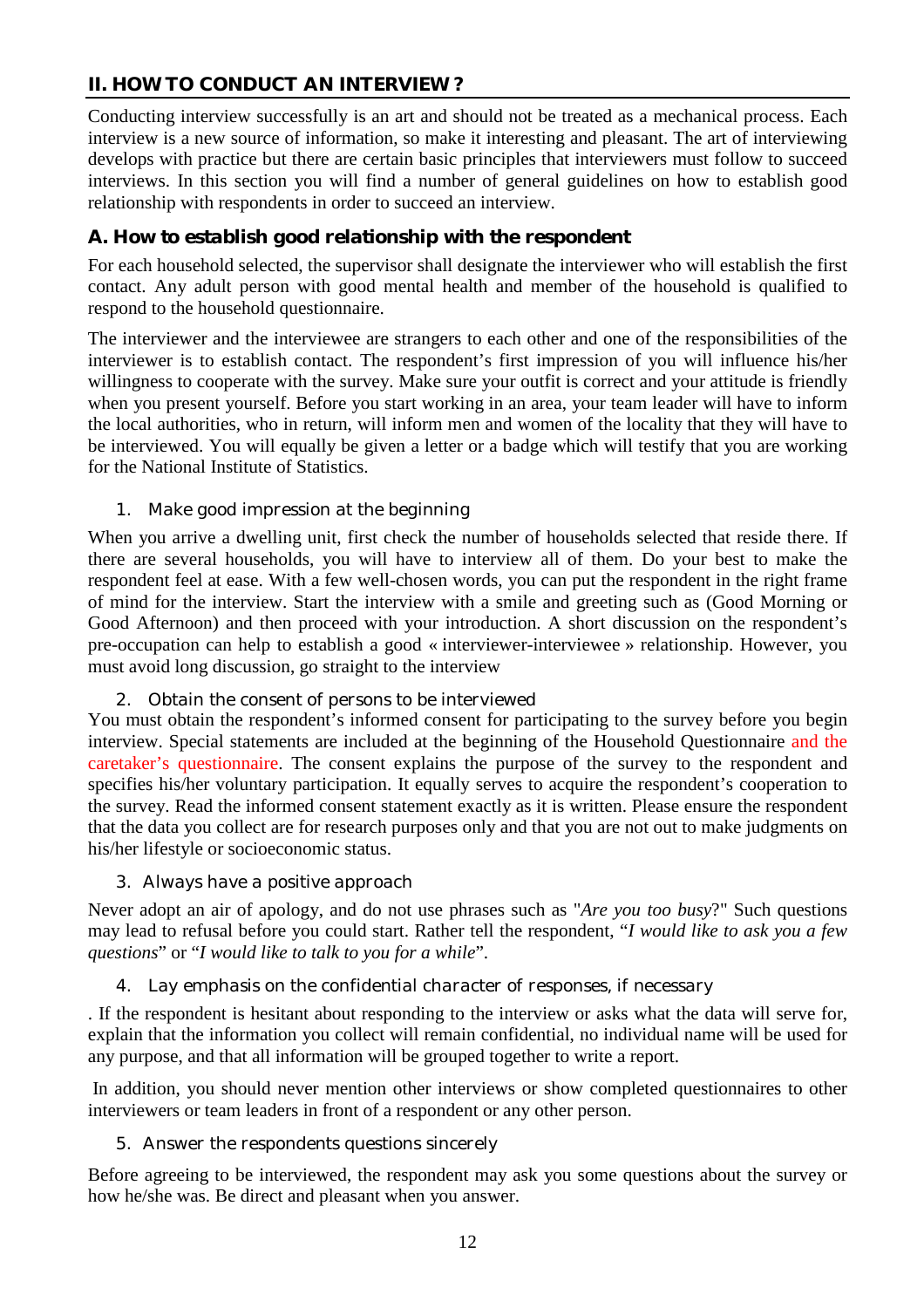The respondent may also be concerned on the duration of the interview. If it is asked by a woman, tell her that the interview usually takes about 15 minutes. Inform the respondent that you are available to come back at any other time if he/she is not available at that time to answer the questions.

Respondents may ask questions or want to talk further more on the topics you bring up during the interview, e.g., about community health workers or about their intervention. It is important not to interrupt the flow of the interview. As such, tell him/her that you will answer his/her questions with pleasure or that you will discuss on this topic after the interview.

### *6. Interview the respondent alone*

The presence of a third person during an interview can prevent you from getting sincere and honest answers from a respondent. It is therefore very important that the individual interview be conducted privately and that all questions should be answered by the respondent himself/herself.

If other persons are present, explain to the respondent that some of the questions are private and ask to interview the person alone. Sometimes asking for privacy will make others more curious, so they will want to listen; you will have to be creative. Establishing privacy from the beginning will allow the respondent to be more attentive to your questions

If it is impossible to get privacy, you may have to carry out the interview with the presence of other persons. However, in such circumstances, it is important that you remember that :

 If there are more than one eligible respondent in the household, you must not interview one in the presence of the other.

Dans tous les cas où d'autres personnes sont présentes, essayez de vous isoler autant que possible avec l'enquêtée. In any case, where other individuals are present, try as much as possible to isolate yourself with the respondent.

# *B. Advices to conduct interview*

# *1. Be neutral during the interview*

Most people are polite and tend to give answers they think you want to hear. Consequently, it is very important that you remain absolutely neutral as you ask the questions. By facial expression or tone of voice, do not let the interviewee think that he/she has provided the right or wrong answer to the question. Never give the impression to approve or disapprove the respondent's answer. The questions are all carefully worded to be neutral. They do not suggest that a response is more likely or preferable to another. If you don't read fully the question, you can destroy that neutrality

If the respondent gives an ambiguous answer, try to deepen in a neutral way, asking questions such as:

*"Can you explain a little more?"*

*"I have not understood very well. Could you please repeat?" "No need rushing. Take your time to think"*

#### *2. Never suggest answers to respondents*

If a respondent's answer is not relevant, do not help him/her by saying something like "*I assume you mean ... isn't it?*" Very Often, the respondent will agree with your interpretation, even if it is not correct. Instead, you must deepen the problem so that the respondent finds the relevant answer. You should never read the list of coded answers to the respondent, even if he/she has difficulties to answer.

#### *3. Do not change the wording or sequence of questions*

Formulation of questions and their sequences in the questionnaire should indeed be respected. If the respondent has misunderstood a question, you should repeat the question slowly and clearly. If he/she doesn't still understand, you can rephrase the question, while making sure that you do not change the sense of the original question. In this manual, some questions have been reformulated and you must administer them as required by the manual. Only give the minimum required information to obtain a relevant answer.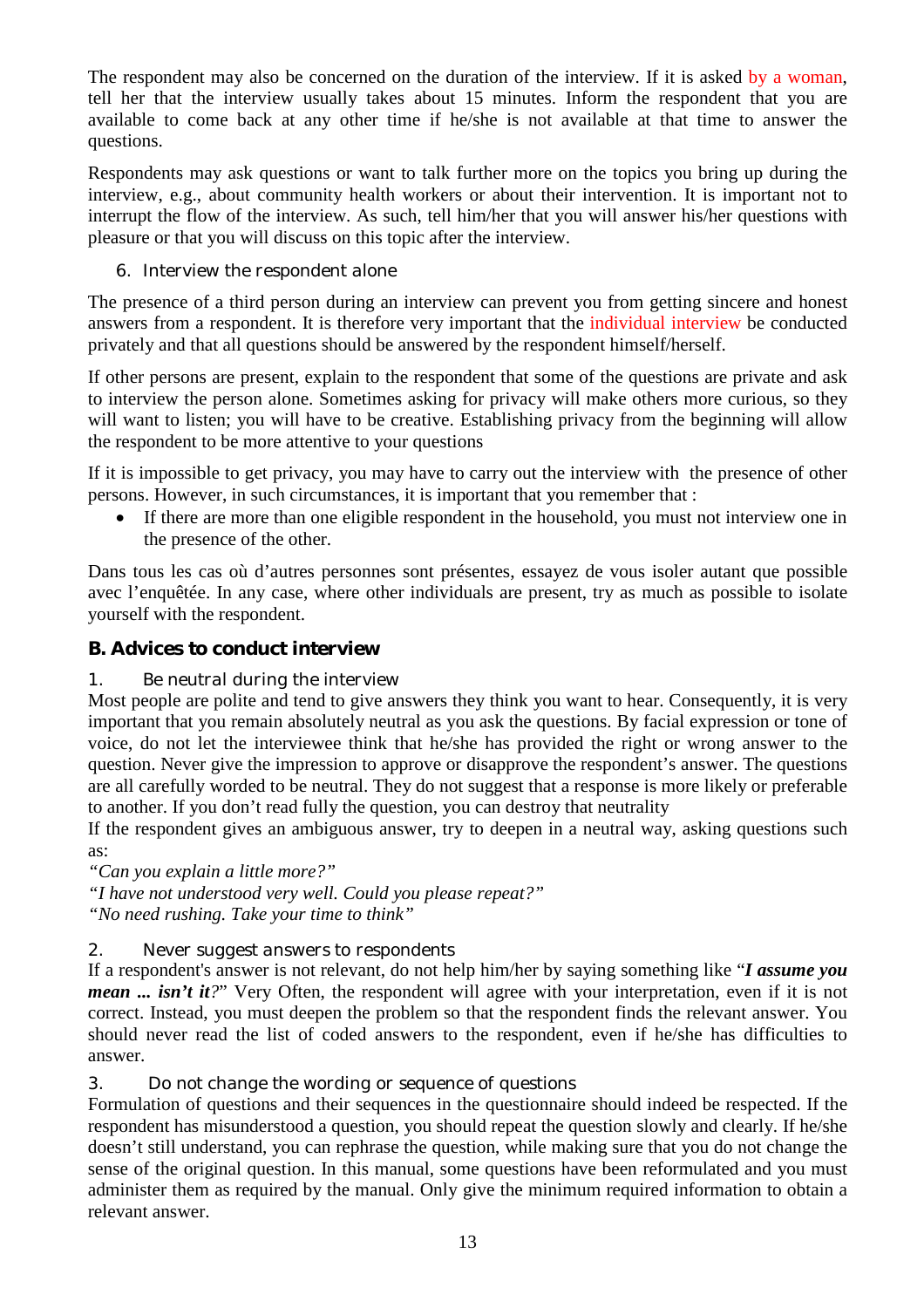### 4. *Tactfully handle hesitant respondents*

In some cases, the respondent will simply say "*I do not know*", he/she will give an irrelevant answer, seem bored or not interested, contradicting something he/she said earlier, or refuse to answer the question. In such cases, it is your duty to revive his interest in the conversation. For example, if you feel he/she is intimidated or frightened, try to put him/her in confidence before asking the next question. Spend a few moments talking about things not related to the interview (eg, his town or village, time, daily activities, be careful for you not to be gottent carried away, etc.)

If the respondent gives irrelevant or complicated answers, do not stop him/her abruptly or impolitely, but listen to what he/she has to say. Then try to direct him/her gently towards the original question. A good atmosphere must be maintained throughout the interview. A good atmosphere for an interview is achieved when the interviewee considers the interviewer as a person who is kind, receptive and friendly, and who doesn't intimidate, and to whom he can say anything without feeling intimidated or embarrassed.As it was previously said, one of the main strategies to win the respondentsconfidence is to be alone with him/her. This problem could be solved if you find an isolated place where to conduct the interview.

If the respondent is reluctant or unwilling to answer a question, explain once again that the same question is being asked to all women all over the country and that the answers will all be merged together. If the respondent is still reluctant, simply write "REFUSED" beside the question and proceed as if nothing had happened. Remember, the respondent is not obliged to answer to the questions.

#### *5. N'ayez pas d'idées préconçues*

Do not have preconceived ideas on the interviewee's capacity and knowledge.

#### *6. Ne précipitez pas l'interview Do not precipitate the interview*

Posez les questions lentement pour que l'enquêté(e) comprenne bien ce qu'on lui demande. Après avoir posé une question, attendez quelques instants et donnez-lui le temps de réfléchir. Si l'enquêté(e) se sent bousculé(e) ou si on ne lui permet pas de formuler sa propre opinion, il/elle peut répondre "Je ne sais pas" ou donner une réponse inexacte. Si vous pensez que l'enquêté(e) répond sans réfléchir, simplement pour hâter l'interview, dites à l'enquêté(e), "On n'est pas pressé. Votre opinion est très importante, aussi réfléchissez à vos réponses avec soin."

# *C. Langue de l'interview*

The questionnaires are either in English or in French, although the interview will be conducted in the national language or in the dialect. One of the first things to do when you approach a household for interview is to ensure the language spoken in the household. We will organize field teams in a way that you will be working in an area where your language is spoken, and there will be few cases where the respondent(s) speak(s) a language diffrent from yours. If such a situation arises, you might find a common language spoken by all and then interview in that language. However, in some cases, it will not be possible to find a common language of communication between you and the respondent(s). In this case, check if someone in your team or your team leader speaks the language (or dialect) of the respondent (s). If this is the case, inform your team leader who will have to takeke the necessary measures in sending this person to conduct the interview.

Try as much as possible to avoid using interpreters as this compromises not only the quality of the interviews, but also, the interview will take longer than normal. However, if nobody in the team understands the respondent's language, you will have to use an interpreter. Since the interview is based on sensitive issues, it would be necessary to look for another woman as interpreter if you are interviewing a woman. You shoudn't in any circumstance use the respondent's husband as interpreter. Children not also are not suitable as interpreters. We will conduct interviews in the local language [LANGUAGE] during training. However, there may be times when you have to reformulate the questions in your dialect to reflect the cultural context of the region. It is very important not to change the meaning of a question when you rephrase it or interpret it in another language.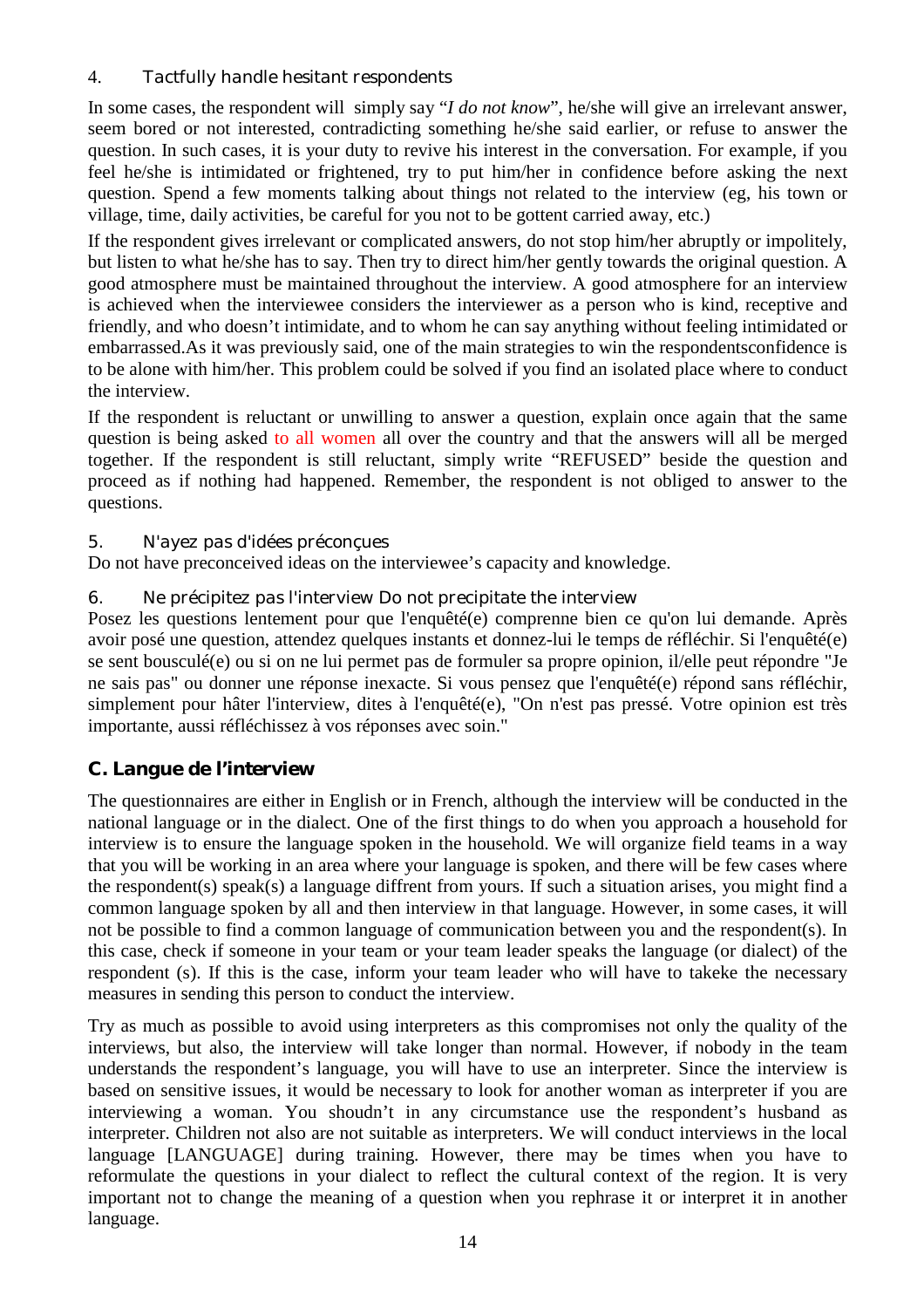#### **III. WORKING METHOD ON THE FIELD**

Fieldwork will proceed according to a timetable, and the survey will be successful only if each member of the interviewing team understands and follows correctly field procedures. The following sections examine these procedures and describe the best procedures relative to the work's mission and keeping records of selected households.

#### *A. Preparatory activities and assignment sheets*

#### *1. Household survey : Attribution of the interviewer's assignment sheets*

Every morning, your controller will give you an overwiew of the of the day's work. He/she will explain how to find the households assigned to you. When your team leader assigns households to you, you should write the identification information on the Interviewer's Assignment Sheet (see Figure 1). The identification information such as the household number, structure number or address, and name of the household head will be written in Columns (1) through (4).

Columns (4) through (10) of the Interviewer's Assignment Sheet help to summarize the results of your work on the field for each household. At the end of the day, you will have to record in these columns, the final outcome for all household visits and individual interviews you conducted.

When you have been attributed a piece of work, you will have to examine it very fast and ask all questions you might have. Remember that your team leader will not always be available to answer questions once the work begins. You should be sure that:

- $\geq$  columns (1) through (3) of the Interviewer's Assignment Sheet are completed and that they contain all the information you will need to identify the selected households;
- $\triangleright$  you have a cartographic dossier of enumeration areas, structures and households to be interviewed;
- $\triangleright$  you know the location of the selected enumeration area and that you have sufficient materials (maps, written guidelines etc) to help you locate it ;
- $\triangleright$  you have questionnaires (household questionnaire et child and woman health questionnaire).

Après avoir rempli le Questionnaire Ménage, vous enregistrerez le résultat des sections 1 à 5 de l'interview en colonne (5) ainsi que les noms et numéros de ligne des personnes éligibles en Colonnes (6) et (7). Selon l'âge de la personne, interroger soit l personne à charge de l'enfant (Moins de 15 ans) ou alors la personne choisie de manière aléatoire (15 ans ou plus). After completing the household questionnaire, record the result of the household interview (from the cover page) in Column (5) as well as the name and line number of eligible persons in columns (6) and (7). Use a questionnaire for each person who takes care of children under 6 years. Fill the identification information on the cover sheet of the person care giver Questionnaire for each eligible woman identified in the Household Schedule.

Une fois l'interview à cette section terminé, vous enregistrerez le résultat de cette section en Colonne (8) de la FAE. Vous inscrirez également votre nom et numéro de l'enquêteur au bas de la FAE. Après avoir complété toutes les interviews, vous inscrirez le nombre de personnes enquêtées à la section 6 et le nombre de Questionnaires entièrement rempli au bas de la feuille de retour que vous remettrez à votre. La date à laquelle chaque questionnaire est remis au chef d'équipe doit être inscrite aux Colonnes (9).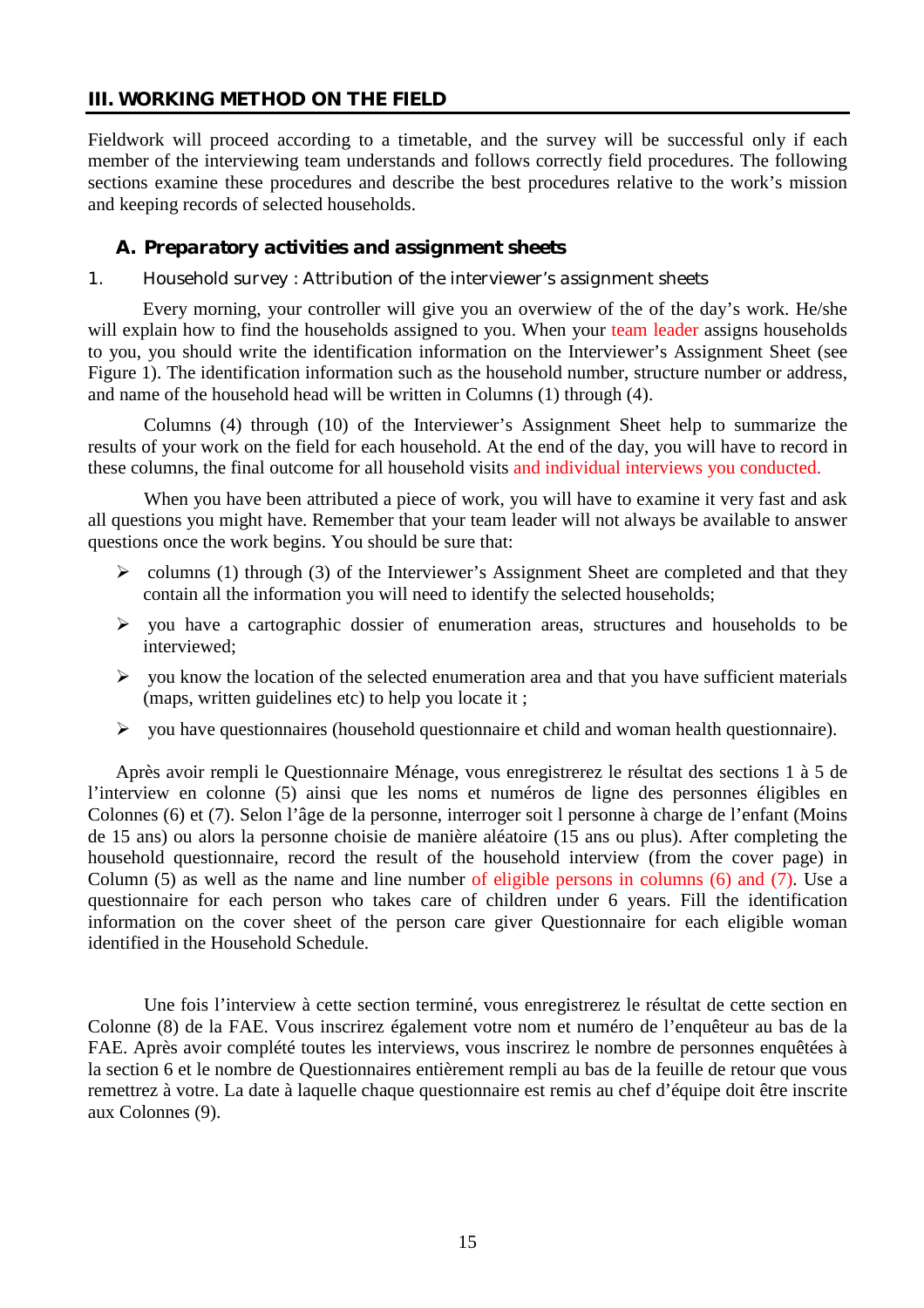| <b>CLUSTER NUMBER:</b> |  |
|------------------------|--|
|------------------------|--|

 $\Gamma$ 

 $\Box$ 

٦

# FIGURE 1 : INTERVIEWER'S ASSIGNMENT SHEET

| <b>CLUSTER NUMBER:</b>                               |                                                                  |                                                                                                                                            | <b>NAME OF LOCALITY_</b>                          |                                                                |                                                                                                                    | <b>PAGE OF</b><br><b>PAGES</b>                              |                                            |                             |                     |
|------------------------------------------------------|------------------------------------------------------------------|--------------------------------------------------------------------------------------------------------------------------------------------|---------------------------------------------------|----------------------------------------------------------------|--------------------------------------------------------------------------------------------------------------------|-------------------------------------------------------------|--------------------------------------------|-----------------------------|---------------------|
| HOUSEHOLD SURVEY                                     |                                                                  |                                                                                                                                            |                                                   |                                                                |                                                                                                                    | INTERVIEW OF SECTION 6 (CONTINUOUS USE OF MOSQUITO<br>NETS) |                                            |                             |                     |
| SAMPLE<br><b>HOUSEHOLD</b><br><b>NUMBER</b>          | <b>STRUCTURE</b><br>NUMBER/<br><b>HOUSEHOLD</b><br><b>NUMBER</b> | NAME OF<br><b>HOUSEHOLD</b><br><b>HEAD</b>                                                                                                 | <b>DATE</b><br><b>ATTRIBUTED</b>                  | <b>FINAL</b><br><b>OUTCOME</b><br>SECTION 1<br>TO <sub>5</sub> | NAME OF<br><b>ELIGIBLE</b><br>PERSON IN<br>SECTION 06                                                              | LINE N°. OF<br><b>ELIGIBLE</b><br>PERSON<br>(7)             | <b>FINAL</b><br><b>OTCOME</b><br>SECTION 6 | DATE<br>OF<br><b>RETURN</b> | <b>OBSERVATIONS</b> |
| (1)                                                  | (2)                                                              | (3)                                                                                                                                        | (4)                                               | (5)                                                            | (6)                                                                                                                |                                                             | (8)                                        | (9)                         | (10)                |
|                                                      |                                                                  |                                                                                                                                            |                                                   |                                                                |                                                                                                                    |                                                             |                                            |                             |                     |
|                                                      |                                                                  |                                                                                                                                            |                                                   |                                                                |                                                                                                                    |                                                             |                                            |                             |                     |
|                                                      |                                                                  |                                                                                                                                            |                                                   |                                                                |                                                                                                                    |                                                             |                                            |                             |                     |
|                                                      |                                                                  |                                                                                                                                            |                                                   |                                                                |                                                                                                                    |                                                             |                                            |                             |                     |
|                                                      |                                                                  |                                                                                                                                            |                                                   |                                                                |                                                                                                                    |                                                             |                                            |                             |                     |
|                                                      |                                                                  |                                                                                                                                            |                                                   |                                                                |                                                                                                                    |                                                             |                                            |                             |                     |
|                                                      |                                                                  |                                                                                                                                            |                                                   |                                                                |                                                                                                                    |                                                             |                                            |                             |                     |
|                                                      |                                                                  |                                                                                                                                            |                                                   |                                                                |                                                                                                                    |                                                             |                                            |                             |                     |
|                                                      |                                                                  |                                                                                                                                            |                                                   |                                                                |                                                                                                                    |                                                             |                                            |                             |                     |
|                                                      |                                                                  |                                                                                                                                            |                                                   |                                                                |                                                                                                                    |                                                             |                                            |                             |                     |
|                                                      |                                                                  |                                                                                                                                            |                                                   |                                                                |                                                                                                                    |                                                             |                                            |                             |                     |
|                                                      |                                                                  |                                                                                                                                            |                                                   |                                                                |                                                                                                                    |                                                             |                                            |                             |                     |
|                                                      |                                                                  |                                                                                                                                            |                                                   |                                                                |                                                                                                                    |                                                             |                                            |                             |                     |
|                                                      |                                                                  |                                                                                                                                            |                                                   |                                                                |                                                                                                                    |                                                             |                                            |                             |                     |
|                                                      |                                                                  |                                                                                                                                            |                                                   |                                                                |                                                                                                                    |                                                             |                                            |                             |                     |
|                                                      |                                                                  |                                                                                                                                            |                                                   |                                                                |                                                                                                                    |                                                             |                                            |                             |                     |
|                                                      |                                                                  |                                                                                                                                            |                                                   |                                                                |                                                                                                                    |                                                             |                                            |                             |                     |
|                                                      |                                                                  |                                                                                                                                            |                                                   |                                                                |                                                                                                                    |                                                             |                                            |                             |                     |
|                                                      |                                                                  | CODES FOR COLUMN 5                                                                                                                         |                                                   |                                                                |                                                                                                                    | CODES FOR COMLUMN 8                                         |                                            |                             |                     |
| 1. COMPLETED<br>4. DIFERRED<br>5. REFUSAL<br>6 OTHER | COMPÉTENT AU MOMENT DE LA VISITE                                 | 2. NO HOUSEHOLD MEMBER OR NO COMPETENT RESPONDENT AT HOME AT THE TIME OF VISIT<br>3. ENTIRE HOUSEHOLD ABSENT FOR AN EXTENDE PERIOD OF TIME |                                                   |                                                                | 1 COMPLETED<br>2 NOT AT HOME/NOT FOUND<br>3 DIFRRED<br>4 REFUSAL<br>5 PARTIALLY TERMINATED<br>6 INVALID<br>7 OTHER |                                                             |                                            |                             |                     |
| <b>NAME OF</b><br><b>INTERVIEWER</b>                 |                                                                  |                                                                                                                                            | NUMER OF HOUSEHOLDS<br>INTERVIEWED SECTION 1 TO 5 |                                                                | NUMBER OF SECTION 6<br><b>FILLED</b>                                                                               |                                                             |                                            |                             |                     |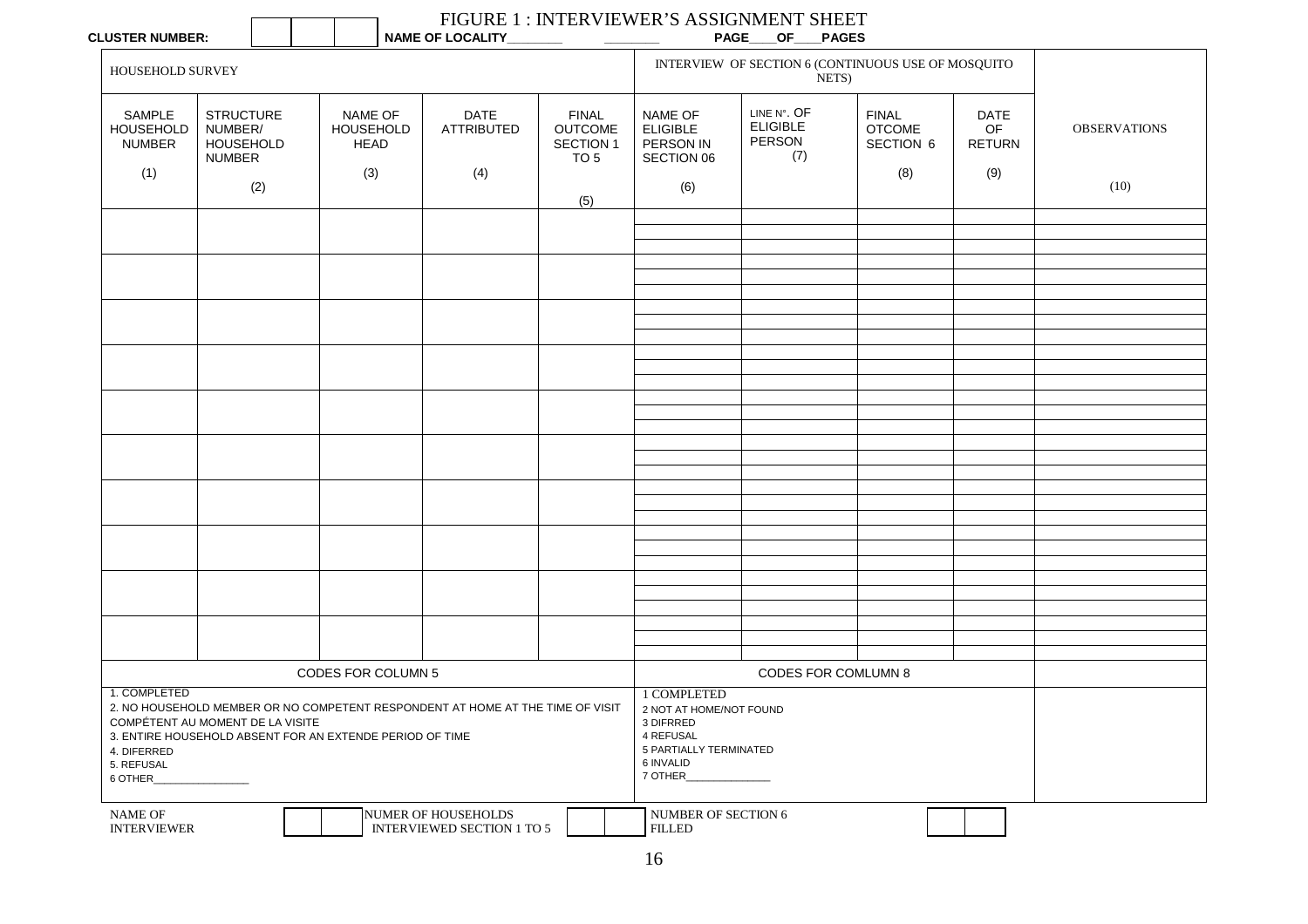#### *2. planning of follow-up visits*

Because each household has been carefully selected, you must make every effort to conduct interviews with the individuals who are identified as eligible in section 6. You should be organized to find a suitable time to conduct the interviews.

At the beginning of each day, you should examine the first page of your questionnaires to see if you made any appointments for revisiting a household or eligible respondent. If no appointments were made, make your follow-up visits oouseholds at a different time other than the previous visits; for example, if the initial visits were made in the early afternoon, you should try to arrange your schedule so that you can make a follow-up visit in the morning or late in the afternoon. Scheduling follow-up visits at different times is important for reducing the rate of non-response (i.e., the number of cases in which you fail to contact a household or to conduct an interview).

As soon as you have completed your task of the day, you should meet with your controller to give him/her your completed questionnaires or transmit files to your controller. The latter could call you at any time to correct inconsistencies. In some cases, you may have to return in a household in order to complete poorly collected information.

#### *3. Keeping questionnaires or data confidential*

You are responsible for seeing that the questionnaires are kept confidential. Do not share the results with other interviewers. You should never interview a household in which you know one or more of the members, even if they are only casual acquaintances. If you are assigned a household in which you know a person even if that person is not eligible for interview, you should notify it to your supervisor so that he/she can assign that household to another interviewer. You should not attempt to see the completed questionnaires for that household nor discuss the interview results with your colleagues.

#### *4. Supplies required for fieldwork*

Before leaving for the field every morning, you should make sure you have adequate supplies for the day's work. These supplies include the following:

- Interviewer's assignment seet ;
- Your different manuals (CAPI and PAPI) ;
- Your personal identification document ;
- Your computer or tablet with the application that functions properly;
- Cartographic dossiers of EAs to be surveyed within the day;
- A writing desk to write and pencils (for notes) ;
- A satchel or bag to transport the logistics of the survey and other documents.

#### *B. Methods to get in contact with households and eligible persons in section 06*

#### *1. Locating sample households*

Each selected enumeration area will be visited by the official in charge of cartography before the start of the survey in order to :

- 1. prepare up-to-date maps to indicate the location of structures or dwelling unit ;
- 2. assign a consecutive number on the map for every inhabited structure. The structures other than inhabited structures should not be numbered. An occupied structure may have one or more lodgings in which households live therein; this could be an apartment, a house, a hut, for example.

In a structure, there may be one or more lodgings. For example, there could be lodging in a hut, but there could be 50 lodgings in an apartment building or five lodgings in a parcel or dwelling unit. A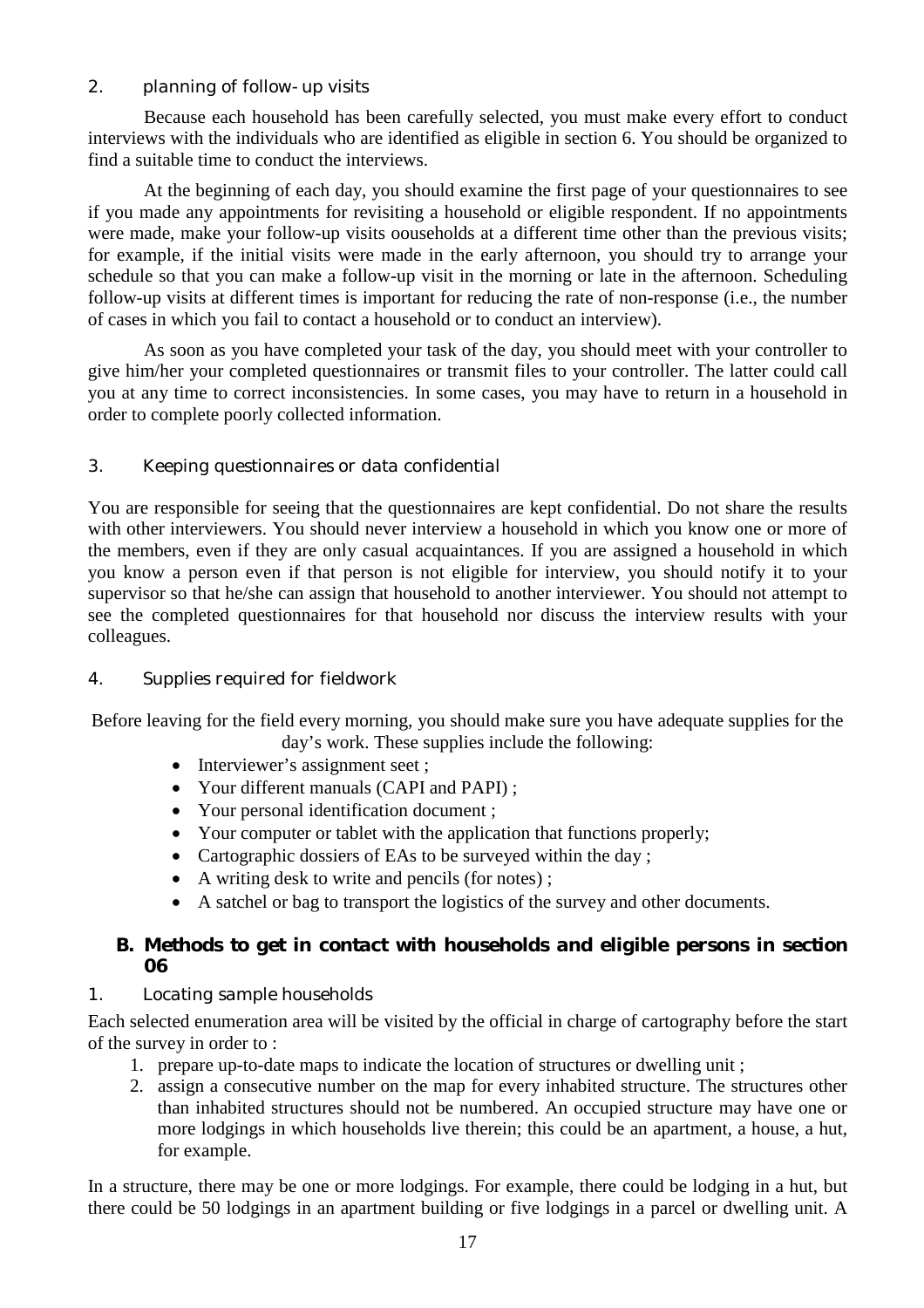lodging is a dwelling or set of rooms occupied meant to shelter one or more households. It could be distinguished from neighboring lodgings by different access. Each apartment or apartment building is considered a structure and this should be reflected in the consecutive numbering of structures. This will be indicated on the sketch map by numbers. For example (20-25). This indicates that there are six lodgings in the structure, and numbered as 20, 21, 22, 23, 24 and 25. The numbering will will be done sequentially by levels if the structure is an upstairs

Specific households were selected to be interviewed, and you should have no problem finding the structures that are allocated on the sketch map. By definition, a household consists of a person or group of persons, related or not, living together in the same lodging, who recognize an adult, man or woman, as head of household and who make common provision for their household needs (sharing the same meals and other basic needs), and consider themselves part of a single unit. In some cases, we can find a group of people living together in a lodging, but each person has his home (his only meal prepared independently). In this case, each individual must be considered a unipersonal household. Collective households such as hotels, military camps, boarding schools and prisons are not considered as household in this survey.

In each selected dwelling unit you should interview the selected households

# *2. Difficulty in getting in contact with a household*

In some cases you will have difficulties in locating the households that were selected because the people may have moved or the listing teams may have made an error. Here are examples of some problems you may find and how to solve them :

a) The selected household has moved and the lodging is empty. If a household has moved from the lodging in which it was listed and no one lives in the lodging, you must consider the lodging as vacant and enter code '6' on the Household Questionnaire cover page.

b) The household selected has moved away, and a new one is now living in the same dwelling. In this case, interview the new household.

c) The structure number and the name of the household head does not correspond to what you find on the field. For example, a household assigned to you, whose head is Arthur NGAH, which is listed in the structure number EPC-MILDA2016/200/003/02. But when you get to EPC-MILDA2016/200/003/02, the household head who lives there is called Mary EWANE. Then consider the household living in EPC-MILDA2016/200/003/02 as the selected household. You should interview the household headed by Mary EWANE.

d) The household selected does not live in the structure that was listed. If, for example, you were assigned a household headed by Casimir KETCHOUM in the lodging EPC-MILDA2016/200/007/04, and you find that Ghislaine NGONO actually in another structure, interview the household living in EPC -MILDA2016/200/007/04. In other words, if there is a disagreement between the structure number and the name of the household head, interview the household that lives in the lodging that was assigned to you. In such cases, notify the controller of such a situation.

e) The listing shows only one household in the lodging, but two households are living there now. In this case, interview both households, and write a note on the Household Questionnaire cover page, stating that a household was not on the list. Your team leader will give a number to this household you should record on the questionnaire. However, if the listing shows two households, of which only one was selected, and you find three households there now, only interview the household that was selected and ignore the other two. In any of these cases, inform your team leader of the situation.

f) The household head has changed. In some cases, the person designated as household head has moved away or died since the establishment of the list. Interview the present household.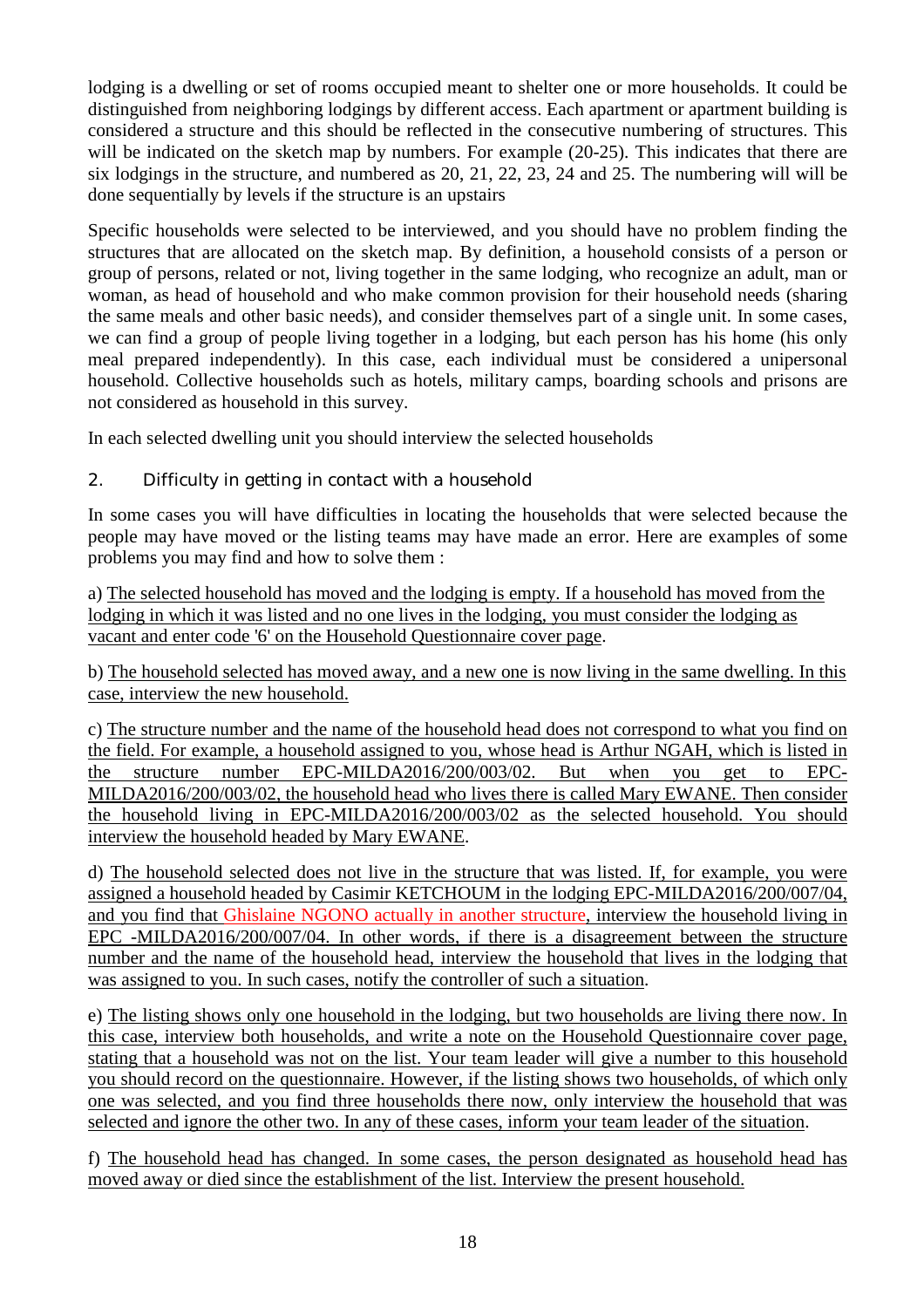g) The house is closed and the neighbours say the residents are on the farm (or visits, etc.) and will only be back in some days or weeks. Enter Code '3' (HOUSEHOLD ABSENT FOR A LONG PERIOD). The house should be revisited at least two more times to ensure whether household members have returned.

h) The house is closed and the neighbours say that no one lives there; the household has moved for ever. Enter Code '6' (DWELLING VACANT OR ADDRESS NOT A DWELLING.

i) A structure that you visited is actually a shop and no one lives there. Check carefully to see if nobody lives there. If this is the case, enter Code '6' (DWELLING VACANT OR ADDRESS NOT A DWELLING).

j) A selected structure is not found in the cluster, and residents inform you that it was destroyed in a fire incidence. Enter Code '7' (DWELLING DESTROYED).

k) No one is at home and neighbours tell you that the family went to the market. Enter Code '2' (NO HOUSEHOLD MEMBER AT HOME OR NO COMPETENT RESPONDENT AT THE TIME OF THE VISIT) and return to the household when the family will be back (later the same day or the next day)

Discuss with your supervisor of all the problems you encountered in locating lodgings/households that were allocated to you for interview. Remember that the EPC-MILDA2016 sample represents the entire country only if interviewers find and interview all assigned households.

# *3. Identification of eligible respondents*

Being " eligible " means to be qualified for something. An eligible person is one who meets the required qualifications to be interviewed or of which data must be collected. You will use the list of household members in the household questionnaire to identify the person to be interviewed in section 06.

In each household, one person will be eligible to answer questions in Section 6 on the continuuous use of mosquito nets. According to the fact that the randomly selected person is under 15 or 15 years or more, the person in charge or the individual himself is being interveiwed accordingly.

In some cases, you will encounter difficulties to know whether a person is eligible or not. Take these examples as a guide :

- A visitor who spent the night before your visit in the household but who is in the market when you get to the household is eligible. You will have to return in the household for the interview;
- A visitor who is a permanent resident in the household and who spent the night before your visit with her sister. She will be considered as a household member in the list of household members and is eligible to be interviewed;
- A young woman who is in college and made a brief visits. She is not a resident of the household.

#### *4. Difficulties in conducting individual interviews*

Various types of difficulties to conduct interviews with an eligible woman may arise. These include :

A an eligible person is not available. If she is not at home during your visit, check with neighbours or with members of the household on the time she will be back. You must visit the household at least 3 times, while making an effort that each visit takes place at a time of the day different from the time of other visit days. It is not acceptable to make all these visits on the same day, in order to meet the interviewee.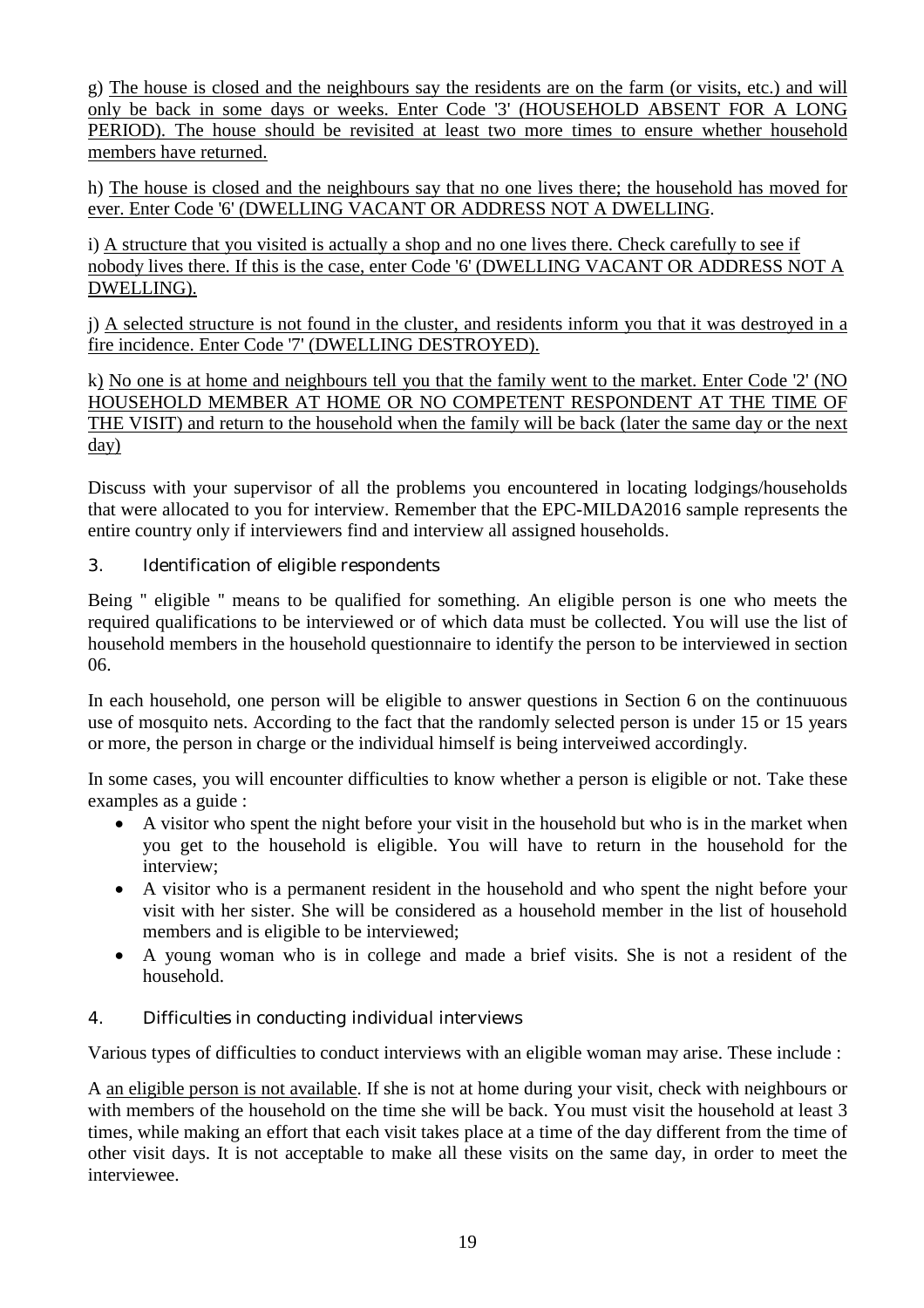b) The respondent refuses to be interviewed. The availability and willingness of respondent to cooperate in the interview largely depend on the first impression you make during your first meeting. Introduce yourself and explain the purpose of the visit. Read the introduction to the questionnaire. You could focus on the confidentiality of information that is collected during this operation and the short duration of the interview. If the respondent is not willing to be interviewed, it could be that the present time is inconvenient. Ask if another time would be more convenient and make an appointment. If the person still refuses to be interviewed, enter Code '4' (REFUSED) as a result of the visit on the cover page and report it to your controller.

c) The respondent may be called away during the interview or would not like to answer any questions at the time of the visit. When an interview is incomplete, you must arrange to make an appointment to meet with the respondent as soon as possible to complete the interview. Make sure that you mention on the cover page of the questionnaire that interview is incomplete by ticking the code "5" (PARTIALLY COMPLETED) and specify the time of the next appointment agreed, you should also inform your supervisor of the problem.

d) The respondent is incapacitated. It could be that the respondent could not be interviewed because he/she is too sick, or mentally unable to understand the issues, or because he/she is deaf, etc. In these cases, record code 6 '(INCAPACITATED) on the cover page of the questionnaire and on your Assignment Sheet.

The result of the final visit to contact an eligible respondent should also be noted in column (8) of your Assignment Sheet. It is very important that you record the visits correctly on the Assignment Sheet, since this form provides a summary of interviews for each EPC-LLIN 2016 sample household. These forms will be returned to the central office for verification at the end of the interviews, and will be used to calculate response rates.

# *C. Carry out follow- up visits*

Each household has been carefully selected; you must make every effort to conduct interviews with households that are assigned to you as well as the eligible persons who have been identified for section 06. It may however be possible that a household member is not available at the time of your first visit. In this case, you need to make at least three visits, at different times, to get an interview with a member of the household and at least three different visits to get one with the eligible person for individual interview.

Every day before starting work, you must examine the cover pages of your questionnaires to see if you do not have appointments for revisiting a household or an eligible respondent. If no appointments have been made, make your follow-up visit at a time different from the other time of the previous visit; for example, if the initial visits were made in the early afternoon, you should try to arrange your schedule so that you can make a follow-up visit in the morning or late in the afternoon. Scheduling follow-up visits at different times is important for reducing the rate of non-response (i.e., the number of cases in which you fail to contact a household or to conduct an interview)

# *D. Checking of filled questionnaires*

It is the responsibility of the interviewer to check each questionnaire at the end of each interview. This check is done before leaving the household to make sure that all appropriate questions were asked and the answers were properly recorded in their respective boxes. You are able to do only minor corrections, but in most cases, you should discuss once more with the respondent. You just explain to the interviewee that you have made mistakes and ask the question or questions again

Anything out of the ordinary should be explained in "comment" at the end of the questionnaire. These comments are very helpful to the supervisor for checking and verification of the questionnaire. They are also read in the office and used to solve problems that may be encountered during data entry and data processing.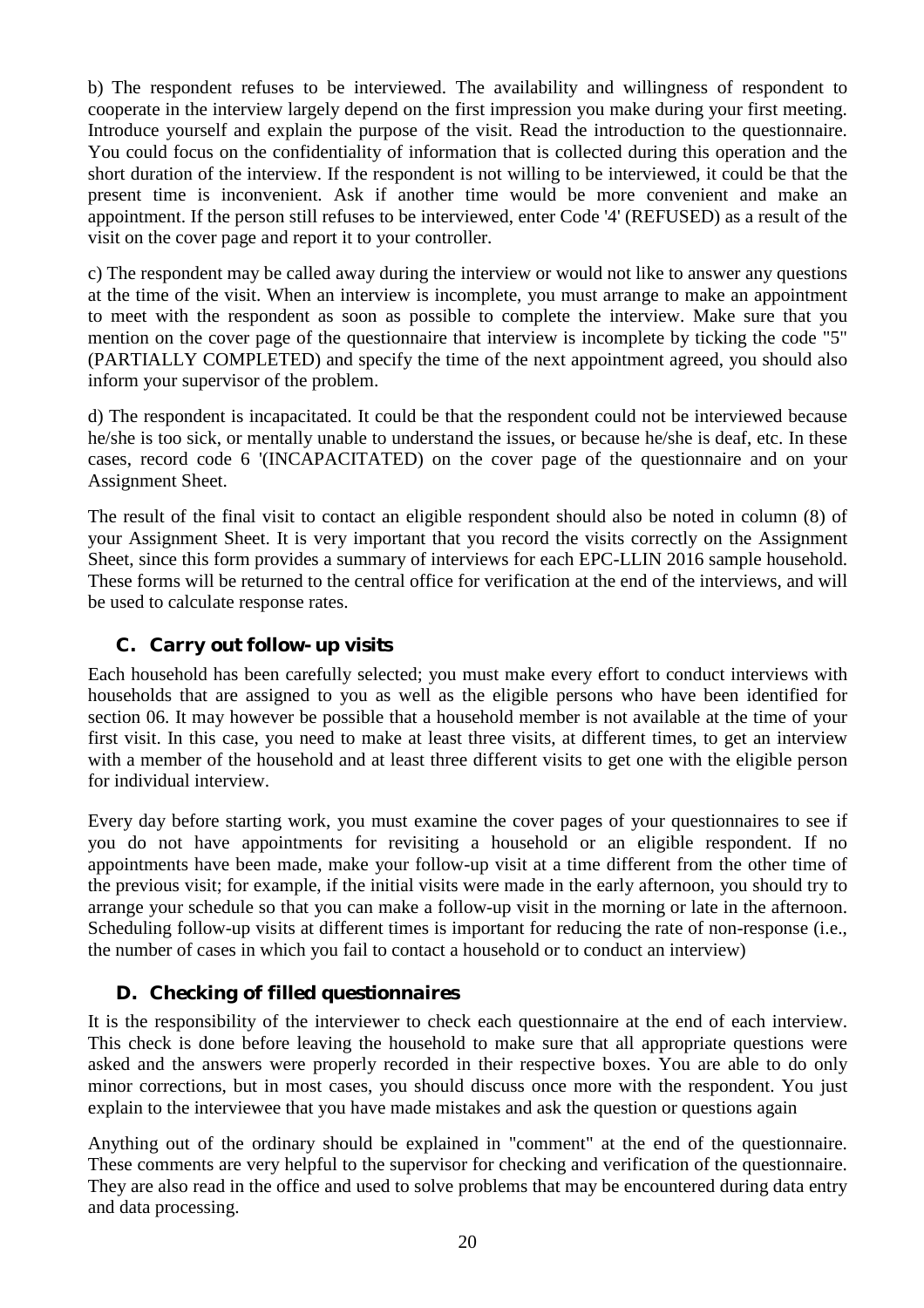# *E. Return of questionnaires attributed or transmission of files*

At the end of each working day in the field, make sure you have completed the Household Questionnaire cover page for each household assigned to you, whether or not you have finished the interview. For all interviews you have completed, record the final result on your Assignment Sheet (AS).

# *F. Data quality*

The supervisor/controller has the responsibility to verify the household questionnaires from a sample selected from the cluster when the team of interviewers is still in the cluster. Questionnaires verification rules are detailly presented in the team leader's manual. It is particularly important that the questionnaires are fully checked and corrected at the beginning of data collection. The supervisor will discuss with each interviewer on the mistakes committed during data collection. It may sometimes be necessary to send back an interviewer to a respondeny to correct some errors.

# **IV. GENERAL INSTRUCTIONS FOR COMPLETING THE QUESTIONNAIRES**

To gather the necessary information, you need to understand how to ask each question, what information we try to get in a question and how to handle problems that may arise during an interview. You should also know how to record properly the answers given by respondents and follow the specific instructions of the questionnaire. This part of the manual is designed to help you get acquainted with the survey questionnaire.

# *A. Ask the questions*

It is very important that you ask each question exactly as it is written in the questionnaire. When you ask a question, be careful to speak slowly and clearly so that the respondent(s) has no difficulty hearing or understanding the question. Sometimes, you will be forced to repeat the question to make sure that the respondent has understood. In this case, do not paraphrase the question, repeat it as worded. If, after repeating the question, the respondent still does not understand, you may be obliged to ask it in other words. However, be very careful when you change the terms in order not to change the meaning of the original question.

In some cases, you may need to ask additional questions, (we call it stress) to get a complete response from the respondent. If this happens, make sure that your interventions are "neutral" and that they do not suggest any answer to the respondent. These interventions require both tact and skill and will be one of the most challenging aspects of your work as an interviewer.

# *B. Record answers*

In this survey, there are four kinds of questions in the questionnaire: (1) questions with nmeric precoded answers, (2) Questions with pre-coded alphanumeric answers, (3) questions with no pre-coded answers. They are not coded questions, and (4) filters. These answers will be recorded by entry on computers or tablets

#### *1. Questions with numeric pre-coded answers*

The answers to these questions are listed in the questionnaire. To record the respondent's answer, you just simply need to circle the number (code) corresponding to the answer given. Be certain that each circle surrounds only a single number.

Example

| 40 <sup>-</sup> | Have you heard, seen or received<br>messages BEFORE the campaign? |  |
|-----------------|-------------------------------------------------------------------|--|
|                 |                                                                   |  |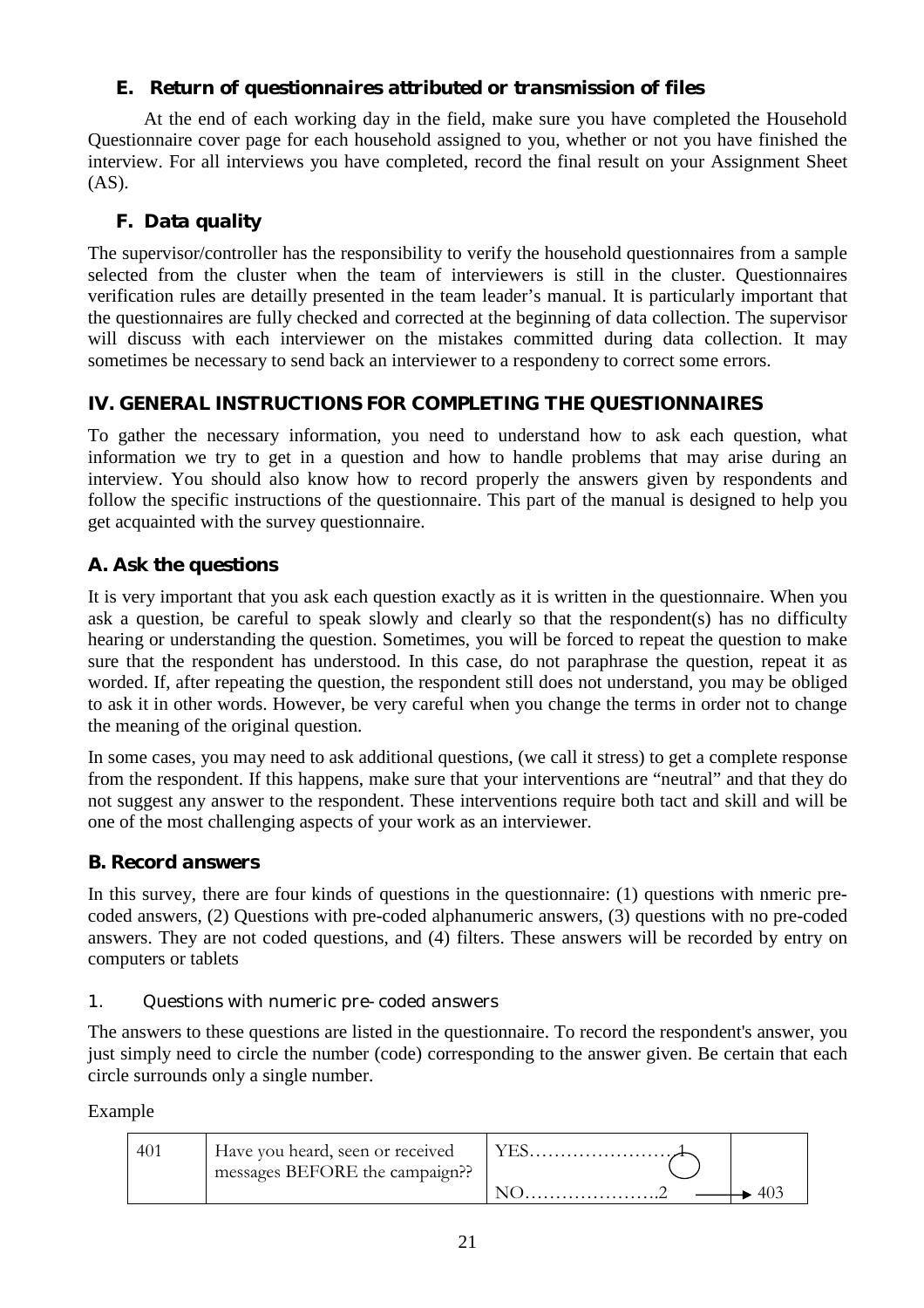# *2. Questions with alpha numeric pre-coded answers*

If the answer codes are numbers, as in the above example, a single answer should be circled. On te contrary, if the answer codes are alphabetical letters (A, B, C, etc.), each category is considered a question.

#### Example

|     |                                     | <b>LACK OF MEANS</b>      |   |
|-----|-------------------------------------|---------------------------|---|
|     |                                     | NOT NECESSARY             | В |
|     |                                     | <b>USE SOMETHING ELSE</b> |   |
| 305 | Why are there no mosquito nets that | NOT ENOUGH MOSQUITO NETS  |   |
|     | could be used in your household?    | DOESN'T LIKE              |   |
|     |                                     | <b>OTHER</b>              |   |
|     |                                     |                           |   |
|     |                                     | DOESN'T KNOW              |   |
|     |                                     |                           |   |

In some cases, the pre-coded question includes a category "OTHER". This category "OTHER", should be circled when the respondent's answer is different from all the coded answers provided to this question. Before using the category "OTHER", you need to ensure that the answer does not match with any of the listed categories. When you circle the code "OTHER" for a particular question, you should always include the respondent's answer in the blank space on which is inscribed SPECIFY.

|     |                                        | ON FOOT                           |   |
|-----|----------------------------------------|-----------------------------------|---|
|     |                                        | <b>BY VEHICLE</b>                 |   |
|     |                                        | BY MOTO BIKE                      |   |
| 417 | Which means of transportat did you use | <b>BY CANOE</b>                   |   |
|     | to get there?                          | BY BICYCLE                        |   |
|     |                                        | $\overline{O}$ THER $B$ ouddhisme | 6 |
|     |                                        | DOESN'T KNOW                      |   |

#### *3. Recording of answers for non-coded questions*

The answers to some questions are not assigned a code; To record answers to these questions, you must write the respondent's answer in the space provided. There are several types of opened or noncoded questions. In some cases, you must write the answer as given by the respondent; the central office will encode afterwards.

 **Boxes not preceded by codes.**. When the boxes are not preceded by the codes, you must enter information in all the boxes..

Example : For a person born in March 1987, you must enter the month and year of birth.

|     | Date and month of birth? |       |   |   |  |
|-----|--------------------------|-------|---|---|--|
| 106 |                          | Month |   |   |  |
|     |                          | Year  | Q | ٥ |  |

# **Record the answers to opened questions as they are given**

There are questions whose answers will be written as they were given by the respondent. Try to transcribe exactly as they were given. Be careful if you want to summarize to keep their exact meaning. Keep the original version at the bottom of the page or on th back of the page; or add an explanatory comment at the bottom of the page or back of the page.

Example :

| 00                   | ≁        |
|----------------------|----------|
| Name of the locality | $tu$ ani |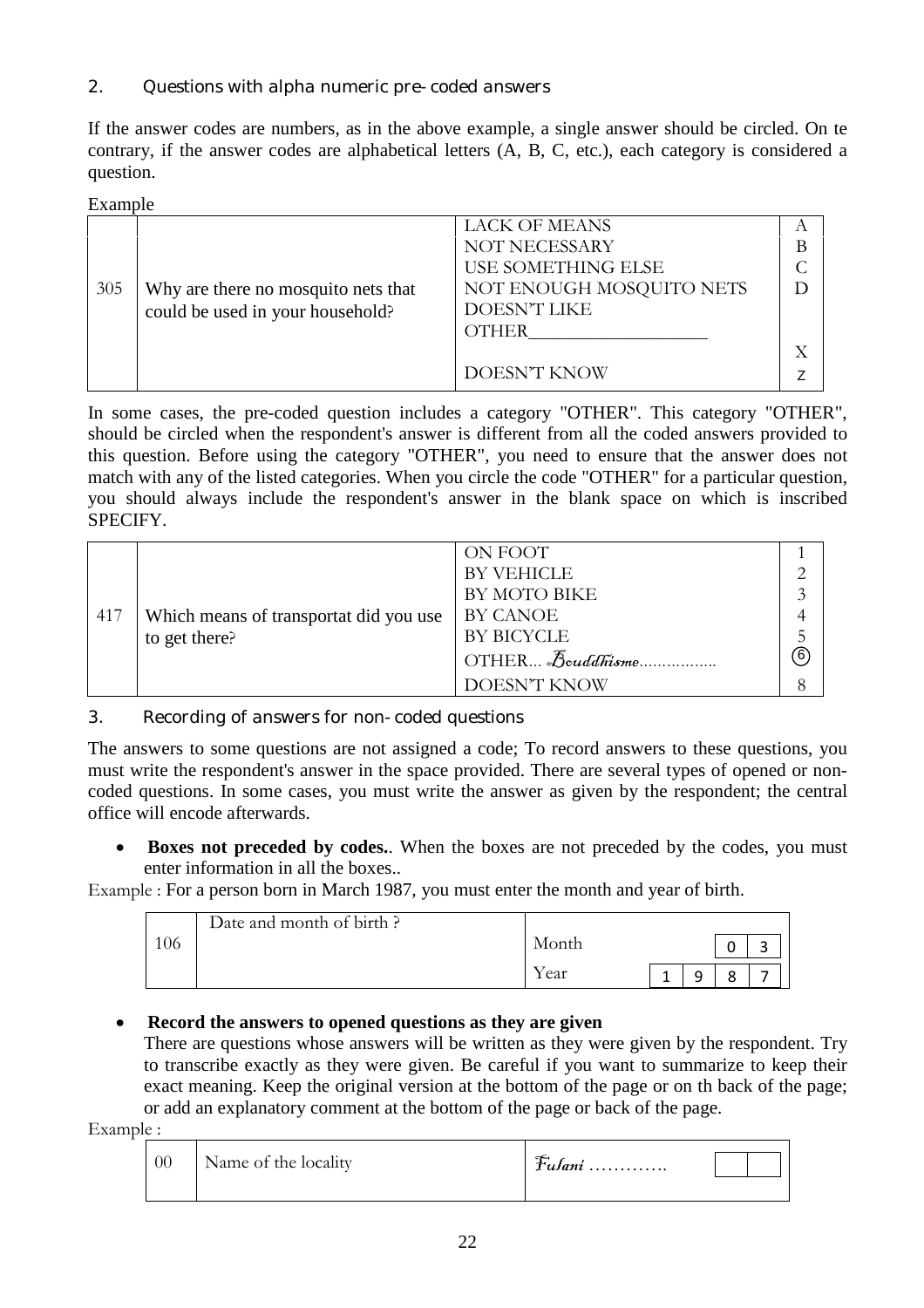# *4. Tick the filters*

Filters require that you check the answer to a previous question, and then tick an "X" in a box. (See Section D.2 for description of filters)

# *C. Correct errors*

It is very important that you record all the answers clearly. Regarding pre-coded questions, make sure you circle the code that corresponds to the correct answer. For semi-opened questions, the answer should be clearly written so that it can be easily read. If you made a mistake in recording the respondent's answer or if he/she changes the answer given, be sure to cancel the wrong answer and record the right one. Do not erase an answer, put two lines (bars) on the incorrect answer. In fact, this correction is rather done easily in the application that will be installed in your computers/tablets.

Here is an example of how to correct a mistake when using the questionnaire.



# *D. Follow the instructions*

Note that the instructions to the interviewers are printed in uppecase, while questions you need to ask are in lowercase. You must pay attention to the skip and filters you find in the questionnaire

# *1. Skip instructions*

It is very important not to ask a respondent questions that do not concern him/her. For example, one should not ask a woman who is not pregnant, for how many months she is pregnant. In cases where a particular response makes subsequent questions irrelevant, an instruction is written in the questionnaire for you to move to the next appropriate question. It is important that you follow the skip instructions carefully.

Example : If you circle code "1" to question 404, you must go to question 406. If you circle the code 2 to the same question, you willl have to move to question 408



# *2. Filters*

For proper sequencing of the questionnaire, you will sometimes be asked to verify the answer given by a respondent to a previous question, to record it again in another question, then to follow the different skip instructions. Such questions are called "filters" and are used to avoid that inappropriate questions that may embarassing, are asked to a respondent. It is very important that you respect the instructions relative to the checking of a previous question. Do not rely on your memory.

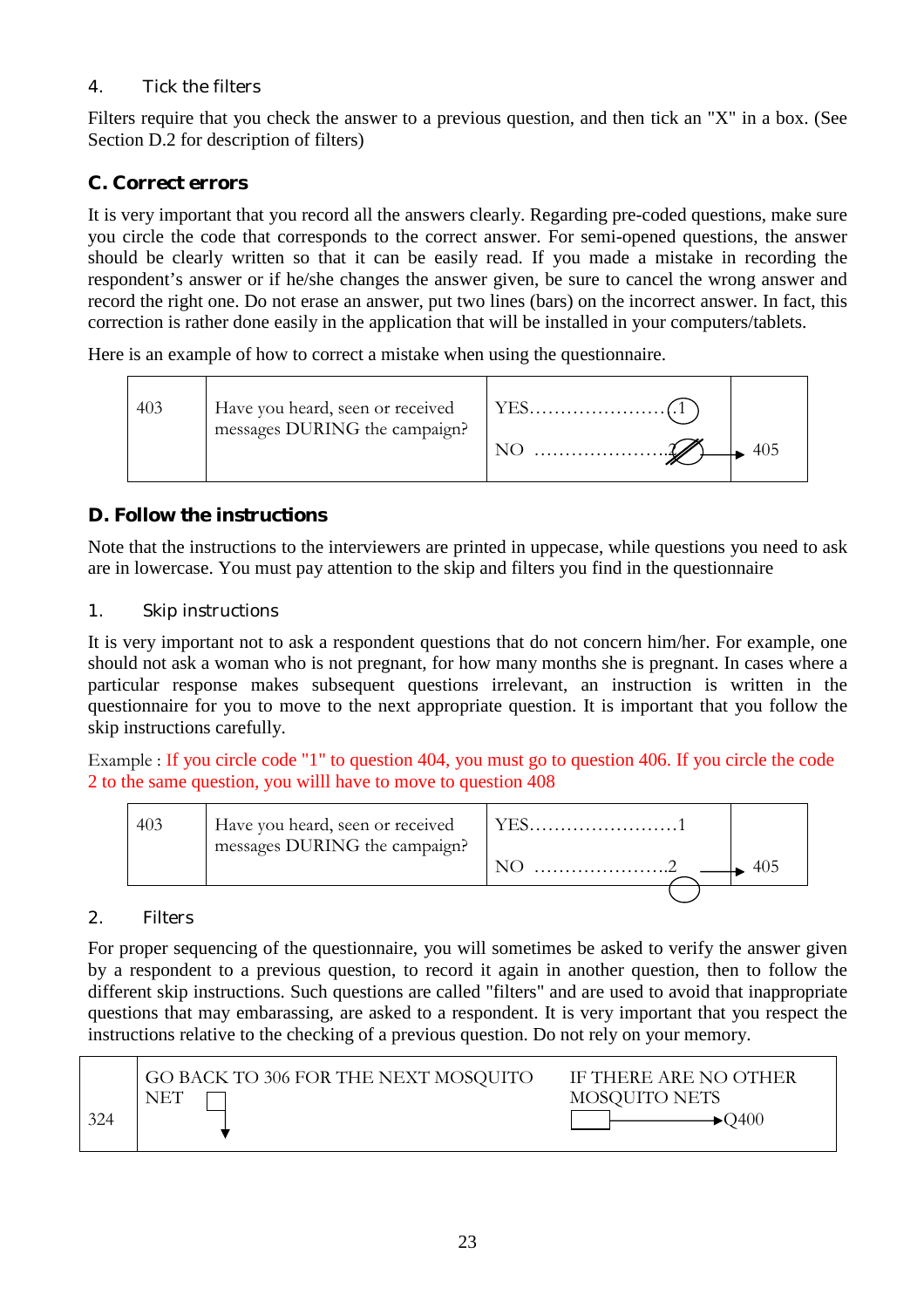# **V. THE HOUSEHOLD QUESTIONNAIRE**

The purpose of the household questionnaire is: to establish a list of all jure members of the household (usual residents) as well as their individual characteristics (sex, age, date of birth, education, etc.), to determine the socio –economic status, to evaluate the possession of mosquito nets in général from the 2015 distribution campaign of LLINs and their use. As such, the questionnaire has five sections: 0) Household identification; i) list of household members; ii) household characteristics; iii) protection against mosquitoes; iv) evaluation of the LLIN distribution campaign; v) mosquito nets used and preferences; vi) continuous use of mosquito nets. It is preceded by a cover page for the registration of data on the location of the household, the date and result of the interview

# *A. Identification of the household*

Before starting an interview, record the identification information (Section1). In this section, you must record the following identification information:

- $\triangleright$  Write the name of the village or town where you carry out the work;
- $\triangleright$  Also enter the name of the household head you have to interview;
- $\triangleright$  Record the code pf the region
- $\triangleright$  Record the cluster number, structure number, the sequential number of the household in the cluster;
- Specify also if the place is rural or urban by entering '1' or '2' in the box;<br>
So Then note if this place is a big city like
- Then note if this place is a big city like Yaoundé, Douala, Garoua/Maroua/Bafoussam/Bamenda /Ngaoundere, any other city or if it is rural enter codes '1', '2', '3 ',' 4 'or' 5 '

In the area named "INTERVIEWER'S VISITS", record your name, the number of visits you've made in the household, the date and result code at the end of the interview. The rest of the information will be completed after conducting the interview.

#### *B. Filling of the household questionnaire*

To complete the Household Questionnaire, you will need to find a competent person. Any adult (15 or older) member of the household capable of providing the necessary information to fill the Household Questionnaire can be questioned. If an adult is not available, do not ask a young child, but rather interview the next household, and later return to the previous household. After you must have presented yourself and after explaining the purpose of your visit, you are ready to begin the interview.

In fact, you must ask questions to one person in the household to collect the information you need to fill the household questionnaire. However, if needed, consult other members of the household for specific information if necessary.

#### CONSENT INFORMATION

You must obtain the respondent's consent for the survey before starting the interview. Read the consent form exactly as it is written. The purpose of the survey and the voluntary nature of household participation in the survey are specified on the form; after that, you can ask the respondent's cooperation.

After reading the text of the form and to testify that you read it to the respondent, you must sign and indicate the date in the spaces provided.

If the respondent refuses to be interviewed, circle '2', thank her / him and end the interview. Then write '5' (REFUSED) on the cover page.

#### **THE HOUSEHOLD SHEET (LINE 1 to 25), Section 01**

Make sure to read the introductory sentence to inform the respondent that you are going to collect information on persons who usually live in the household and all the persons who spent the night before the day of the interview.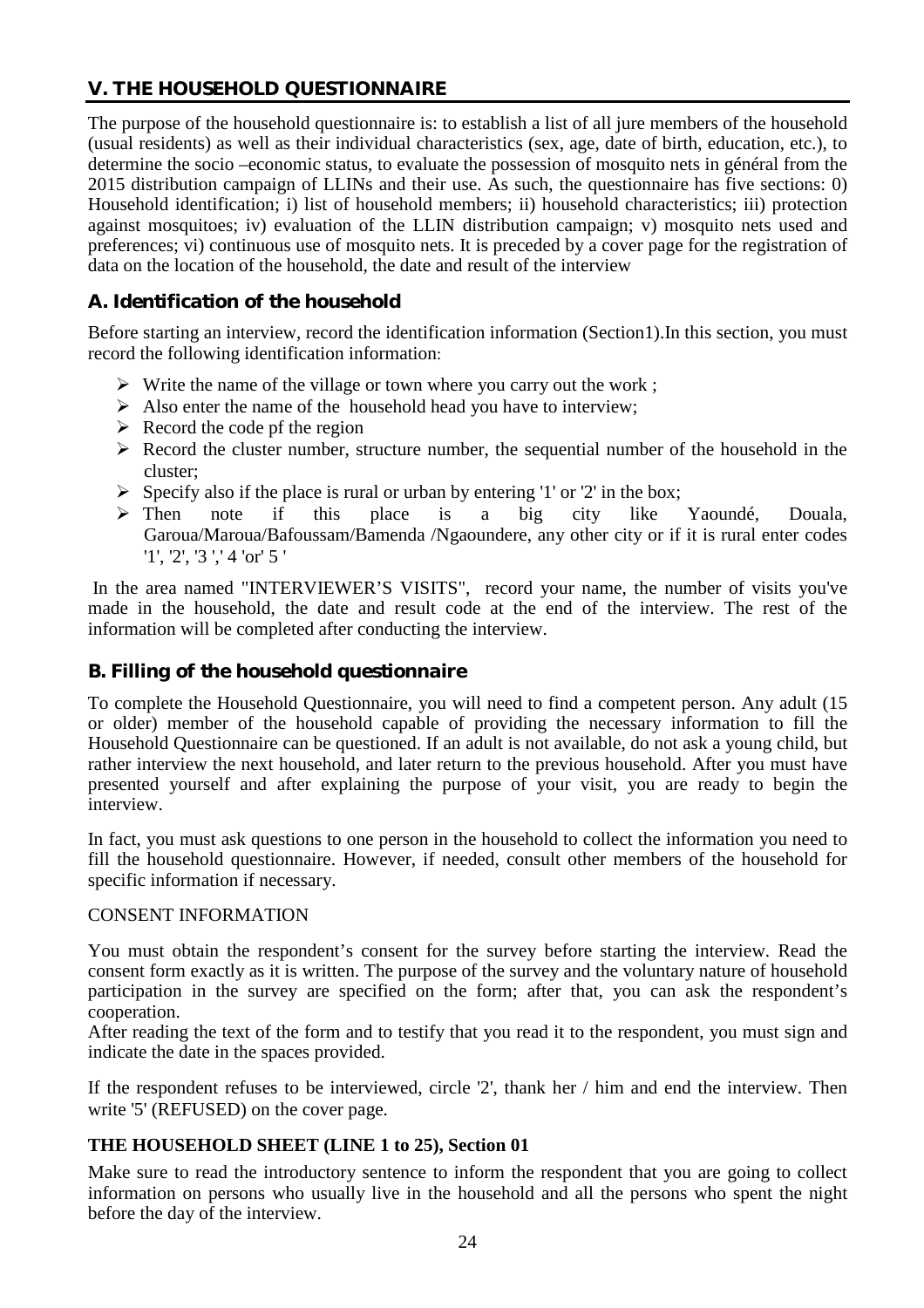#### COLUMN 1 : LINE NUMBER

In column 1, you will assign a number to each row of the household sheet. This is the line number used to identify each person listed in the table. It is unique for each household member, and serves to link the information collected in the Household Questionnaire to those collected in the individual questionnaire 'person in charge".

#### COLUMN 2 : USUAL RESIDENTS AND VISITORS

When completing the questionnaire, you must foremost obtain a complete list of all persons who usually live in the household as well as visitors. The household head will always be listed first. In order to get a correct list, must know what we mean by a member of the household, and what we mean by visitor.

• Membre du ménage : A household may consist of an individual or a group of people who live and eat together generally. It is not similar to the concept of a family. The family includes only related persons, while the household includes people living together, whether related or not. For example, three unrelated men who live and eat together can not be regarded as a family, but they will be considered as the same household.

A household member is any person who usually lives in the household.

**Visitor** : A visitor is someone who is not a member of the household but who stayed in the household the night before the survey. If a person has stayed in the household the night before your visit, he/she will be listed on the household sheet.

At times, it is not easy to determine who to include in the household and who to exclude. Here are some examples:

- A woman cites her husband as household head, but he lives elsewhere. If the spouse does not usually live in the household you are interviewing, or that he did not spend the night preceding your visit in that household, he should not be part of the list.
- Sometimes people take their meals in a household and sleep in another. In this case, consider the person as a household member where he/she sleeps.
- A person who lives alone forms a household.
- A domestic servant is a household member if he/she usually lives in that household.

Anyone listed on the household sheet should be a permanent resident if the answer to the question in column 5 is yes, or a visitor if the answer to the question column 6 is yes.

As the respondent lists the names, put each name on a line in Column 2 of the Table. Start with the household head, followed by his/her spouse and their biological children. The household head is a person who is considered responsible of the household and resides there permanently. This person may be designated on the basis of age (oldest), sex (usually, but not necessarily of the male sex), economic status (person in charge of the household), or for other reasons. It is up to the respondent to determine who is the household head. There shouldn't be any any problem with that. If the respondent of the household questionnaire is not the household head, you can record him/her it in the second line of the table.

If the family name is the same for many persons, you can use abbreviations or dotted lines :

*Example :* 01 David ….. 02 Marie " 03 Pierre

Atfer recording the name, the relationship with the household head and the sex of the person must be registered respectively in column 3 and column 4 before recording the next household member.

#### COLUMN3 : RELATIONSHIP WITH THE HOUSEHOLD HEAD

Enter the code corresponding to how the person listed is related to the head of the household. Use the codes at the bottom page. Be particularly careful in doing this if the respondent is not the head of the household. Make sure that you record the relationship of each person to the household head, not the relationship to the respondent.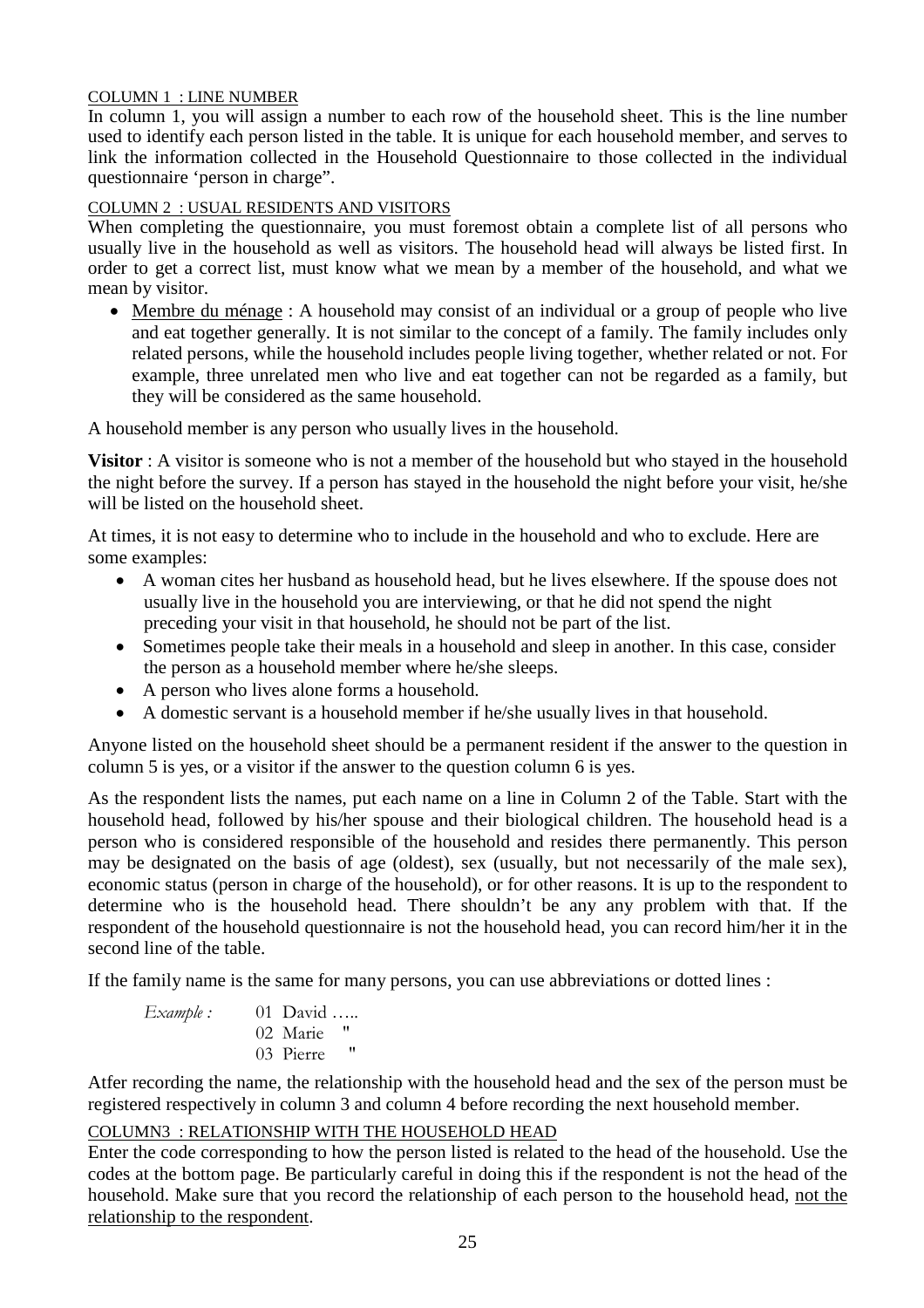For example, if the respondent is the wife of the household head and she says that Sola is her brother, then Sola should be coded as '11' ('OTHER PARENT'), not as '08' ('Brother/Sister'), because Sola is a brother-in-law to the household head. If the household head is married to a woman who has a child from a previous marriage, that child's relationship to the head of the household should be coded as ('ADOPTED/FOSTER/STEPCHILD').

#### COLUMN 4 : Sex

Always confirm the sex of the person before encircling or entering in column 4 (Q104), do not relay on the name. You must ask if it is a man or a woman. Infact, there are several names or firstnames that could be given both to men and women.

#### COLUMN 5 ET 6 : RESIDENCE

Column 5 identifies permanent residents that is to say, persons who usually live in the household, while column 6 identifies the visitors. Is called a permanent resident or household member a person who usually lives in the household. Someone who doesn't usually live in the household but who stayed there the night preceding the interviewer's visit in the household is called a visitor. A resident member may not have spent the night prior to your visit in the household, but a visitor must have stayed in the household the night before the interview. Circle '1' for YES in Column 5, if the person is a permanent resident; and circle '1' for YES in Column 6 if a non-member spent the night preceding the interview.

If after asking these questions on residence, you realize that the person does not usually live in the household (notin column 5), and that he/she did not spend the previous night in the household (also no in column 6), you will need to remove that person from the household sheet. Indeed, this person is neither a household member nor a visitor. After you removing this person, you will have to automatically change the line numbers that you assigned to household members.

#### COLUMN 7 : DATE OF BIRTH

You must obtain the month and year of birth for each household member. The age is that of the last birthday celebrated.

#### COLUMN 8 : AGE

We want to have the age in complete years that is to say the age at the last birthday. If the interviewee gives his / her year of birth without specifying the date, ask if the birthday of **2016** has passed. If the answer is yes, (Name's) age is **2016** - year of birth). If the answer is no (Name's) age is equal to (**2016** year of birth - 1)

For old people who do not know their age, ask questions related to some events such as their age when they had their first child, the age at the first marriage, at the Second World War, at the independence etc. Do as follows: "*How old were you when you had your first child" or then "How old were you when you first got married or when you got married* (if the interviewee got married only once)". From there you can calculate the interviewee's age. Write down the figure in the boxes provided for it

Table 1 of the next page will help you to calculate the ages from the year of birth. In the first column, you have the years of birth without the celebration of the birthday in **2016**, whereas in the second column the birthday is celebrated in **2016**. Column three gives the present age of the interviewee

Example : The interviewee states that he/she is born in 1965. Ask if he/she has celebrated his birthday in **2016**

- If the answer is yes, the age is  $(2016 1965 = 51)$  or you read 1965 in column 2 (birthday already celebrated in **2016)** and write down the corresponding age which is in column 3 (present age). The age is 51 years
- $\bullet$  If the answer is no, his age is (2016 1965 1 = 50) or you read 1965 in column 1 (not yet celebrated your birthday in **2016**) write down the corresponding age which is in column three (present age) the age is 50

Inscrivez 95 pour les personnes âgées de 95 ans et plus et 98 pour NSP. Record 95 for persons aged 95 years or more and 98 for Don't Know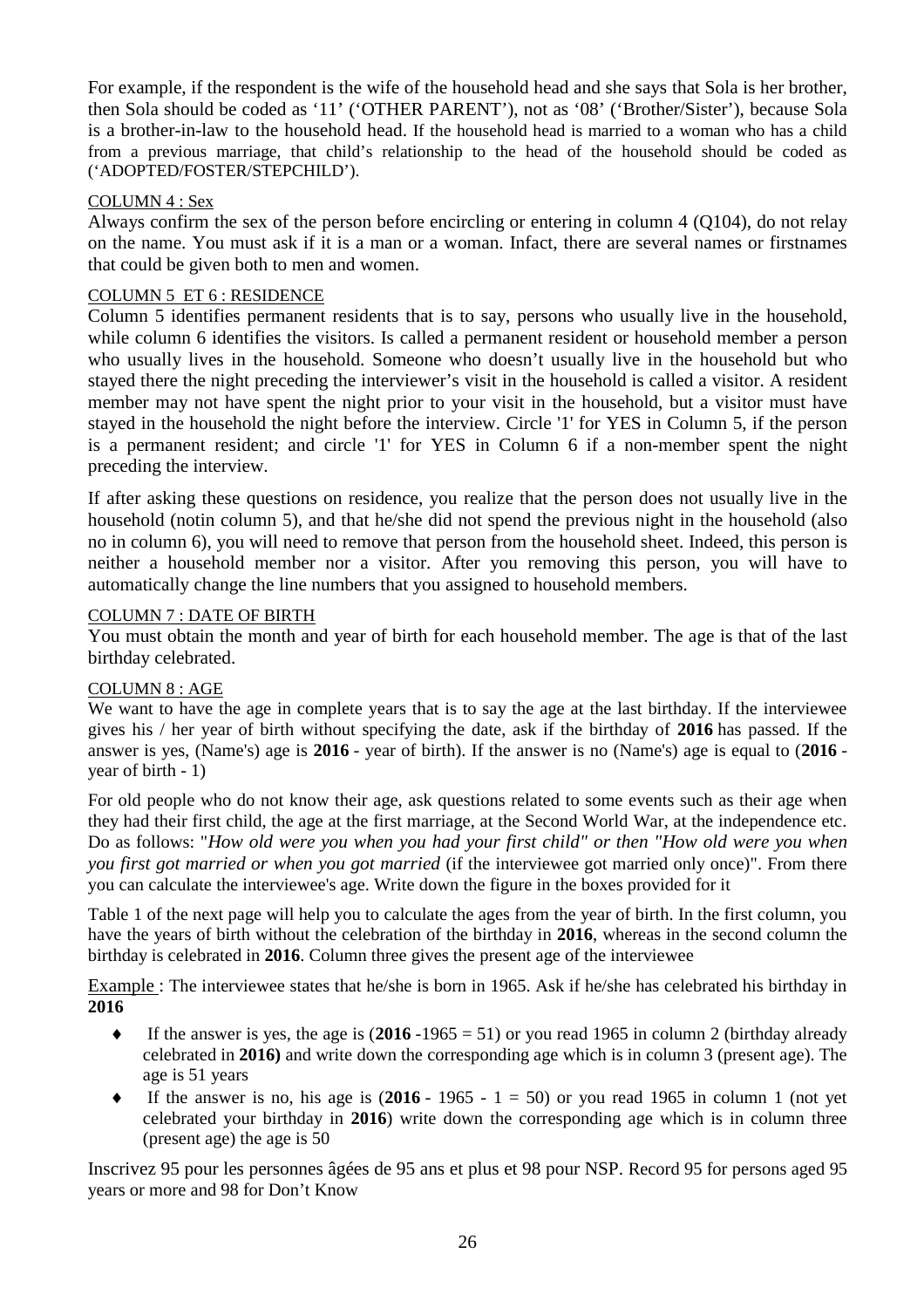| <b>Year of birth</b>                              |                                                   | <b>Present age</b> | Year of birth                                    | <b>Present age</b>                                |            |
|---------------------------------------------------|---------------------------------------------------|--------------------|--------------------------------------------------|---------------------------------------------------|------------|
| Birth day not yet<br>passed in 2016<br>(Column 1) | Birth day already<br>passed in 2016<br>(Column 2) | (Column 3)         | Birth day not yet<br>passed in<br>2016(Column 1) | Birth day already<br>passed in 2016<br>(Column 2) | (Column 3) |
| Doesn't know                                      |                                                   |                    | Doesn't know                                     |                                                   |            |
| 2016                                              | $\overline{\phantom{a}}$                          | $\boldsymbol{0}$   | 1965                                             | 1966                                              | 50         |
| 2015                                              |                                                   | $\mathbf 0$        | 1964                                             | 1965                                              | 51         |
| 2014                                              | 2015                                              | $\mathbf{1}$       | 1963                                             | 1964                                              | 52         |
| 2013                                              | 2014                                              | $\overline{c}$     | 1962                                             | 1963                                              | 53         |
| 2012                                              | 2013                                              | 3                  | 1961                                             | 1962                                              | 54         |
| 2011                                              | 2012                                              | $\overline{4}$     | 1960                                             | 1961                                              | 55         |
| 2010                                              | 2011                                              | 5                  | 1959                                             | 1960                                              | 56         |
| 2009                                              | 2010                                              | 6                  | 1958                                             | 1959                                              | 57         |
| 2008                                              | 2009                                              | $\overline{7}$     | 1957                                             | 1958                                              | 58         |
| 2007                                              | 2008                                              | $\,8\,$            | 1956                                             | 1957                                              | 59         |
| 2006                                              | 2007                                              | 9                  | 1955                                             | 1956                                              | 60         |
| 2005                                              | 2006                                              | 10                 | 1954                                             | 1955                                              | 61         |
| 2004                                              | 2005                                              | 11                 | 1953                                             | 1954                                              | 62         |
| 2003                                              | 2004                                              | 12                 | 1952                                             | 1953                                              | 63         |
| 2002                                              | 2003                                              | 13                 | 1951                                             | 1952                                              | 64         |
| 2001                                              | 2002                                              | 14                 | 1950                                             | 1951                                              | 65         |
| 2000                                              | 2001                                              | 15                 | 1949                                             | 1950                                              | 66         |
| 1999                                              | 2000                                              | 16                 | 1948                                             | 1949                                              | 67         |
| 1998                                              | 1999                                              | 17                 | 1947                                             | 1948                                              | 68         |
| 1997                                              | 1998                                              | $\overline{18}$    | 1946                                             | 1947                                              | 69         |
| 1996                                              | 1997                                              | $\overline{19}$    | 1945                                             | 1946                                              | 70         |
| 1995                                              | 1996                                              | 20                 | 1944                                             | 1945                                              | 71         |
| 1994                                              | 1995                                              | 21                 | 1943                                             | 1944                                              | 72         |
| 1993                                              | 1994                                              | 22                 | 1942                                             | 1943                                              | 73         |
| 1992                                              | 1993                                              | 23                 | 1941                                             | 1942                                              | 74         |
| 1991                                              | 1992                                              | 24                 | 1940                                             | 1941                                              | 75         |
| 1990                                              | 1991                                              | 25                 | 1939                                             | 1940                                              | 76         |
| 1989                                              | 1990                                              | 26                 | 1938                                             | 1939                                              | 77         |
| 1988                                              | 1989                                              | 27                 | 1937                                             | 1938                                              | 78         |
| 1987                                              | 1988                                              | 28                 | 1936                                             | 1937                                              | 79         |
| 1986                                              | 1987                                              | 29                 | 1935                                             | 1936                                              | $80\,$     |
| 1985                                              | 1986                                              | 30                 | 1934                                             | 1935                                              | 81         |
| 1984                                              | 1985                                              | 31                 | 1933                                             | 1934                                              | 82         |
| 1983                                              | 1984                                              | 32                 | 1932                                             | 1933                                              | 83         |
| 1982                                              | 1983                                              | 33                 | 1931                                             | 1932                                              | 84         |
| 1981                                              | 1982                                              | 34                 | 1930                                             | 1931                                              | 85         |
| 1980                                              | 1981                                              | 35                 | 1929                                             | 1930                                              | 86         |
| 1979                                              | 1980                                              | 36                 | 1928                                             | 1929                                              | 87         |
| 1978                                              | 1979                                              | 37                 | 1927                                             | 1928                                              | 88         |
| 1977                                              | 1978                                              | 38                 | 1926                                             | 1927                                              | 89         |
| 1976                                              | 1977                                              | 39                 | 1925                                             | 1926                                              | 90         |
| 1975                                              | 1976                                              | $40\,$             | 1924                                             | 1925                                              | 91         |
| 1974                                              | 1975                                              | 41                 | 1923                                             | 1924                                              | 92         |
| 1973                                              | 1974                                              | 42                 | 1922                                             | 1923                                              | 93         |
| 1972                                              | 1973                                              | 43                 | 1921                                             | 1922                                              | 94         |
| 1971                                              | 1972                                              | 44                 | 1920                                             | 1921                                              | 95         |
| 1970                                              | 1971                                              | 45                 | 1919                                             | 1920                                              | 96         |
| 1969                                              | 1970                                              | 46                 | 1918                                             | 1919                                              | 97         |
| 1968                                              | 1969                                              | 47                 | 1917                                             | 1918                                              | 98         |
| 1967                                              | 1968                                              | 48                 | 1916                                             | 1917                                              | 99         |
| 1966                                              | 1967                                              | 49                 | 1915                                             | 1916                                              | 100        |

# **Table 2 : Coherence age-date of birth for PCS-LLIN 2016**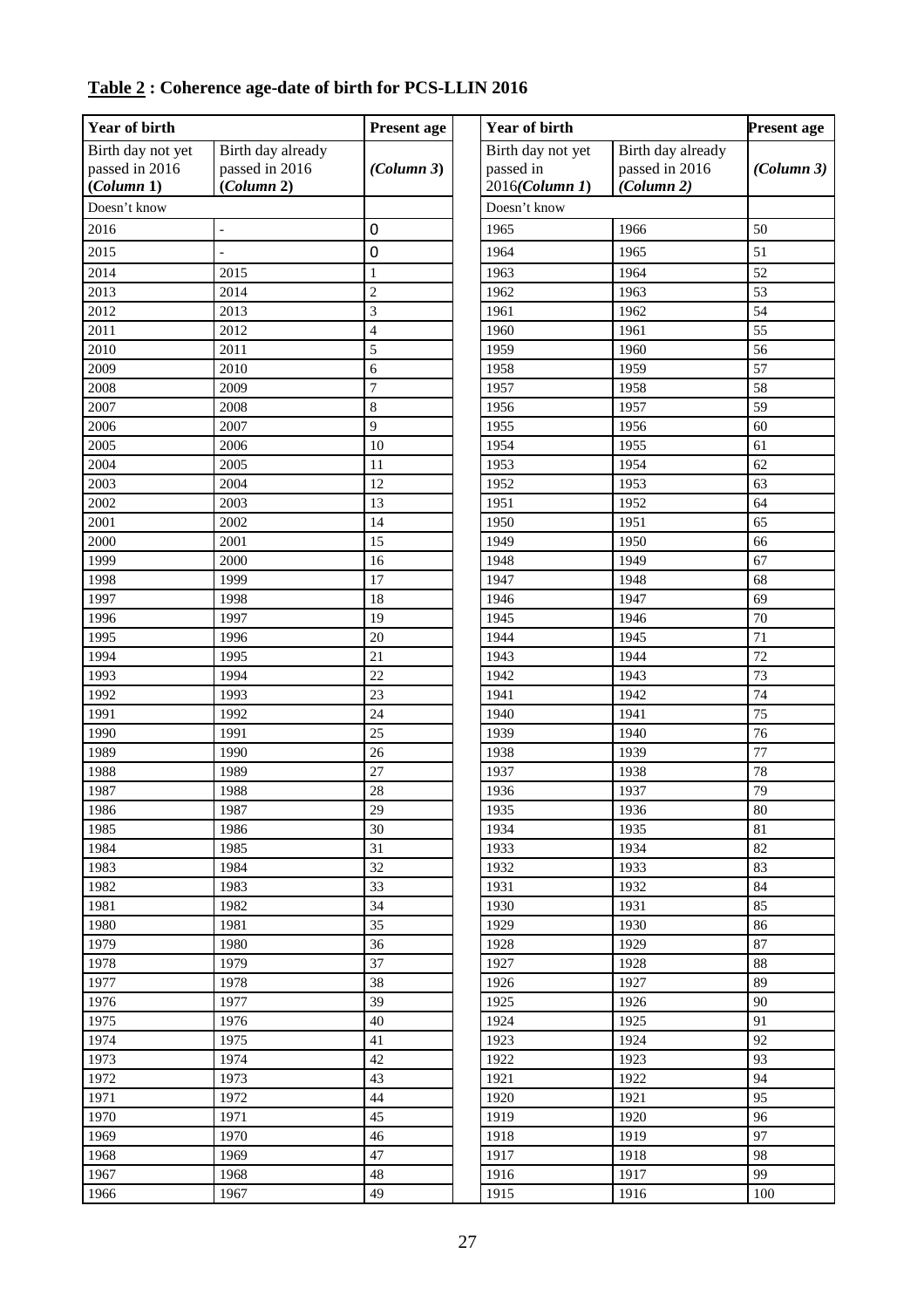### COLUMN 9 : MARITAL STATUS

The information on marital status only concern persons aged 10 years or more. For anyone aged 10 years or more, ask the question in column (8). Enter '1' for those who are married or living together (in union), '2' for divorced / separated, '3' for widowers (widows) and 4 for those who have never been married or lived with a partner (single).

#### COLUMN 10 : THE SURVIVAL OF THE NATURAL MOTHER OF PERSONS AGED 0-17 YEARS

For persons aged 0 to 17 years, ask if the natural mother of the child is alive or not. If the mother is dead or the respondent does not know, go to column 12.

#### COLUMN 11 : PRESENCE OF THE NATURAL MOTHER IN THE HOUSEHOLD

For persons aged 0 to 17 years whose mother is alive in column 10, ask if she lives in this household. If the natural mother lives in the household, record her line number in column 11. Write 00 if the natural mother is alive but does not live in the household.

#### COLONNE 12 : SURVIVAL OF THE NATURAL FATHER

For persons aged 0 to 17 years IN column 7, ask if the natural father of the child is alive or not. If the father is dead or the respondent does not know, go to column 15.

#### COLUMN 13 : PRESENCE OF THE NATURAL FATHER IN THE HOUSEHOLD

For persons aged 0 to 17 years whose father is alive in column 10, ask if he lives in this household. If the natural father lives in the household, record his line number in column 11. Write 00 if the natural father is alive but does not live in the household

#### COLUMN 14 : PERSON IN CHARGE OF THE CHILD

For each child of 0 to 17, ask the name and line number of the adult parent responsible of that child. Write down this line number in the boxes provided.

#### COLUMN 15 : MOSQUITO NET

17. For each household member, ask if he/she slept under a mosquito net the night before your visit. If yes, record 1 in the box and go to column 17. If no, record 2 and go to column 16. If the interlocutor does not know whether a household member had slept the previous night under a mosquito net, ask the question the person concerned or to a household member succeptible to have the information and record the corresponding code. If 8, go to column 17.

#### COLUMN 16 : MOUSTIQUAIRE

For those who did not sleep under a mosquito net the night preceding your visit in column 15 (code 2), ask the reasons, and record the code corresponding to the answer given.

#### COLUMN (17)-(22) : EDUCATION

blanc. Information on the school attended only concern persons of 3 years or more. For those under 3 years, simply allow columns 17 and 18 blank.

The term "school" refers to any conventional school category, but does not include schools such as Biblical/Koranic schools, short training courses such as typing or sewing. On the contrary, should be included, technical or vocational training that follow the primary school cycle such as long courses in mechanics or secretarial work etc.

23. For anyone listed in the household table, aged 3 years or more, ask the question in Column 17. Circle '1' for person who went to school and '2' for those who went to school. If the person has never gone to school, go to column 23

If the person went to school, record the level and the highest grade succesfully attended in Column 18. For this, use the codes at the bottom page of the questionnaire. First you will record the highest level of education attended, even if this level has not been completed. You will record the highest grade completed successfully at this level. For example, a man who has completed all classes of primary school will be recorded LEVEL 1 (for primary) and Class 6 (for completing the CM2 or class 6/7). A child who is currently in third year of thr primary school will be recorded as LEVEL 1, CLASS 2 (for the third year is not yet completed). A man who left in first year of secondary school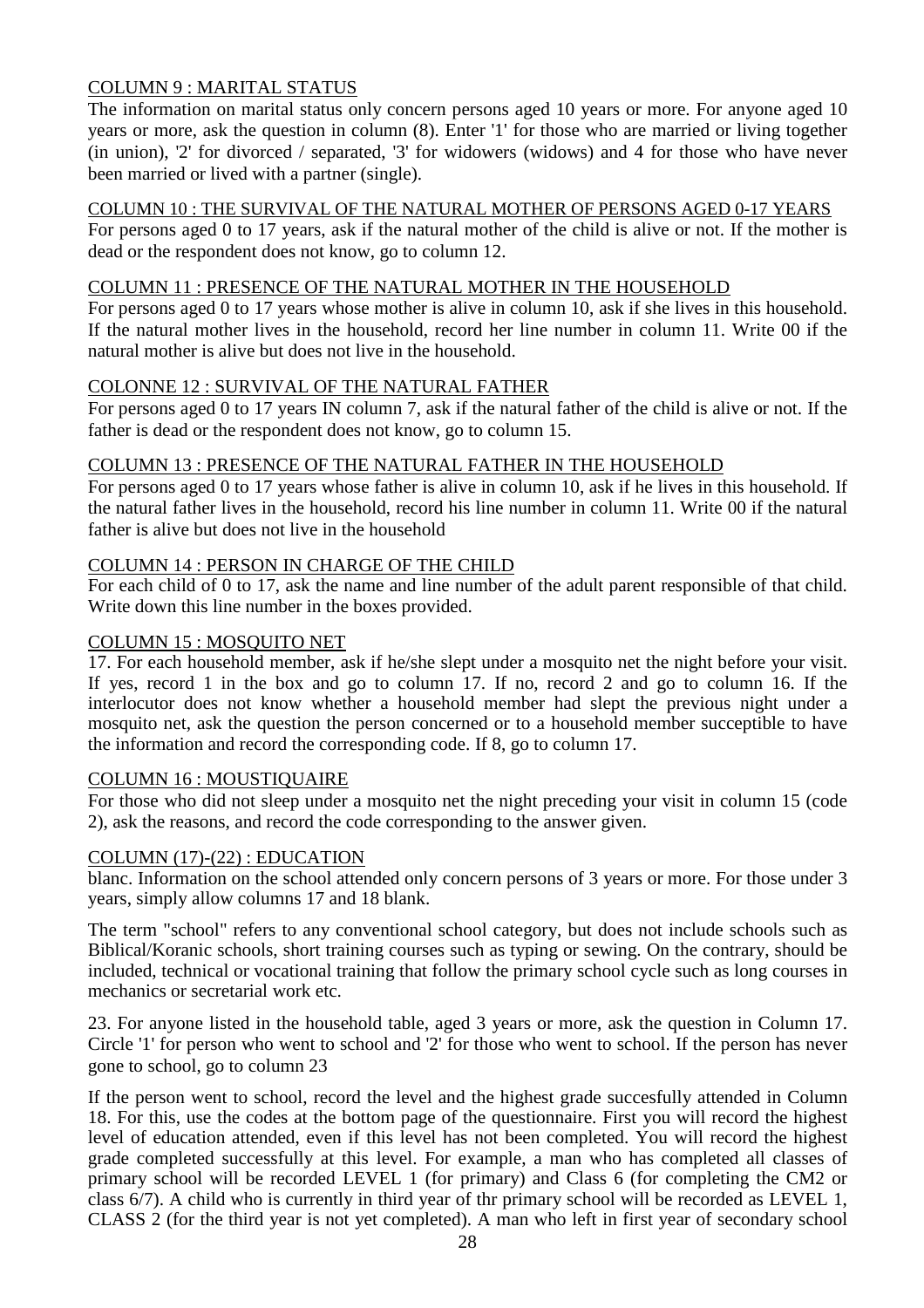will be recorded LEVEL 2 CLASS 0 because the highest level achieved is the secondary level, but no class has been successfully completed at this level. Now suppose that the respondent knows her son went to primary school, but he does not know which class he/she reached. You will have to record LEVEL 1, CLASS 8 (DOESN'T KNOW). If the respondent does not know the highest level that his son has reached, you will record LEVEL 8 (DOESN'T KNOW) and you will leave the class blank.

For persons listed aged 3-24 years, attending school, ask the question in column (19). Ask if the person is currently attending (or attended at any time) school (school year 2015-2016) and circle '1' for YES and "2" for NO. If the person is currently attending (or attended at any time) school during the school year 2015-2016, record his/her level of education and the current class in column (20).

If someone is not currently attending (or did not attend at any time) school (school year 2015-2016), go to column (21) and ask the question whether the person attended school at any time during the previous school year (2014-2015) and circle '1' for YES and "2" for NO

Si une personne a fréquenté l'école durant l'année scolaire précédente (2014-2015), enregistrez son niveau d'études et la classe fréquentée dans la colonne (22). Si la personne n'a

pas fréquenté l'école durant l'année scolaire précédente (2014-2015), laissez la colonne (22) en blanc et passez à la colonne (23). If a person went to school during the previous school year (2014-2015), record his/her level of education and the class attended in column (22). If the person did not attend school during the previous school year (2014-2015), allow column (22) empty and go to column (23)

#### COLUMN 23 : PREGANT WOMEN

For women aged 10 years or more in column 7, ask if they are pregnant. In case they are, circle their line numbers in column 23. These women are eligible to respond to the individual questionnaire. Remember that the eligibility of pregnant women does not depend on the residential status (household member or visitor). Only age determines eligibility.

#### **HOUSEHOLD CHARACTERISTICS : SECTION 2 (Q201-222)**

After asking questions of the Household sheet for each household member, you will ask questions Q201 to Q222, concerning some housing characteristics and ownership of certain durable goods.

#### Q201: DRIINKING WATER SOURCES

The purpose of this question is to assess the quality of drinking water consumed by the household. If the water comes from several sources, check to determine the main drinking water source used by the household. If the supply source varies by season, record the source used at the time of the interview.

|                   | Definitions of drinking water sources (Codes of Q. 201)                                                         |  |  |  |  |  |  |  |
|-------------------|-----------------------------------------------------------------------------------------------------------------|--|--|--|--|--|--|--|
| <b>Modalities</b> | <b>Definitions</b>                                                                                              |  |  |  |  |  |  |  |
| Pipe into         | Tube connected with internal plumbing to one or more taps for example in the kitchen or bathroom. It's          |  |  |  |  |  |  |  |
| dwelling          | sometimes called the house connection or internal connection.                                                   |  |  |  |  |  |  |  |
| Pipe into         | Tube connected to a tap, out of the house, in the yard or in the plot. Sometimes it is called connection in the |  |  |  |  |  |  |  |
| compound          | vard.                                                                                                           |  |  |  |  |  |  |  |
| Public            | Public water point from which the community gets water. The public water point is still known as the public     |  |  |  |  |  |  |  |
| tap/Stand pipe    | tap or public fountain. A public water point may have one or more taps.                                         |  |  |  |  |  |  |  |
| Tubewell or       | A hole dug deep that reaches groundwater. The water comes out from a borehole through a pump that is            |  |  |  |  |  |  |  |
| <b>Borehole</b>   | supplied by human power, animal power or solar power, etc                                                       |  |  |  |  |  |  |  |
|                   | The well can be protected against running water through a casing high above the ground and a platform that      |  |  |  |  |  |  |  |
| Dug well          | diverts helps to divert water away from the well. It may also be covered to prevent the secretions of birds and |  |  |  |  |  |  |  |
|                   | animals from entering. The above two conditions must be observed for a dug well to be considered as             |  |  |  |  |  |  |  |
|                   | secured.                                                                                                        |  |  |  |  |  |  |  |
|                   | A protected spring or not. The spring can be protected from dirt, birds, animals with a built casing typically  |  |  |  |  |  |  |  |
| Spring water      | made of bricks, masonry, concrete around the spring so that water flows directly from the casing to the         |  |  |  |  |  |  |  |
|                   | tube/pipe without getting exposed to the external pollution. Unprotected springs have not got casing.           |  |  |  |  |  |  |  |
| Rain water        | Water collected from the surfaces by an underground catchment or at the level of the roof and kept in a         |  |  |  |  |  |  |  |
|                   | container, reservoir or tank.                                                                                   |  |  |  |  |  |  |  |
|                   | Water is obtained from someone who uses a truck to transport water to the community. This person does not       |  |  |  |  |  |  |  |
| Tanker truck      | sell water to households.                                                                                       |  |  |  |  |  |  |  |
| Cart with small   | Water is obtained from someone who transports it in the community using a cart and sells it. The means used     |  |  |  |  |  |  |  |
| tank/Barrel       | in transporting the cart is motorized or not (such as donkey)                                                   |  |  |  |  |  |  |  |
| Surface water     | Water located on the land surface:: It includes river, dike, lake, pond, stream and irrigation canals.          |  |  |  |  |  |  |  |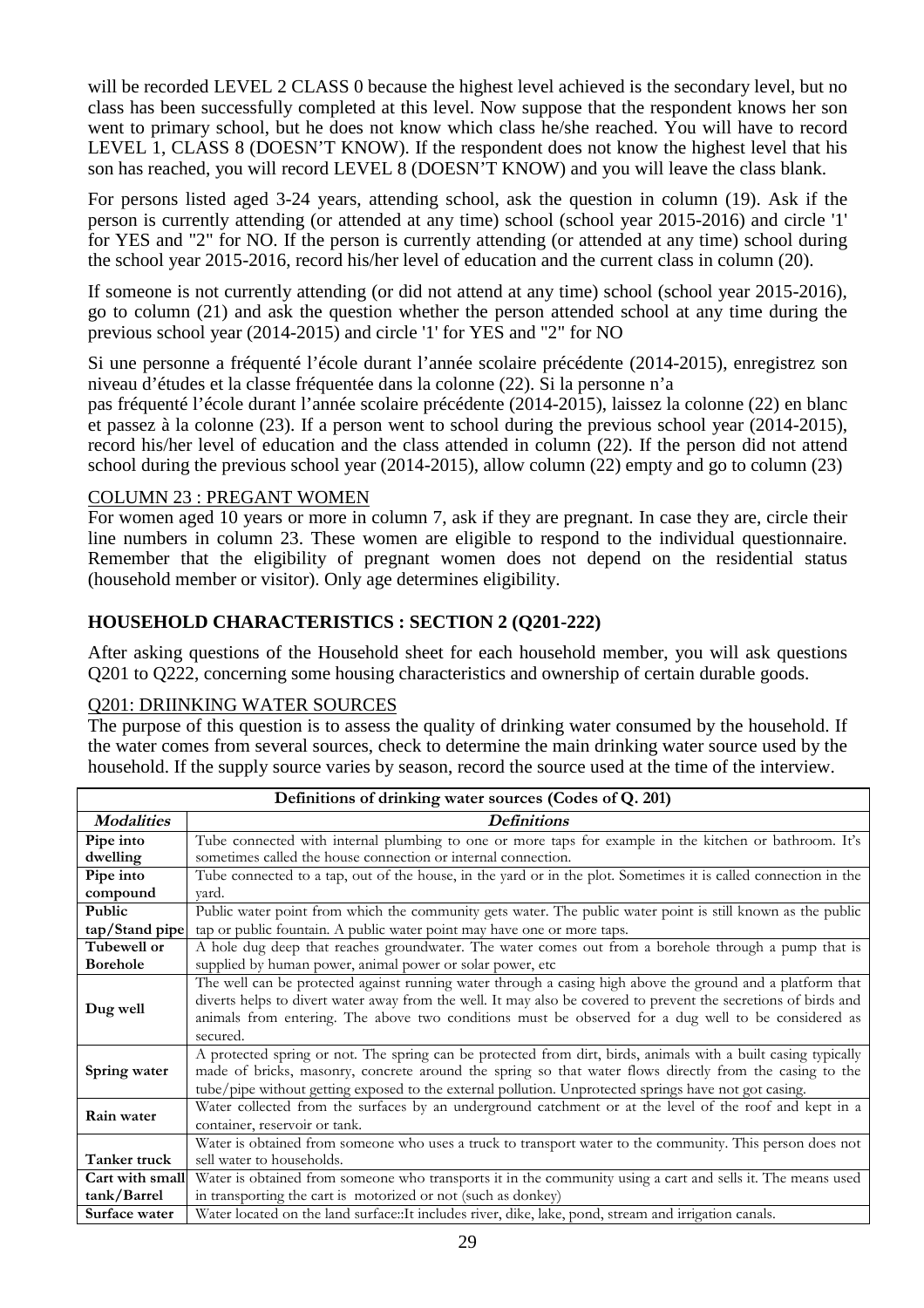# Q202 : WATERS SOURCES USED FOR OTHER PURPOSES

Question Q.202 aims to identify the water supply source used by the household for purposes other than cooking and hand washing. Ask the respondent and circle the code corresponding to the answer given and follow the skip instructions.

# Q203 : LOCATION OF WATER SUPPLY SOURCE

Q203 aims to know whether the water supply source is in the lodging, in the yard or elsewhere. Ask the question and circle the code corresponding to the respondent's answer.

# Q204 : TIME FOR WATER ACCESS

This question is to determine the time in minutes (round trip) to fetch water at the water point. Be careful not to include waiting times due to congestion at the water point. Ask the question and WRITR down the respondent's answer in minutes.

#### Q205 : WATER TREATMENT

The question aims to know whether the household does something to make the water safer for drinking. Ask the question and circle the code corresponding to the respondent's answer.

# Q206: CONSOMMATION TYPES OF TREAMENT OF WATER BEFORE CONSUMPTION

If the respondent declares that something is done to make water safer for drinking (code '1' circled in Q.205), ask Q.206 to find out what is usually done. Several answers are possible and you need to record everything the respondent says.

# Q207 : TOILETS

The purpose of this question is to obtain, as well as with question 201, a measure of the quality of the household's health system, because water supply and the health system are important for the control of certain disease and health improvement. Are found below, codes of answers to question 207.

|                                                  | Definitions of the different types of toilets (Codes of Q. 207)                                                                                                                                                                                                                                                                                                                                                                                                   |  |  |  |  |  |  |  |
|--------------------------------------------------|-------------------------------------------------------------------------------------------------------------------------------------------------------------------------------------------------------------------------------------------------------------------------------------------------------------------------------------------------------------------------------------------------------------------------------------------------------------------|--|--|--|--|--|--|--|
| <b>Modalities</b>                                | Definition                                                                                                                                                                                                                                                                                                                                                                                                                                                        |  |  |  |  |  |  |  |
| Flush/pour flush<br>toilet<br>Pit/Latrines       | A flushing toilet has a tank that automatically recharges when you flush to evacuate faeces. It has<br>water permanently in its lower part in a ring that has a U shape, which prevents the passage of<br>flies and odours.<br>A toilet with manual flushing differs from a flushing toilet in that it uses water, poured using<br>hands in order to flush (no tank is used).<br>The faeces are directly deposited into a pit without the need of water to flush. |  |  |  |  |  |  |  |
| Ventilated improved<br>pit latrines<br>(LAA/VIP) | These are latrines with a pit, having an evacuation channel (usually a pipe) above the latrine other<br>than the hole itself. The open end of the pipe is covered with netting against flies and the inside<br>of this device is maintained dark.                                                                                                                                                                                                                 |  |  |  |  |  |  |  |
| Pit latrine with slab                            | Latrine with slab or a platform strongly supported on all side, high above the ground to prevent<br>water from entering and to facilitate cleaning.                                                                                                                                                                                                                                                                                                               |  |  |  |  |  |  |  |
| <b>Compsting toilets</b>                         | Composting toilets are toilets in which excrement and a carbon-rich material (vegetable waste,<br>grass, straw, sawdust/wood chips, ash) are mixed and maintained under certain conditions to<br>produce a safe compost.                                                                                                                                                                                                                                          |  |  |  |  |  |  |  |
| Hanging                                          | These are toilets built over the sea, a river or other water point in which faeces fall directly.                                                                                                                                                                                                                                                                                                                                                                 |  |  |  |  |  |  |  |
| toilets/latrines                                 |                                                                                                                                                                                                                                                                                                                                                                                                                                                                   |  |  |  |  |  |  |  |
| Toilet pot                                       | This refers to the use of a bucket or other container for collection of faeces, which is periodically                                                                                                                                                                                                                                                                                                                                                             |  |  |  |  |  |  |  |
| (bucket/Sanitary tube                            | removed and emptied.                                                                                                                                                                                                                                                                                                                                                                                                                                              |  |  |  |  |  |  |  |
| No toilets/ nature                               | Includes excrement thrown directly in nature with other trashes of the dustbin, defecation in the<br>bush, in the farm or in the ditch, and defecation in water (drainage canal, beach, river, stream or<br>sea)                                                                                                                                                                                                                                                  |  |  |  |  |  |  |  |
| Other                                            | All other toilets not listed above                                                                                                                                                                                                                                                                                                                                                                                                                                |  |  |  |  |  |  |  |

# Q208 : USE OF COMMON TOILETS

Q.208 indicates whether the household shares the toilets with one or more other households. It helps to to measure the level of hygienic condition in the household.

#### Q209 : NUMBER OF HOUSEHOLDS USING THE SAME TOILETS

Cette question vise à connaitre le nombre de ménages y compris le ménage enquêté qui utilisent les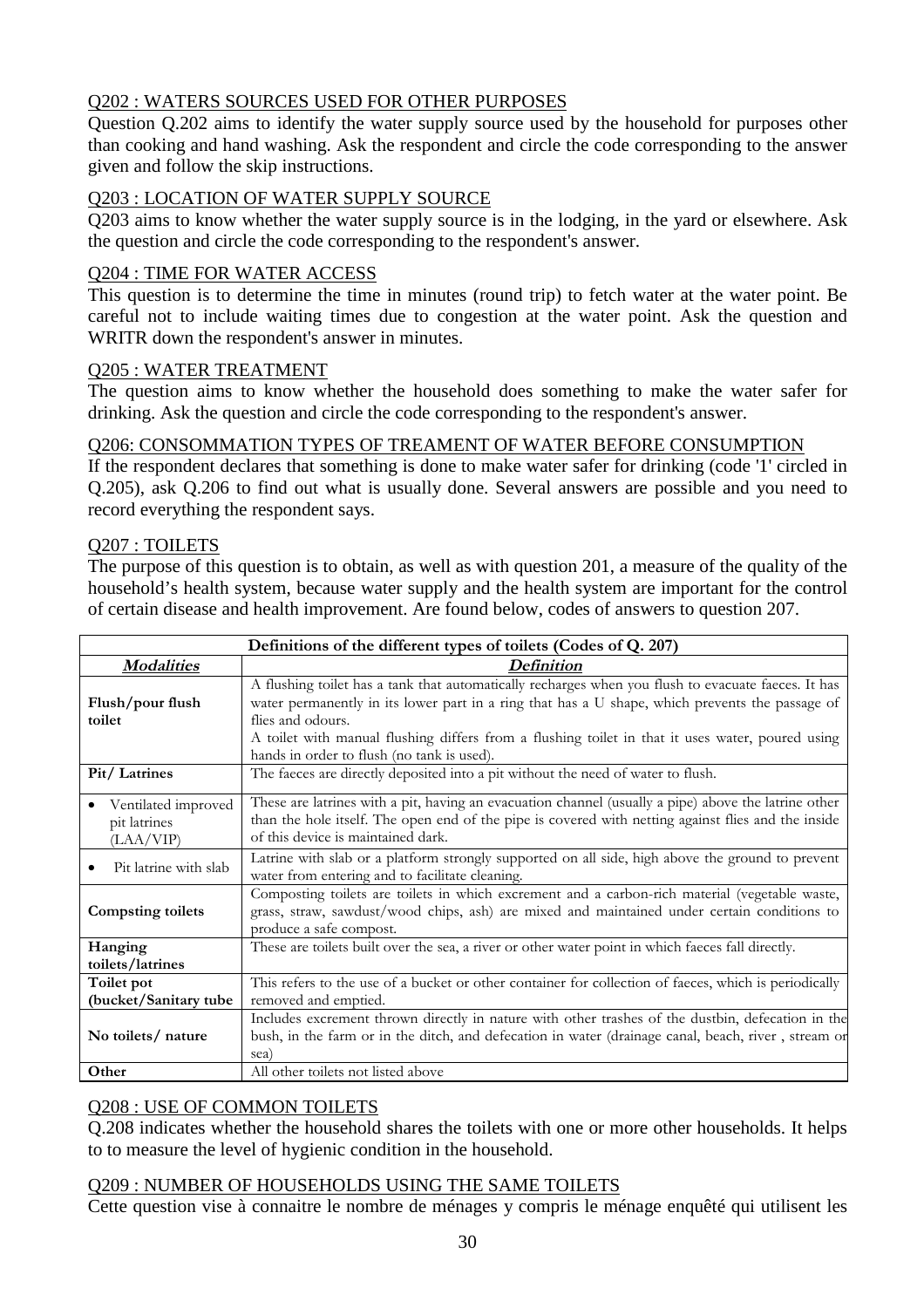mêmes toilettes. Posez la question et inscrire le nombre, si moins de 10 inscrire le nombre et si 10 ou plus inscrire 95 et 98 pour la réponse Ne sait pas. This question aims to know the number of households who use the same toilet, including the interviewed household. Ask the question and enter the number. If less than 10 record the number, if 10 or more record 95 and 98 if doesn't know.

### Q210 : LOCATION OF TOILETS

Question Q210 aims to know whether the household toilets are located in the lodging, in the yard or elsewhere. Ask the question and circle the code corresponding to the respondent's answer.

### Q211 : NUMBER OF ROOMS USED FOR SLEEPING

This is not just bedrooms, but also any other room (kitchen, parlour, store, ...) usually used for sleeping.

Example : You interview a household of 4 persons (household head, spouse and two children) living in a studio apartment (bedroom and parlour). If children usually spend the night on a mattress in the parlour, the total number of rooms in the lodging is 2 and the number of rooms used for sleeping in this household is 2. You should be contented with the interviewer's declaration.

# Q211A : NUMBER OF PLACES USED FOR SLEEPING

The number of places used to sleep here refers to the number of "beds" used FOR sleeping. If for example in a room, people sleep on two beds and others on the ground, the number of places used for sleeping is 3. It shouldn't be mistaken with the number of rooms used for sleeping. For example, if the children sleep in the parlour in two places and adults sleep in two rooms, so the number of rooms (Q211) is 3 while the number of places (Q211A) is 4.

#### Q212: MAIN MATERIAL OF THE FLOOR

This is not a question to be asked to the respondent, because usually, you will have to observe what kind of material the floor is made of. However, if you are not sure, ask the question. If there are more than one type of material, record the main material. That is the material that covers the largest portion of the floor.

#### Q213: MAIN MATERIAL OF THE ROOF

Just like for the floor, it will be through observation. However, it is not always easy to see the roof. You can see a partion and not the whole roof. If you are not sure, ask the respondent. If the respondent lives in an apartment, get to a good distance to watch the roof. If there are more than one type of material, record the main material. That is the one which covers the largest partion of the roof.

#### Q214: MAIN MATERIAL OF THE WALLS

It is not a question you should ask the respondent, but this is done through observation. Generally, you can identify the type of material the walls are made of. However, if you are not sure ask the question. If there are more than one type of material, record the main material. That is the one which covers the largest partion of the walls.

#### Q215: TYPES OF WINDOWS

As with the previous three questions, you will identify and note the type of material windows are made of. However, if it is not easy to observe the windows or you observe only part without being able to observe completely due to the presence of curtains, ask the interviewee. Similarly, if you are not sure on the type of material, ask the interviewee. As in previous cases, if more than one types of window, record the main material.

#### Q216:POSSESSION OF DURABLE GOODSPOSSESS

Answers to questions on the possession of some goods will be used to provide an approximate measure of socioeconomic status of the household. List each item and circle the code corresponding to the answer given. If the respondent declares that a household item such as the radio is broken, find out how long it has been broken, and if it will be repaired. If it appears that the object has a temporary breakedown (for a period not exceeding 6 months), circle '1' for YES; otherwise, circle '2' for NO. Make sure to circle either '1' or '2' for each good. Do not allow the spaces blank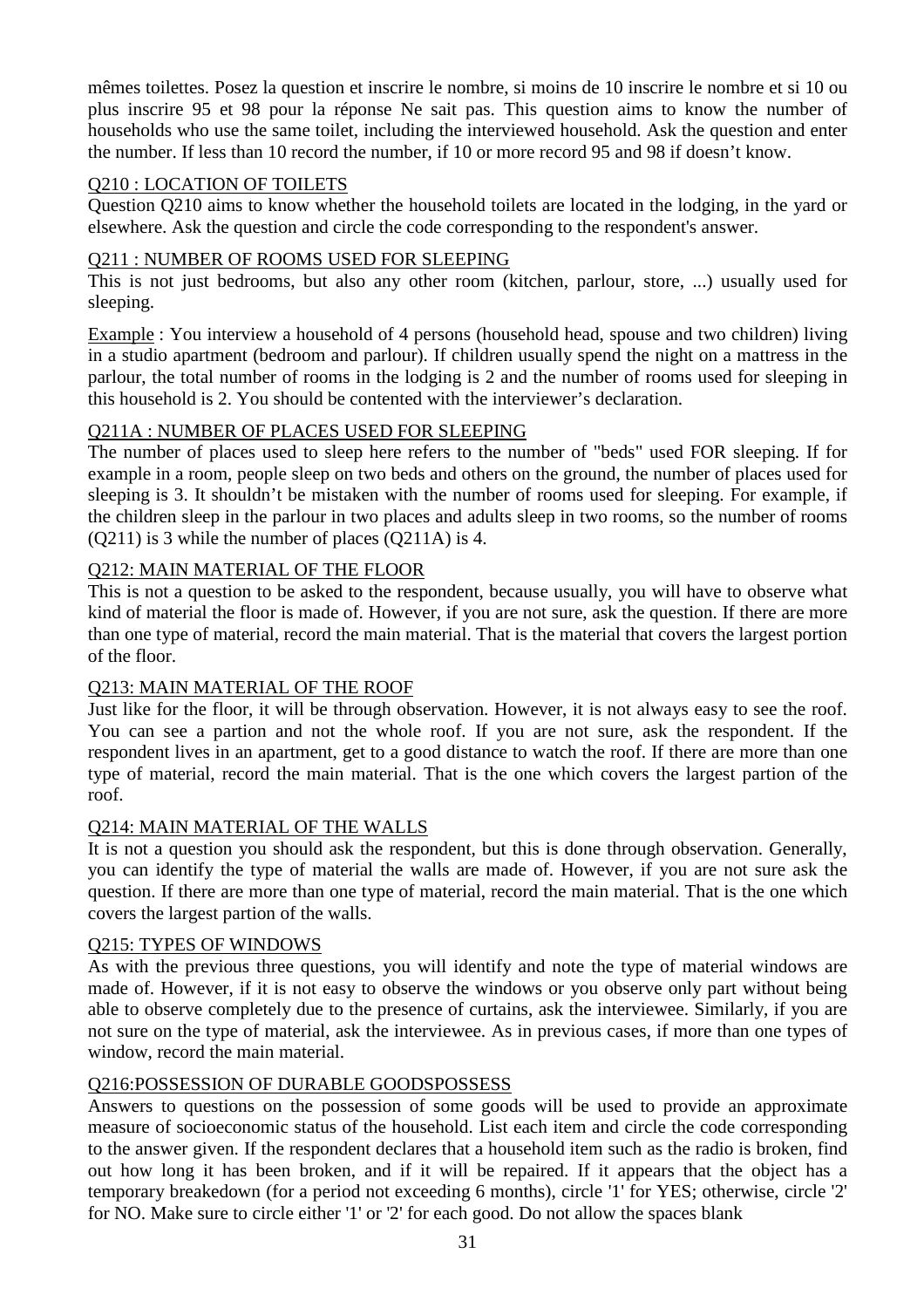# Q217 : POSSESSION OF TRANSPORT MEANS /OF WATCH

As another approximate measure of socioeconomic status, we equally ask whether any member of the household owns a bicycle or motorcycle, a cart, a car or a truck, or a watch. A small child's bicycle is a toy and should not be recorded here. As watch, we refer to any device which is used exclusively to indicate time. This concept therefore assimilates clocks and alarm clocks to watches. Do not count as watches, mobile phones, radios and other devices that accessorily indicate time.

# Q 218 : POSSESSION OF CATTLE, HERDS AND POULTRY

In these questions we ask whether the household has cattle, dairy cows or bulls, horses, donkeys or mules, goats, sheep, pigs and chickens. Record the number of animals in each category listed to the household in the boxes provided. These are animals that are raised in the household environment and are used primarily for consumption or for domestic work or farm work. Poultry includes chickens, ducks, guinea fowl etc

#### Q219 : POSSESSION OF AGRICULTURAL LAND:

Through this, it is a matter of knowing whether at least one household member has land that could be used for cultivation. Ask the question and circle the respondent's answer.

#### Q220 : SURFACE AREA OF AGRICULTURAL LANDS:

Ask the respondent to estimate the total size of the agricultural land. You must help the respondent. For this purpose, you can use the shape of the land and use formulae to determine the area. Although the area is first calculated in m2, you will have to convert the value in hectares (ha) before recording in the boxes, while respecting the rounding rules.

# **1ha= 10 000 m<sup>2</sup>**

| Formula                                                         | <b>Geometric shape</b> |
|-----------------------------------------------------------------|------------------------|
| Area of a lodging with a rectangular shape $(\text{In } m^2)$ : | <b>RECTANGLE</b>       |
| $S=L x l$                                                       |                        |
| $L=Length(in m)$                                                |                        |
| $l=Width$ (in m)                                                |                        |
| Area of a lodging with a circular shape $(in m2)$ :             | <b>CIRCLE</b>          |
| $S=RxRx3,14$                                                    |                        |
| R=radius (in m)                                                 |                        |
|                                                                 |                        |
| Area of a lodging with a square shape $(in m2)$ :               | <b>SQUARE</b>          |
| $S=CxC$                                                         |                        |
| $C = Side (in m)$                                               | c                      |
|                                                                 |                        |
| Area of a lodging with a trapezium shape $(in m2)$ :            | <b>TRAPEZIUM</b>       |
| $S=(B + b) \times h \times 0,5$                                 | b                      |
| B=longest parallel side(in m)                                   | h                      |
| b=smallest parallel side(in m)                                  |                        |
| $h=Height(in m)$                                                | B                      |
| Area of a lodging with a parallelogram shape $(in m2)$ :        | PARALLELOGRAM          |
| $S=B \times h$                                                  |                        |
| B=Base (in $m^2$ )                                              | h                      |
| h=Height (in $m^2$ )                                            |                        |
|                                                                 |                        |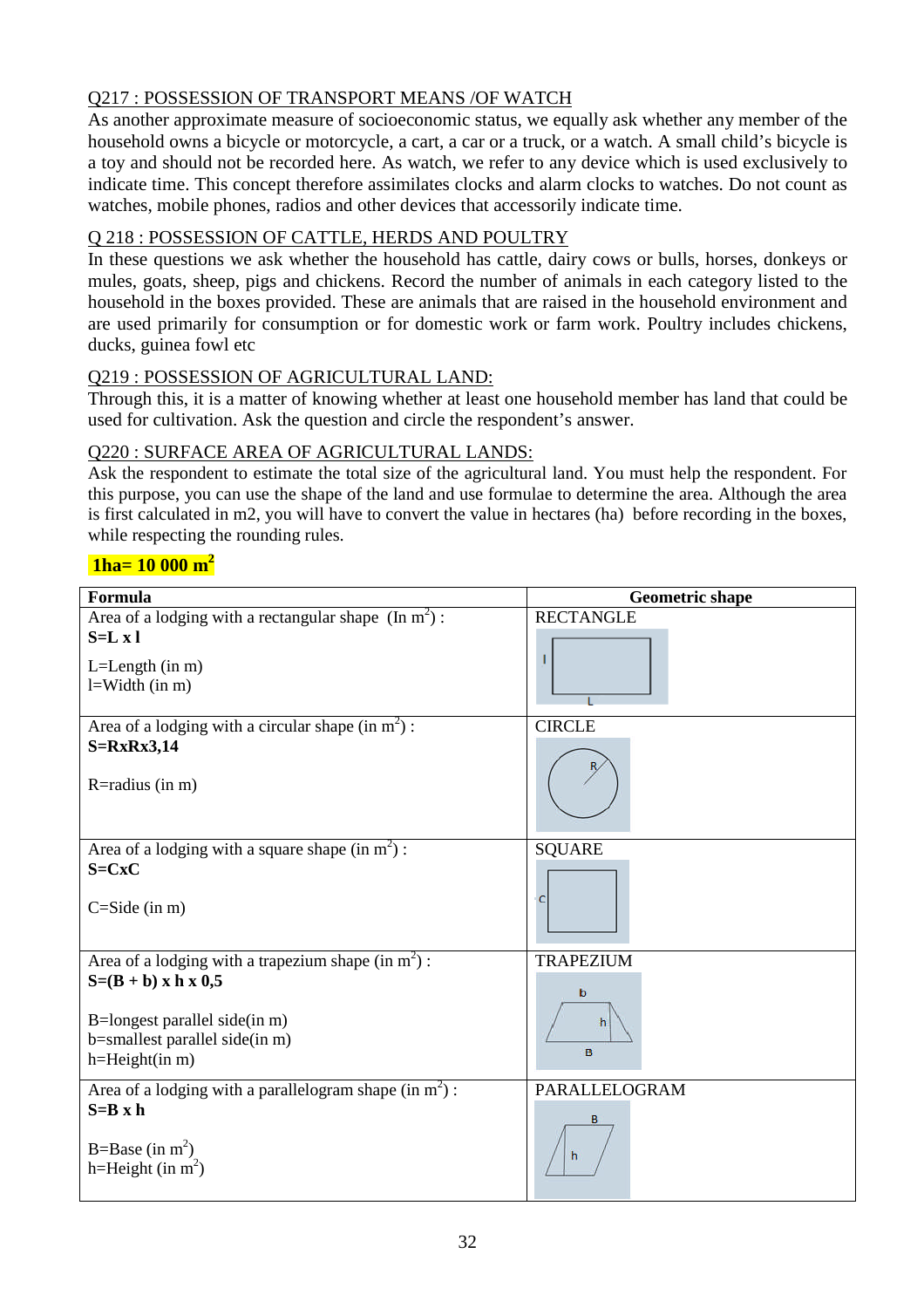#### Q221 : PRESENCE OF NON HARNESSED WATER WAY :

A non harnessed water way (stream, river, swamp area, lake) and a puddle of water are suitable reproctive places for the pathogen that causes malaria. The presence of such places in the immediate vicinity of the household (less than 100m) increases the risk of being in contact with the mosquito.

#### Q222 : PRESENCE OF UNCLEARED FARM :

Just as the non harnessed water way, an uncleared farm is a place of refuge for mosquitos during the day. The existence of such a place in the vicinity of the household is a disease spread factor.

#### **PROTECTION AGAINST MOSQUITOES : SECTION 3 (Q301-324)**

It is recognized that regular use Long lasting insecticide treated nets (LLINs) helps reduce the incidence of malaria and malaria related deaths, particularly among children under five and pregnant women. Therefore, many countries have developed programs that encourage the use of LLINs. In addition, some households make use of wire nettings and/or protective curtains to prevent mosquitoes from entering the house. Others spray the inside walls of their homes against mosquitoes. Questions 301-324 are meant to collect information on the use of mosquito nets by household members and visitors the night preceding the interview and on the measures taken by households to protect their homes against mosquitoes.

#### QUESTIONS 301 AND 302 : MECHANICAL PROTECTION

With these questions, it is to see if households have placed devices (wire nettings) around openings to get protected against mosquitoes.In question Q.301, we want to know if the windows of the lodging are provided with wire nettings that prevent mosquitoes from getting into the rooms. Q.302 concerns the doors. Ask the questions, record the respondent's answer and follow the skip instructions.

#### QUESTION 303 : USE OF MOSQUITO NETS FOR SLEEPING

By this question, we seek to know if the household has a mosquito net that is used for sleeping. Mosquito nets which are stored in cupboard and other bags are not taken into account here. Those considered here must necessarily be used for sleeping. If there are no nets used for sleeping, go to question Q312.

#### QUESTION 304 : NUMBER OF MOSQUITO NETS FOR THE HOUSEHOLD

We would like to know by this question the number of mosquito nets that are used by the household for sleeping. Note especially that these nets should be used at the time of the survey. If at least one net, go to Q306. If 00, ask Q305.

#### QUESTIONS 305 : REASON FOR NOT USING A MOSQUITO NET FOR SLEEPING

This question is for households with have no mosquito net, that is to say 00 in Q304. This is the main reason for which the household has no mosquito net used for sleeping. Record the answer and go to Q305.

#### QUESTIONS 306-324 : INFORMATION ON EACH MOSQUITO NET

For each net, we want to know the duration of possession by the household, the brand / type, whether the net was soaked or dipped and if anyone slept under the mosquito net the night preceding the interview. If the household has more than three nets, use a new Household Questionnaire while rearranging the numbering of the mosquito nets. Then fill the information for each of these nets. Return to the first Household Questionnaire to complete the interview

Ask the respondent to show you each household nets. It could happen that respondents refuse to let you into their room for personal reasons. In this case, try to insist as much as possible, but if they do not authorize you to see the mosquito net, indicate on the questionnaire 'NOT SEEN' by circling the code '2' for the respective net. For those that you must have seen seen, you will have to circle the code '1'. To distinguish each household nets and to avoid confusion with the respondent, you must use phrases such as, "Now let's talk about the first net ...". After administering all the all the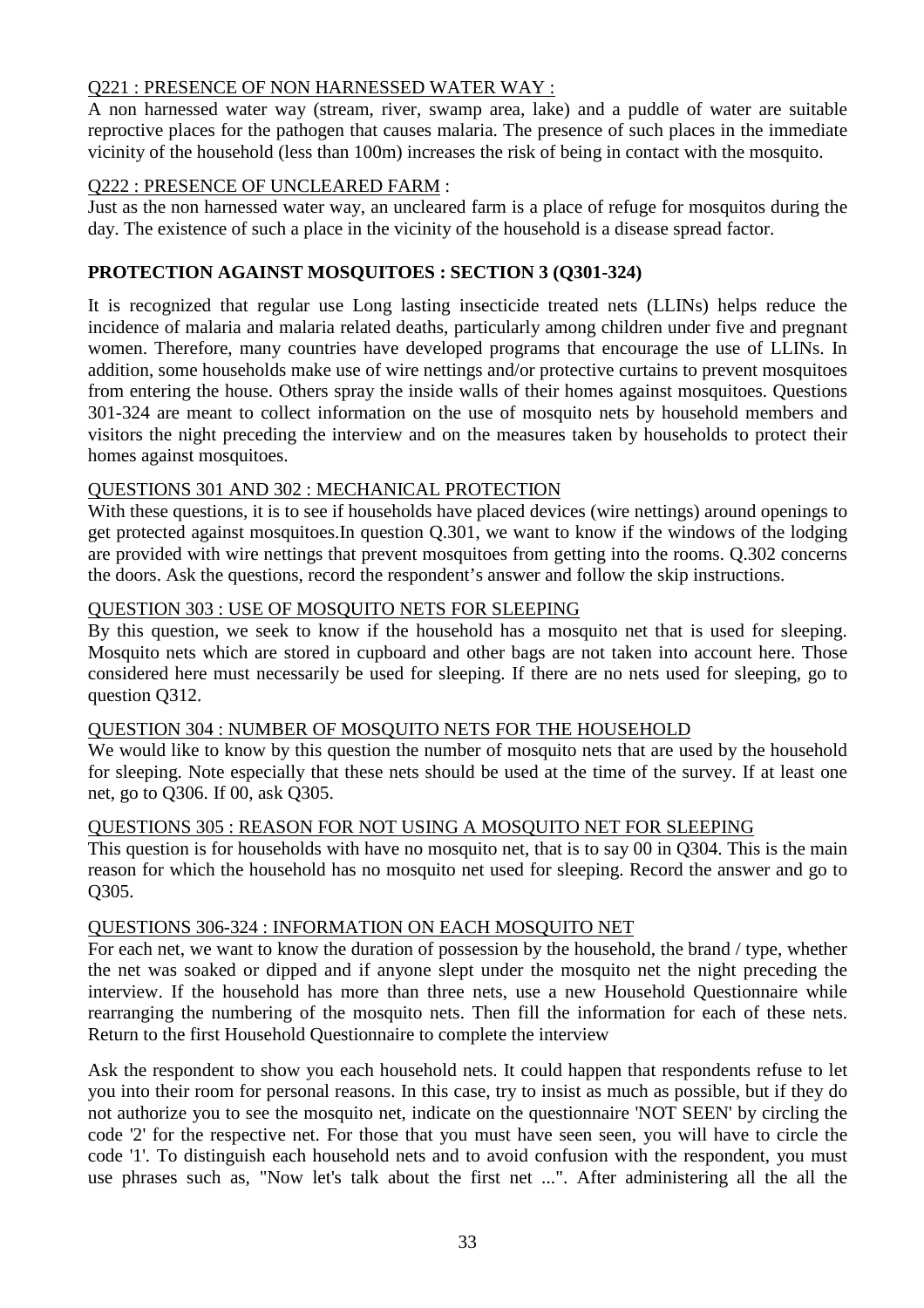necessary questions on the first net, go to the next and then continue with the other until you asked the question for all nets mentioned in Q.304.

#### QUESTION 306 : OBSERVE THE MOSQUITO NET

Ask to see each of the nets owned by the household. Follow the general instructions given above.

#### QUESTION 307 : AGE OF THE MOSQUITO NET

By this question, we want to know the duration elapsed since the acquisition of the net in months. If the net was acquired more than three years ago (36 MONTHS OR MORE), circle '95'. If the duration is less than a month, record '00' in the two boxes provided under MONTHS. If DOESN'T KNOW, circle '98'.

#### QUESTION 308 : BRAND/ TYPE OF MOSQUITO NET

Through this question, we want to grasp the brand of the net. It is often observable at the corner of the net. Observe and record the corresponding brand of the net

There are different types and brands of mosquito nets. Some require regular treatment with insecticide while others are already treated and require no treatment for 6 to 12 months (pretreated) or 36 months (permanent type). Some malaria control programs have marketing programs for nets; They promote specific brands of treated nets. During the training you will be shown nets that are available in the country. You should be able to identify by observation, the brands and types of nets owned by households

In Q308, you will have to circle the code corresponding to the brand/type of mosquito net either by by observation or by asking the respondent. If in Q.308 the brand / type mentioned falls within the category of LLINs (code' 11 ',' 12 '' 13 '' 14 '' 15 'or' 16 'circled), go to Q.311; otherwise, continue with Q309.

#### QUESTIONS 309-310 : TREATMENT OF THE MOSQUITO NET WITH INSECTICIDE

Note that you shouldn't ask these three questions (309 and 310) to the respondent if the brand/type of net is 'PERMANENT' (code '11', '12' '13' '14' '15' or '16' circled in Q.308). When the net is of 'ORDINARY' brand/ type (code '18'), ask whether the net was soaked or dipped in a liquid that repels mosquitoes at the time of acquisition (Q.309). Make sure that the respondent understands that you do not simply mean "washing the net." Furthermore, you will ask the respondent if since its acquisition, the net was soaked or dipped in a liquid insecticide (Q.309) and when it was lastly done (Q.310). Record the respondent's answer for each of these questions and follow the skip instructions

#### QUESTION 311 : ACQUISITION MODE OF THE MOSQUITO NET

Ask the respondent for each net in the household, how he/she acquired it(Q. 311). If the source of the acquisition is not among the responses (codes '1-5') given, circle '6' and ask question Q312.

#### QUESTION 312 : PLACE WHERE THE MOSQUITO NET WAS ACQUIRED

This question is asked only when the answer given in question Q311 is 6. Ask the question and specify the place where the mosquito net was obtained.

#### QUESTION 313 : IS THE MOSQUITO NET CURRENTLY HANGED

Observe the mosquito net and select the corresponding code. If it is not possible to observe the net, ask the interviewee.

#### QUESTION 314 : WAS THE MOSQUITO NET HANGED LAST NIGHT

Ask the respondent if the net was hanged last night. If yes, go to Q.317. If not, go to Q.315. If the respondent answers that he/she does not know, ask the household member who sleeps in the room where the mosquito net is usually used. IF there are no members to pronounce themselves on this question, observe the net in the room where it is usually used and circle the corresponding code.

#### QUESTION 315 : STATE OF THE NET

Through this question, we need to assess the state of the net. We want to know whether it has holes or it whether it is torn. Observe the net and record the code corresponding to the situation observed.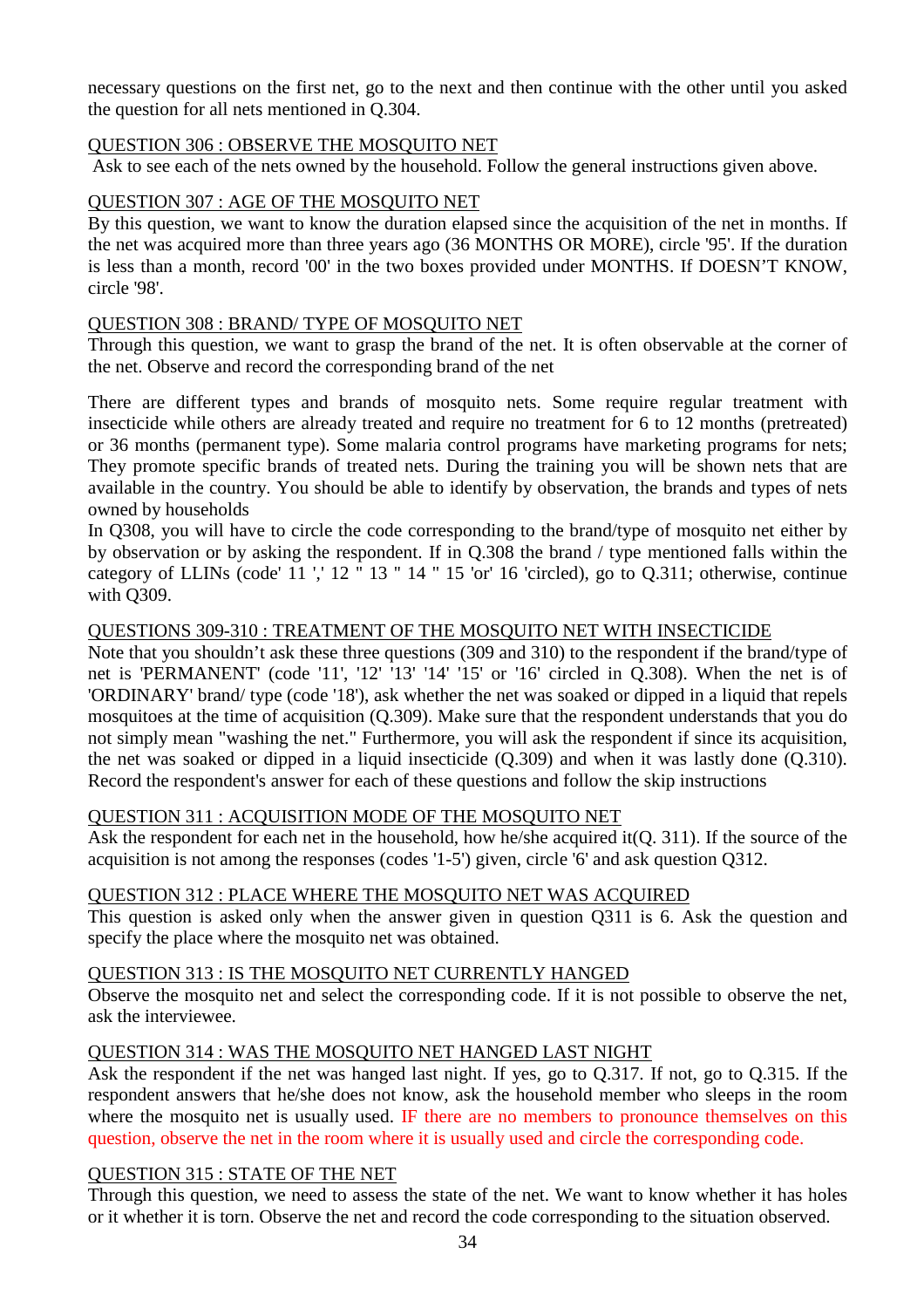# QUESTION 316-317 : WASHING OF THE MOSQUITO NET

These two question aim to know whether the net has been washed and if yes, how many times it has been washed. Ask the questions and record the answers

#### QUESTION 318-320 : WASHING AND DRYING METHODS OF THE NET

These questions are help to determine the type of detergent that was lastly used, the type of water used and the drying place of the net. Ask the questions and record the answers of the respondent

#### QUESTION 321 : USE OF THE MOSQUITO NET

This question helps to know if during the last night, someone in the household used a mosquito net to sleep. Ask the question and circle the respondent's answer of the respondent.

#### QUESTION 322 : FOR WHICH REASON NOBODY SLEPT UNDER UNDER THE MOSQUITO NET LAST NIGHT

This question is asked when the answer to the Q321 is 2 or 8. This is about the main reason. Ask the question and record the respondent's answer.

# QUESTIONS 323: WHO SLEPT UNDER THE NET LAST NIGHT

These questions allow us to link each specific net to (the) person (s) who slept under the night preceding the interview. If more than four people slept under one net the night before the interview, record only the first four persons (Q.323) mentioned by the respondent. For each person mentioned, record their name and line number from the table household.

#### QUESTION 324 : INSTRUCTIONS TO MOVE TO THE NEXT NET

This is not a question to be asked to the respondent, but an instruction that you must follow. If the household has more than one net, go back to Q306 for the next net. Otherwise, go to Q.400.

# **SECTION 4 : EVALUATION OF THE DISTRIBUTION CAMPAIGN**

The Government of Cameroon through the Ministry of Public Health carried out in 2011, free distribution of LLINs through out the national territory. The questions that follow will help to evaluate this distribution campaign, especially in terms of sensitization and its unfolding, as well as gather information on the appreciation of households relative to the operation. As a reminder, this distribution was done in three phases, the first targeted the East, Northwest, South and Southwest regions (July-November 2015); the second, those of the Adamawa, Far North and North regions (November 2015-January 2016), and the third those of the Centre, Littoral and West regions (currently going)

**QUESTION 400 : During the month of………………2015, did you hear, see or receive messages on the distribution campaign of long lasting insecticide treated nets or LLIN?**

This is for the respondent to answer yes or no. This question is to know whether the household has been informed of the LLIN distribution campaign. Coder and  $1 = 2 = NO$ . If not, go to Q407

#### **QUESTION 401 : Through which means did you hear, see or receive these message before the campaign?**

This question aims to know whether the household has been informed of the LLIN distribution campaign before the start of the campaign itself. If not go to Q403

#### **QUESTION 402 : Through which means did you hear, see or receive these messages?**

This question is asked only to households that were aware of the campaign before its start. It he to grasp the channels through which households have been informed. The different modalities are alphabeticaly codes and onlt circle the codesof modalities listed by respondent

#### **QUESTION 403 : Did you hear, see or receive messages DURING this distribution?**

This question aims to know whether the household has been informed of the LLIN distribution campaign as it unfolded. If not go to Q405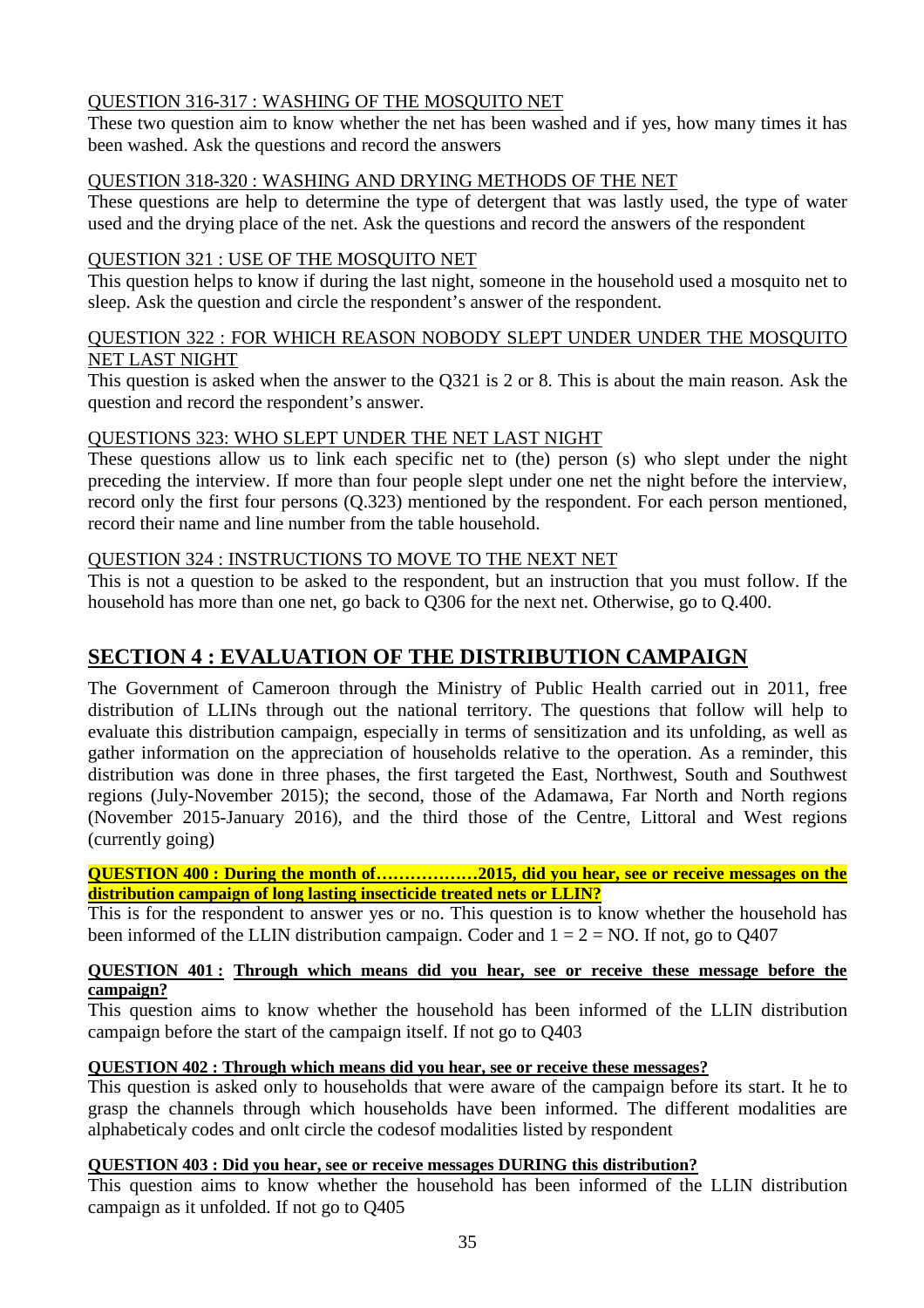#### **QUESTION 404 : Through which means did you hear, see or receive these messages?**

This question is asked only to households that were aware of the distribution campaign during its unfolding. Like in Q403, it grasp the channels through which households have been informed. Circle the codes of all the modalities listed by the respondent.

#### **QUESTION 405 : Did you hear, see or receive messages After this distribution**

This question aims to know whether the household has been informed of the LLIN distribution campaign after its unfolding. If not go to Q408.

#### **QUESTION 406 :Through which means did you hear, see or receive these messages?**

This question is asked only to households that were aware of the distribution campaign after its completion. Like in Q404, it grasp the channels through which households have been informed. Circle the codes of all the modalities listed by the respondent.

#### **QUESTION 407 : Which messages did you hear, see or receive?**

In this question, we want to grasp the content of the messages heard, seen or received. It applies to households that have been informed of the distribution campaign regardless of the period (before, during or after). Circle the codes for all the messages liste by the respondent.

#### **QUESTION 408 : Was your household enumerated during the recent distribution campaign of mosquito nets (2015-2016)?**

One of the stages of the LLIN distribution campaign was to enumerate all households. This enumeration consited in writing a number on each household's lodging. Ask the question and save the corresponding code.

#### **QUESTION 409 : Why was your household not enumerated during this campaign?**

Record the main reason why the household was not enumerated during the distribution campaign.

#### **QUESTION 410 : DID YOUR HOUSEHOLD RECEIVE A TICKET FOR FREE MOSQUITO NETS?**

This question aims to know whether the household received a ticket for the free distribution of mosquito nets during the campaign. Circle the answer of the respondent. If code 2 go to Q412, if code 8 and go to Q415.

#### **QUESTION 411 : Who received the ticket?**

Record the name and line number of the person who received the ticket during enumeration and circle code 1. If the person no longer lives in the household, choose the code 2.

**QUESTION 412 : Why did your household not receive the ticket?** Encercler la réponse de l'enquêté. This question aims to to know the main reason why the household did not receive a ticket. Circle the answer of the respondent.

#### **QUESTION 413 :Did someone go to the distribution point of mosquito nets to exchange the tickets?**

This question helps to know whether the households that received the ticket went to the distribution point of mosquito nets to be served or not.

#### **QUESTION 414 : REASON FOR NOT EXCHANGING TICKET FOR MOSQUITO NET**

To all the households for which code 2 has been circled in question Q.413, ask the main reason why nobody went to exchange the ticket at the mosquito net distribution point. Circle the code corresponding to the respondent's answer.

#### **QUESTION 415 : Who went to exchange the tickets at the distribution point of mosquito nets?**

Through this question, we want to know the person who went to exchange the ticket at the mosquito net distribution point. If it's a household member code 1 and write down the serial number of the person in both boxes below. If there have been several visits by one or more persons, take the last person who went to the mosquito net distribution point.

#### *Questions Q416 Q424 must be asked to the person identified in Q415 if he/she is household member.*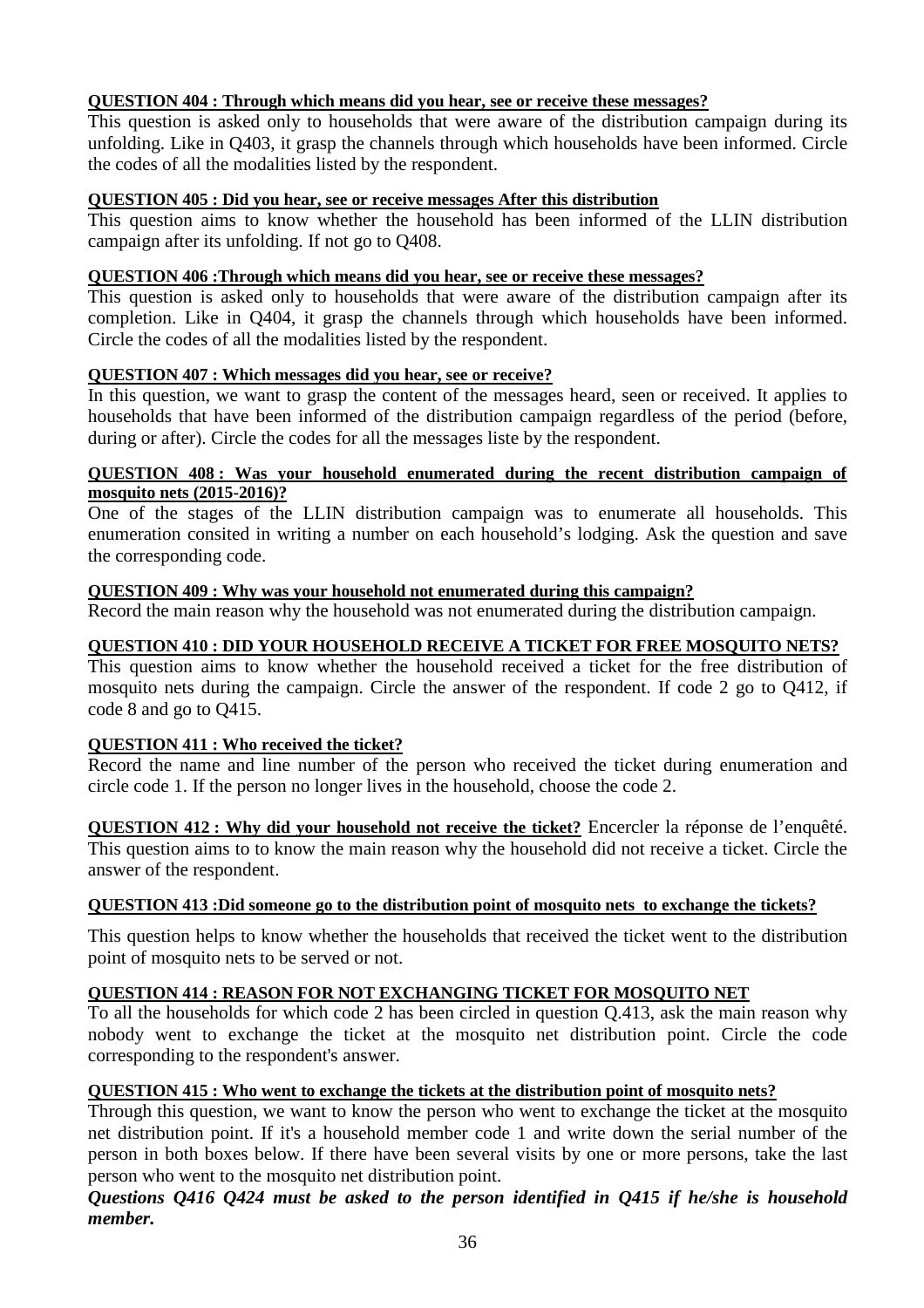#### **QUESTION 416 : How long did you take from your household to the distribution point during the campaign?**

This question is to evaluate the accessibility of households to the distribution point through the time taken to get there. The interviewer should circle the code corresponding to the respondent's answer.

#### **QUESTION 417 : Which means of transport did you use to get there?**

This is the main means of transport used by the household to get to the distribution point. Circle only one answer.

#### **QUESTION 418 : DID YOU SPEND FOR TRANSPORTATION TO GET TO THE DISTRIBUTION POINT?**

This question wants to identify households that spent on transportation to get to the distribution point. Circle the code corresponding to the respondent's answer.

#### **QUESTION 419 : IF YES, HOW MUCH DID YOU SPEND TO GET TO THE DISTRIBUTION POINT?**

This question is to know the amount spent by the household to go to the distribution point and back. Record the corresponding amount in the box provided.

#### **QUESTION 420 : YOU GOT TO THE DISTRIBUTION PLACE, HOW LONG DID YOU WAIT BEFORE GETTING THE MOSQUITO NET?**

This question wants to know the time taken by the member of the household to get to the distribution pointin order to collect the net Circle the code corresponding to the respondent's answer.

#### **QUESTION 421 :DID YOU RECEIVE LLIN IN THIS HOUSEHOLD DURING THIS CAMPAIGN?**

This question helps to identify households that actually received LLINs. Note that it is meant for all households, even if they were not enumerated or did not receive tickets. If code 1 circled, go to Q423 and if 8 go to section 5.

#### **QUESTION 422 : WHY DID YOU NOT RECEIVE LLIN DURING THIS CAMPAIGN?**

This question is for households that did not receive LLINs. It will therefore help to know the main reason for not receiving LLINs. The answer is unique, circle the corresponding code.

#### **QUESTION 423 : How many LLIN did your household receive during this campaign?**

This question grasps the number of LLINs received by the household during the distribution campaign. Record this number in the boxes provided.

#### **QUESTION 424 : WHERE WERE THIS/THESE LLIN OBTAINED?**

This question is to know the place where nets have been obtained. Circle the code corresponding to the respondent's answer

#### **QUESTION 425 : AFTER RECEIVING THE MOSQUITO NET(S) DURING THE CAMPAIGN, WHEN DID YOU HANG IT(THEM) FOR THE FIRST TIME?**

This question helps to evaluate the time taken between the reception of mosquito nets and their installation. Circle the code corresponding to the respondent's answer. If code 5, go to Q427

#### **QUESTION 426 : HOW MANY MOSQUITO NETS RECEIVED FROM THE CAMPAIGN HAVE YOU ALREADY HANGED?**

This question aims to know the number of LLIN nets received during the campaign which are already installed.

#### **QUESTION 427 : DID YOU FACE DIFFICULTIES TO HANG THE MOSQUITO NETS IN YOUR HOUSEHOLD?**

This question is to know if the household had difficulties in hanging the nets. Ask the question and circle the code corresponding to the respondent's answer

#### **QUESTION 428 : WHAT WAS THE MAIN PROBLEM?**

This question is for households that have difficulties to hang their nets and it equally helps to identify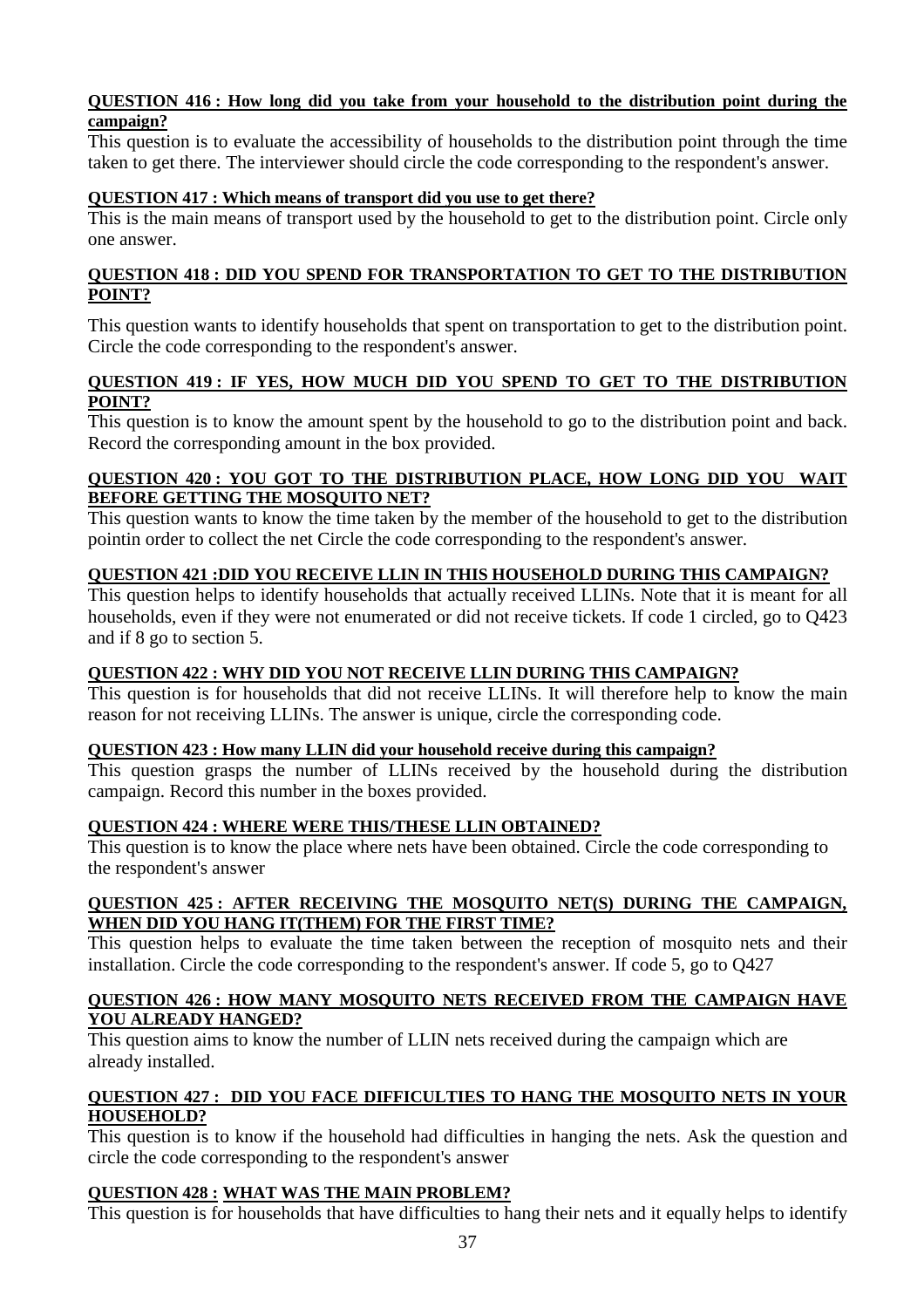the possible problem encountered. Ask the question and circle the code corresponding to the respondent's answer

#### **QUESTION 429 : HOW MANY PERSONS WERE LIVING IN YOUR HOUSEHOLD DURING THE DISTRIBUTION CAMPAIGN OF LLIN?**

This question enables to estimate the number of persons living in the household during the LLIN distribution campaign.

#### **QUESTION 430 : HOW MANY MOSQUITO NETS DID YOUR HOUSEHOLD HAVE BEFORE THIS CAMPAIGN?**

This question wants to grasp the number of nets possessed by the household before the campaign.

# **SECTION 5. MOSQUITO NET USED AND PREFERENCES**

This section deals with the use of mosquito net that do not serve any more for sleeping, preference in ters of texture, color, shape and size of households relative to mosquito nets.

QUESTION 500 : Do you presently own a mosquito net which is no more used for sleeping?

Ask if the household currently has a net which is not used by the for sleeping. It should be noted these are nets that were originally used by the household for sleeping and whose current use is different. Record the code corresponding to the answer given. If code 2 "no", go to Q504.

QUESTION 501 : How many mosquito nets do you own presently which are no more used for sleeping?

This question enables to grasp the number of nets owned by the households that are no longer used for sleeping.

#### QUESTION 502 : What do you do of the mosquito net you are no more using for sleeping?

What do you do of the last used mosquito net which is no more used for sleeping?

This question concerns the use made by the household of the mosquito nets that are no longer used for sleeping. Adapt the question based on the answer given in Q501. If the household decalred in Q501 that it has one mosquito net that is not used for sleeping, ask the current use made of this net. On the contrary, if the same household declared havind several mosquito net that no longer used for sleepin in Q501, , ask the use made of the last mosquito net not for sleeping.

QUESTION 503 : Would you have preferred keeping the mosquito net for other uses other than sleeping, or hand it to local officials to get rid of it?

Would you have preferred keeping the last used mosquito net for other uses other than sleeping, or hand it to local officials to get rid of it?

This question helps to know whether the household needed local support to get rid of the net. Adapt the question according to the answer given in Q501 and record the code corresponding to the eanswer given.

QUESTION 504 : Did you own a mosquito net which you do not have any more?

It is to know whether the household had owned a mosquito net, whatever the use, but which is not owned today by the household. If no, go to Q506A

QUESTION 505 :The last time you got rid of your last mosquito net, any more what did you do of it? This question is for households that owned a mosquito net and does not possesses it today. It grasp the way through which households get rid of mosquito nets.

QUESTION 506A : Some persons prefer some types of mosquito nets for sleeping, that is some shapes, colors or textures. Do you have a preference?

This question introduces household preferences on nets. Ask the question as it is worded, by insisting on the characteristics that will be tackled later. If the respondent says no or is indifferent, go to Q506F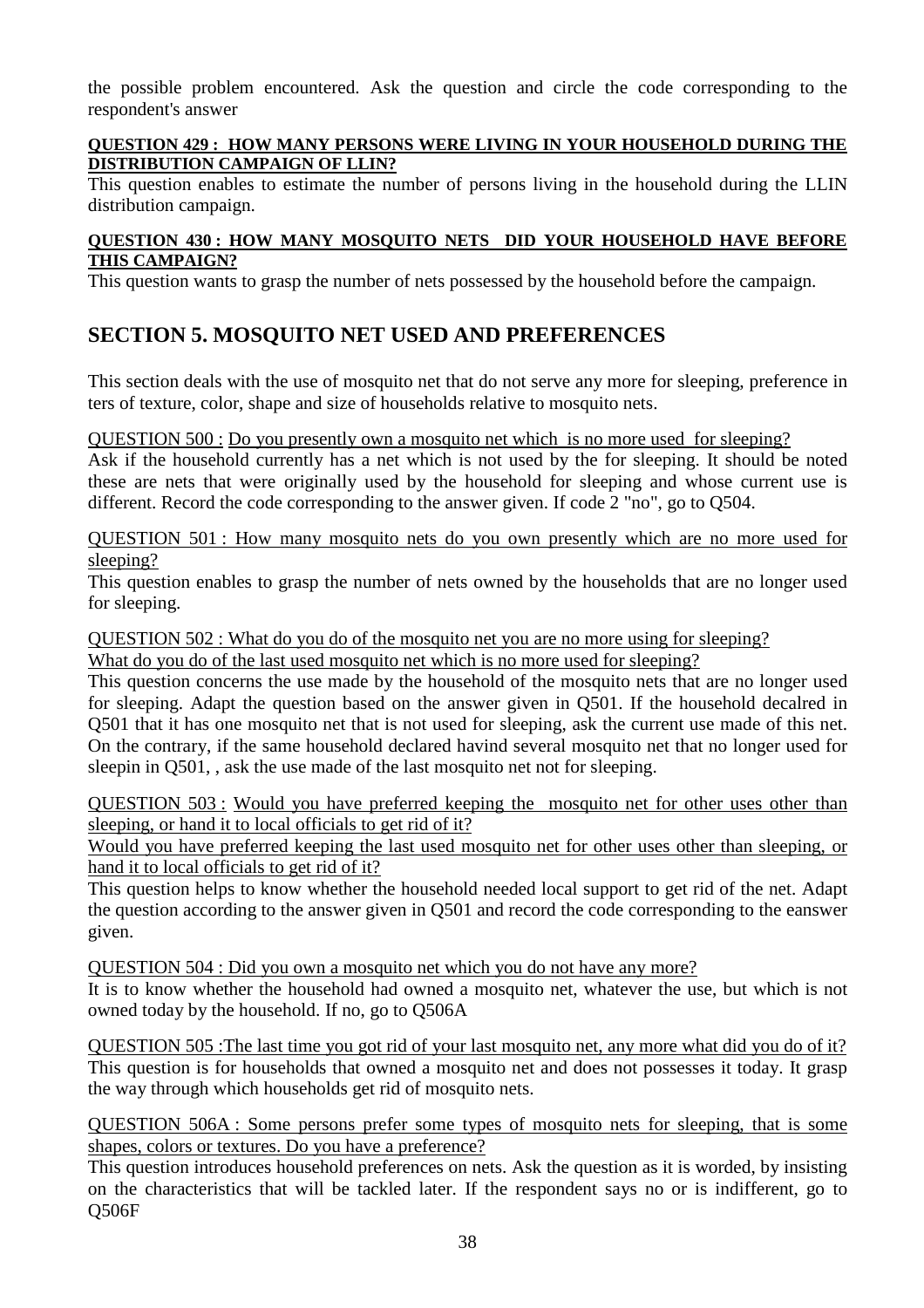QUESTION 506B : Which shape of mosquito net do you prefer for sleeping?

Preference discussed here concerns the forms of mosquito nets. Ask the question and record the code corresponding to the respondent's answer.

QUESTION 506C : Which type of texture of mosquito net do you prefer for sleeping?

Preference discussed here concerns the texture of mosquito nets. Ask the question and record the code corresponding to the respondent's answer.

### QUESTION 506D : Which color of mosquito net do you prefer for sleeping?

Preference discussed here concerns the net color. Ask the question and record the code corresponding to the respondent's answer.

QUESTION 506E : Which size of mosquito net do you prefer for sleeping? Which size of mosquito net do you prefer for sleeping?

Preference discussed here concerns the size of the nets. Ask the question and record the code corresponding to the respondent's answer.

QUESTION 506F : In many villages, some persons use mosquito nets for other purpose other than for sleeping, for example as curtains or fishing net. Is it done with new mosquito nets, old mosquito nets or with both?

Ask the question and record the code corresponding to the respondent's answer.

# **SECTION 6. CONTINUOUS USE OF MOSQUITO NETS**

The effective fight against malaria passes through continuous use of LLIN, that is through out the year. This section helps to appreciate the use of LLINs by households throughout the year. It is administered to a member of the household selected at random using the Kish table.

Selection of eligible person for the section

- *1- There is only a person aged 18 years or more in the household* This person will be selected for the section
- *2- There are more than one eligible person in the household*
	- a) Take the last digit of the household sequential number in the sample ;
	- b) Select the row whose content of the first cell corresponds to that number ;
	- c) Check the total number of eligible person in Q22a of section 00 ;
	- d) Select the column whose content of the first cell corresponds to that number;

e) Find the box that corresponds to the intersection of the row and the column identified and circle that number;

f) This number corresponds to the person who will be selected for Section 16: the 1st, 2nd, 3rd etc.

g) InQ22B of section 00, register the name and line number of this person.

#### Example:

The sequential number of the household in the sample is 08: select line 8

There are six eligible persons in this household, select the column 6.

The box at the intersection of the line "8" and column 6 is 1: the  $1<sup>st</sup>$  eligible person listed in the household table will be selected.

If the serial numbers of the 6 eligibles persons in the household are '02', '04', '05', '06', '07' and '08', the person selected is the first listed , that is the person with serial number '02' in the household.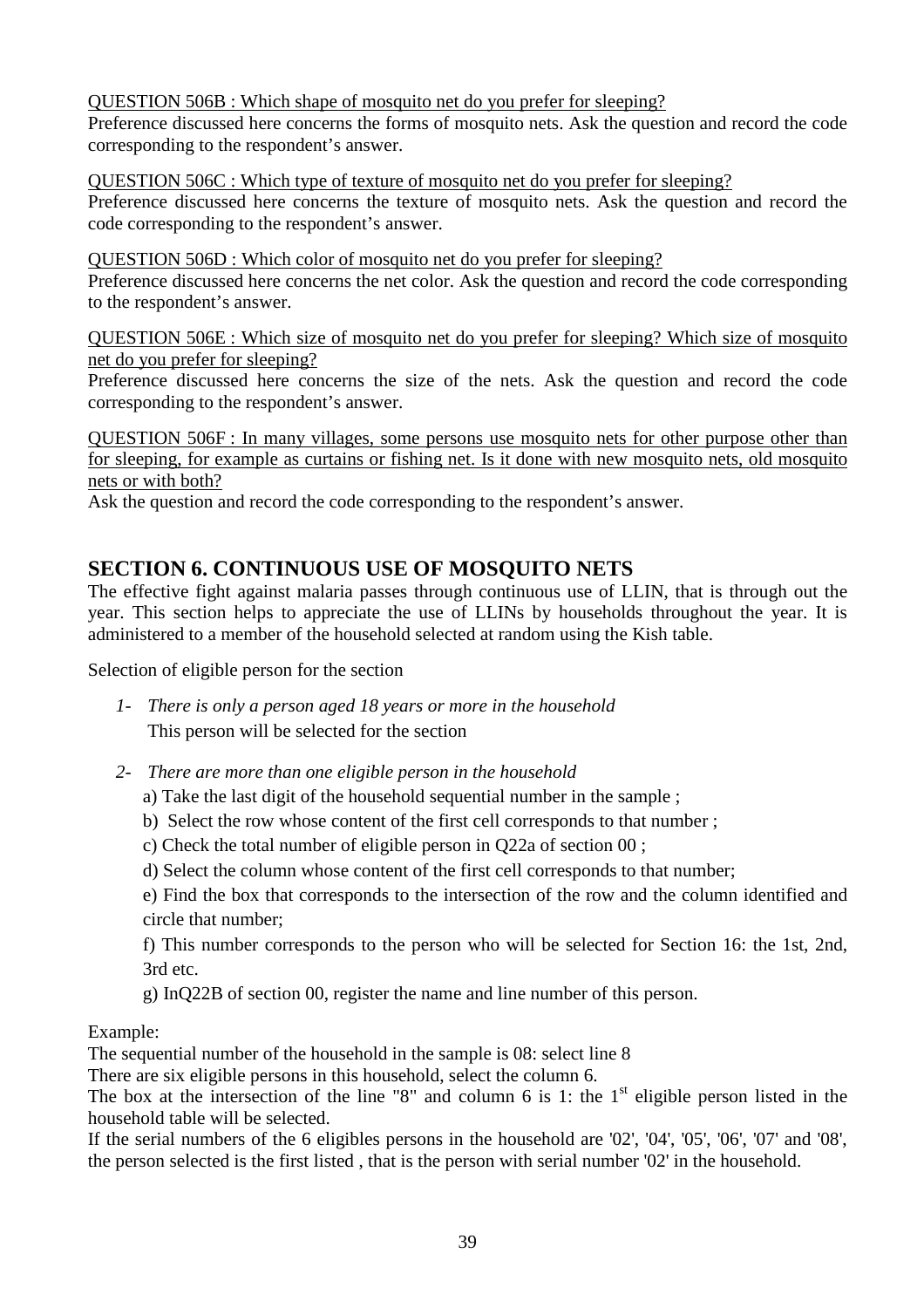| Last digit of the                            | Total number of eligible persons in the household |   |                |                |                |                |                |                |                |                |  |
|----------------------------------------------|---------------------------------------------------|---|----------------|----------------|----------------|----------------|----------------|----------------|----------------|----------------|--|
| household sequential<br>number in the sample | 1                                                 | 2 | 3              | $\overline{4}$ | 5              | 6              | 7              | 8              | 9              | $10+$          |  |
| $\Omega$                                     | 1                                                 | 2 | 2              | 3              | 5              | 5              | 3              | 6              | 8              | 9              |  |
|                                              | 1                                                 | 1 | 3              | $\overline{4}$ | 1              | 6              | $\overline{4}$ | $\overline{7}$ | 9              | 10             |  |
| 2                                            | 1                                                 | 2 | 1              | 1              | $\overline{c}$ | 1              | 5              | 8              | 1              | 1              |  |
| 3                                            | 1                                                 | 1 | 2              | 2              | 3              | 2              | 6              | 1              | 2              | 2              |  |
| $\overline{4}$                               | 1                                                 | 2 | 3              | 3              | $\overline{4}$ | 3              | 7              | 2              | 3              | 3              |  |
| 5                                            | 1                                                 | 1 | 1              | $\overline{4}$ | 5              | $\overline{4}$ | 1              | 3              | $\overline{4}$ | $\overline{4}$ |  |
| 6                                            | 1                                                 | 2 | $\overline{c}$ | 1              | 1              | 5              | 2              | $\overline{4}$ | 5              | 5              |  |
| 7                                            | 1                                                 | 1 | 3              | $\overline{c}$ | 2              | 6              | 3              | 5              | 6              | 6              |  |
| 8                                            | 1                                                 | 2 | 1              | 3              | 3              | 1              | $\overline{4}$ | 6              | 7              | $\overline{7}$ |  |
| 9                                            | 1                                                 | 1 | $\mathfrak{D}$ | $\overline{4}$ | 4              | $\overline{2}$ | 5              | 7              | 8              | 8              |  |

#### QUESTION 310 : MONTH OF CONTINUOUS USE OF MOSQUITO NETS

This is about asking the respondent, the months where nets are used for sleeping. These are the months when the nets are usually used every day for sleeping. Many answers are possible. If all year or Doesn't Know, go to Q313.

#### QUESTIONS 311 REASON FOR THE NON USE OF MOSQUITO NET FOR SLEEPING THROUGH OUT THE YEAR

This question is meant for households that have not answered "through out the year" or "DK" in Q310. In this question, it is the main reason why the nets are not used continuously throughout the year for sleeping. Record the answer and go to Q313.

#### *C. Get back to the front page (cover page)*

After completing the household sheet, get back to the front page (cover page) of the Household Questionnaire.

#### INTERVIEWER'S VISITS

After contacting the household, you will have to write down the result of your visit. The spaces below (2) and (3) are meant to record the results of each additional visit you have to carry out in case you are unable to meet the household during your first visit. Remember that you must carry out at least three visits, in order to try as much as possible, to interview the household.

#### CODES FOR SURVEY RESULT

The result of your final visit is recorded on the Household Questionnaire cover page. You could make several attempts to contact and interview the household, but it could happen that after three visits in the household (at different times), it might be impossible to conduct the interview. In this case, you record the results of the third visit (last visit) as the final result of the survey. The various result codes are described below:

After contacting the household, you will need to write the result of your visit on the line "**RESULT**", in column 1, if you there was only one visit, in columns 1 and 2 if there were two visits, and in the columns 1, 2 and 3 if there were three visits. The spaces below (2) and (3) are meant to record the results of each additional visit you have to carry out in case you are unable to meet the household during your first visit. Remember that you must carry out at least three visits, in order to try as much as possible, to interview the household.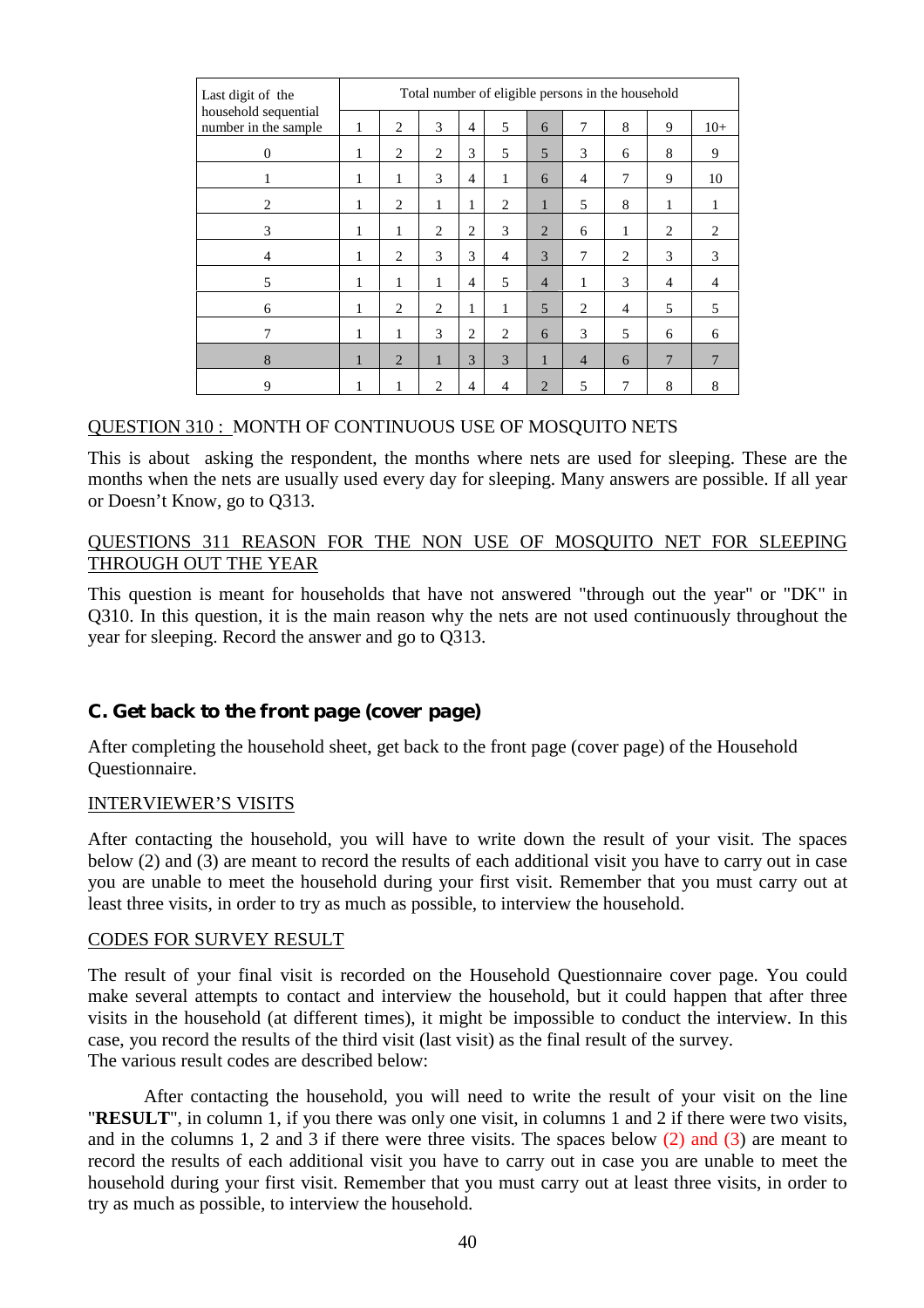# RÉSULT CODES

Listed below are some examples on how to record the result codes :

- ► Code 1 COMPLETED. Record this code if you have completed the interview in the household.
- ► Code 2 NO HOUSEHOLD MEMBER OR NO COMPETENT RESPONDENT AT HOME AT THE TIME OF VISIT. This code must be used in cases where the lodging is occupied, and no one is present at home. If no one is present at the time of the visit, or if you just find a child or an adult who is ill, deaf or mentally deranged, enter Code '2' as a result of the visit. Try to find out from neighbours or children when an adult will be present and enter this information in the record of visits.
- ► Code 3 ENTIRE HOUSEHOLD ABSENT FOR EXTENDED PERIOD OF TIME. This code must be used in cases where no one is present at home and where neighbours declare that the household will not return until several days or weeks. Enter Code '3' as the result of this visit. The neighbours may be mistaken, you should carry out follow-up visits to check that no one is back. In case nobody is present at home and that you can not determine if they are absent for a few hours or a few weeks, record code '2'.
- ► Code 4 DIFERRED. If the household has been contacted and a subsequent interview was scheduled, because, during your visit, the household was busy, planto return to the household and record code code '4' on the household sheet as the result of this visit. If by some exceptional circumstances, the interview is never done, you will enter code '4' as the final result.
- ► Code 5 REFUSED. The impression you make at the first contact with the household members is very important. Take care to introduce yourself and explain the purpose of the survey. Insist on the fact that the interview takes only a short time and that the information is confidential. If the person with whom you speak first is not willing to cooperate, ask to speak with another member of the household such as the household head. Also suggest coming back at another more convenient time. If the person still refuses to cooperate, record Code '5' and notify the problem to your controller.
- ► Code 6 DWELLING VACCANT OR ADDRESS NOT A DWELLING. In some cases, the structure number assigned to you does not correspond to a dwelling unit, that is, it is empty with no furniture. This is what we call "vacant dwelling," and you should record '06'. Sometimes, you could also realise that the structure is not a dwelling unit. It may be a shop, a church, a school, or some other type of facility that is not used as a living area. After ensuring that there are no residential units at the back or above the premises, record '06' as the result for the visit. Do not forget to notify the situation to your controller.
- ► Code 7 DWELLING DESTROYED If the dwelling was burned down or was demolished in some other manner, record '06'.
- ► Code 8 DWELLING NOT FOUND. Search carefully, ask the inhabitants of the area if they know the address or name of the household head. If you are still unable to locate the structure, you should record Code '8' as the result of the visit in that household.
- ► Code 9 OTHER. It may be that you have not interviewed a household and that the reason does not appear in the categories listed above. For example, a cluster entirely flooded and inaccessible or a household isolated because of a disease could enter the category "**OTHER**".

# FINAL VISIT

After the last visit in a household, you must complete the boxes under the heading "**FINAL VISIT**." The date that you completed the interview in the household is recorded in the boxes **DAY, MONTH and YEAR**. Write down your code in the boxes entiteld **INTERVIEWER'S CODE**.

Record the result of the final visit in the RESULT box. Enter the total number of visits you have carried out for the Household Survey in the box TOTAL NUMBER OF VISITS.